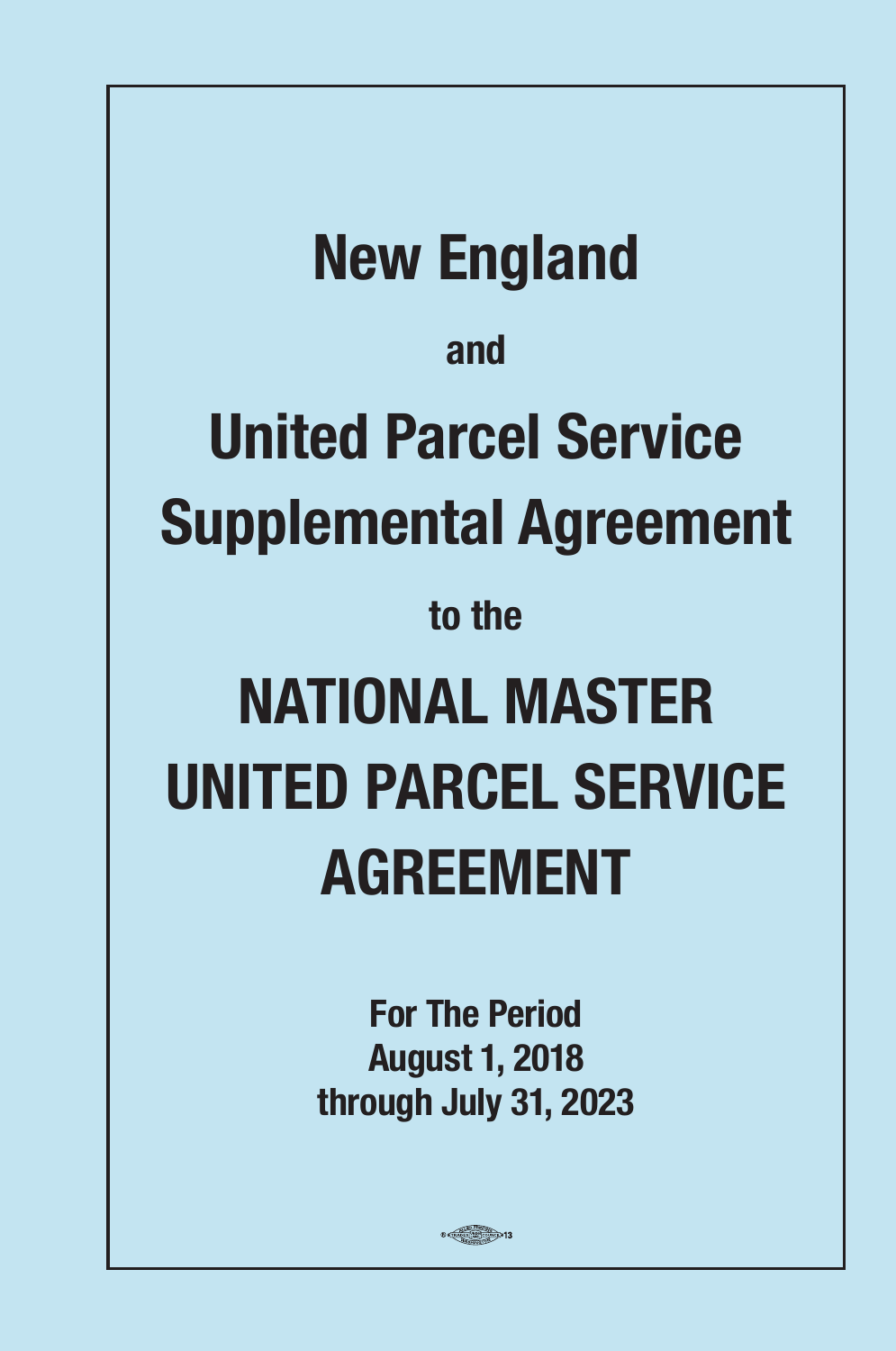# **TABLE OF CONTENTS**

| ARTICLE 47 - MAINTENANCE OF STANDARDS196         |  |
|--------------------------------------------------|--|
|                                                  |  |
|                                                  |  |
|                                                  |  |
|                                                  |  |
|                                                  |  |
|                                                  |  |
|                                                  |  |
|                                                  |  |
|                                                  |  |
|                                                  |  |
| <b>ARTICLE 49 - UNIFORMS AND PERSONAL</b>        |  |
|                                                  |  |
|                                                  |  |
|                                                  |  |
|                                                  |  |
| <b>ARTICLE 53 - BREAKDOWNS - IMPASSABLE</b>      |  |
|                                                  |  |
| Section 1 - Breakdowns & Impassable Highways 202 |  |
|                                                  |  |
|                                                  |  |
|                                                  |  |
|                                                  |  |
|                                                  |  |
|                                                  |  |
|                                                  |  |
|                                                  |  |
|                                                  |  |
|                                                  |  |
|                                                  |  |
|                                                  |  |
|                                                  |  |
|                                                  |  |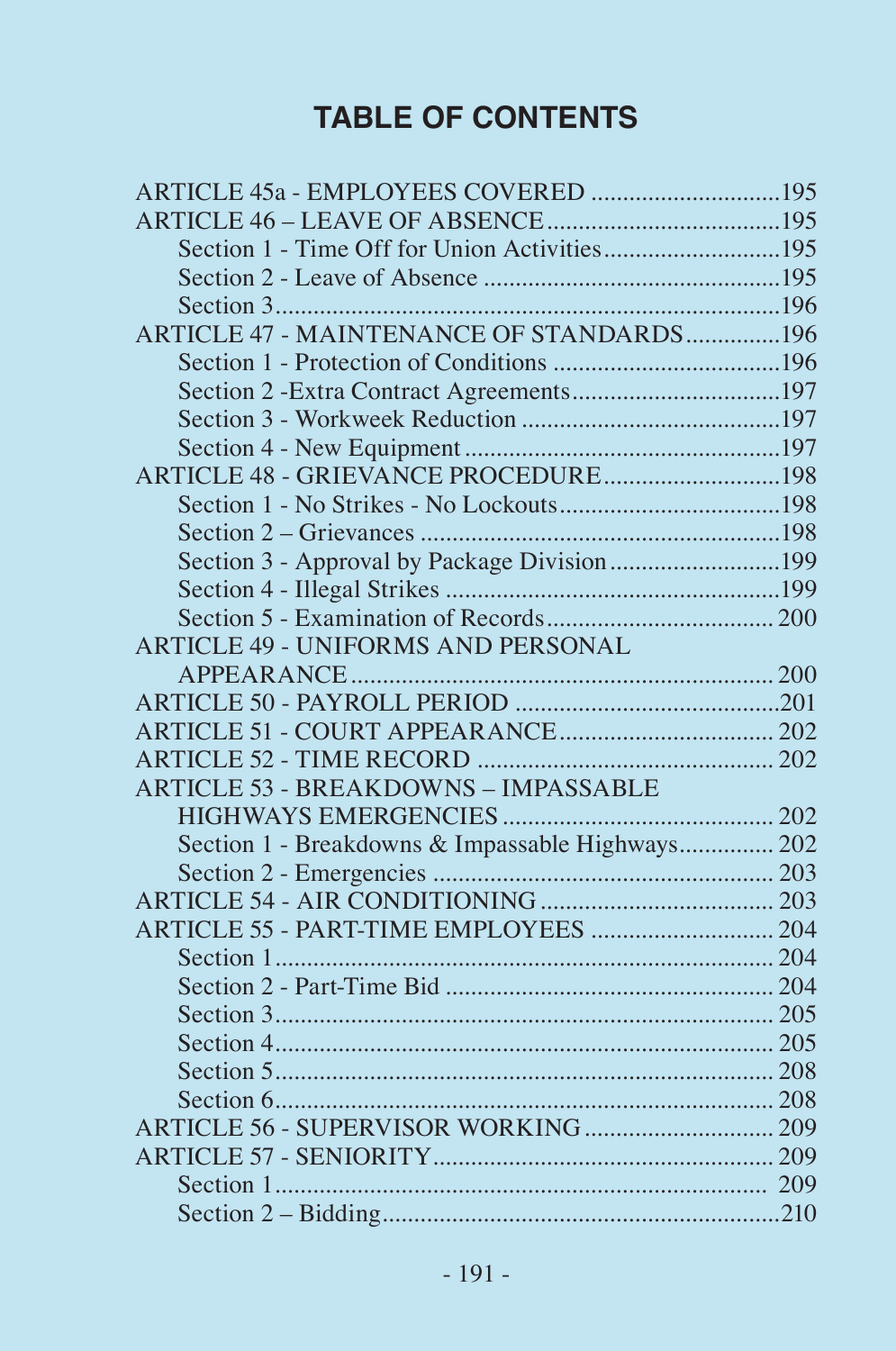| Section 4 - Other Applications of Seniority215      |  |
|-----------------------------------------------------|--|
| Section 5 - House Concerns and Acquisitions         |  |
|                                                     |  |
|                                                     |  |
|                                                     |  |
|                                                     |  |
| Section 9 - Opening or Closing - Operating Centers, |  |
|                                                     |  |
|                                                     |  |
| ARTICLE 59 - DISCHARGE OR SUSPENSION 221            |  |
| ARTICLE 60 - SUNDAY - HOLIDAYS - SICK LEAVE 222     |  |
|                                                     |  |
|                                                     |  |
|                                                     |  |
|                                                     |  |
|                                                     |  |
|                                                     |  |
|                                                     |  |
|                                                     |  |
|                                                     |  |
|                                                     |  |
|                                                     |  |
|                                                     |  |
|                                                     |  |
|                                                     |  |
|                                                     |  |
|                                                     |  |
|                                                     |  |
|                                                     |  |
|                                                     |  |
|                                                     |  |
|                                                     |  |
|                                                     |  |
|                                                     |  |
|                                                     |  |
|                                                     |  |
| ARTICLE 62 - EXAMINATION AND INSPECTION FEES231     |  |
|                                                     |  |
|                                                     |  |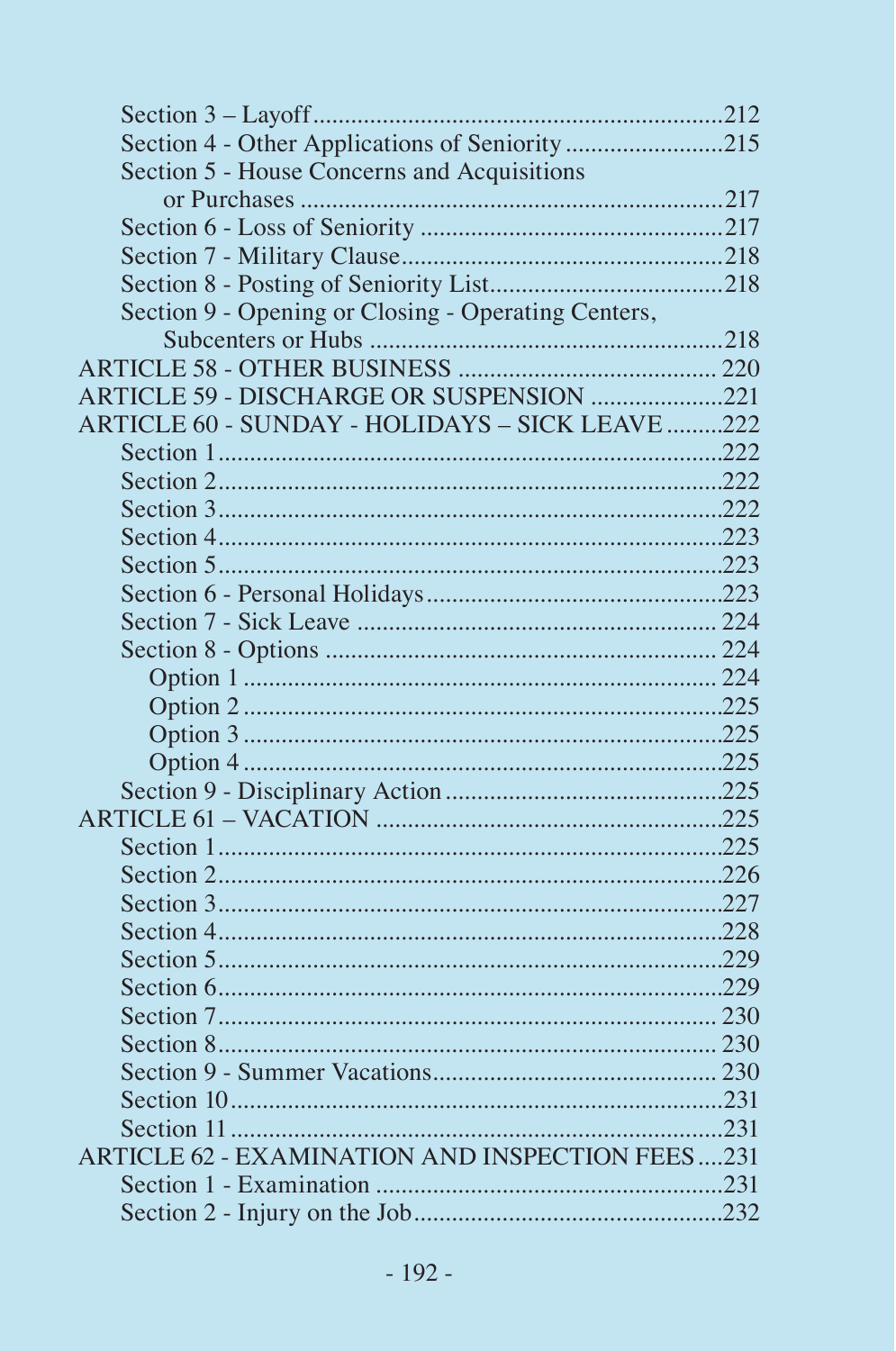| ARTICLE 66 - HOURS OF WORK AND OVERTIME236 |  |
|--------------------------------------------|--|
|                                            |  |
|                                            |  |
|                                            |  |
| ARTICLE 67 - WAGES AND ALLOWANCES238       |  |
|                                            |  |
|                                            |  |
|                                            |  |
|                                            |  |
|                                            |  |
|                                            |  |
| ARTICLE 68 - HEALTH AND WELFARE 240        |  |
|                                            |  |
|                                            |  |
|                                            |  |
|                                            |  |
|                                            |  |
|                                            |  |
|                                            |  |
|                                            |  |
| ARTICLE 71 - MECHANICS AND MAINTENANCE 249 |  |
|                                            |  |
|                                            |  |
|                                            |  |
|                                            |  |
|                                            |  |
| Section 6                                  |  |
|                                            |  |
|                                            |  |
|                                            |  |
|                                            |  |
|                                            |  |
|                                            |  |
|                                            |  |
|                                            |  |
|                                            |  |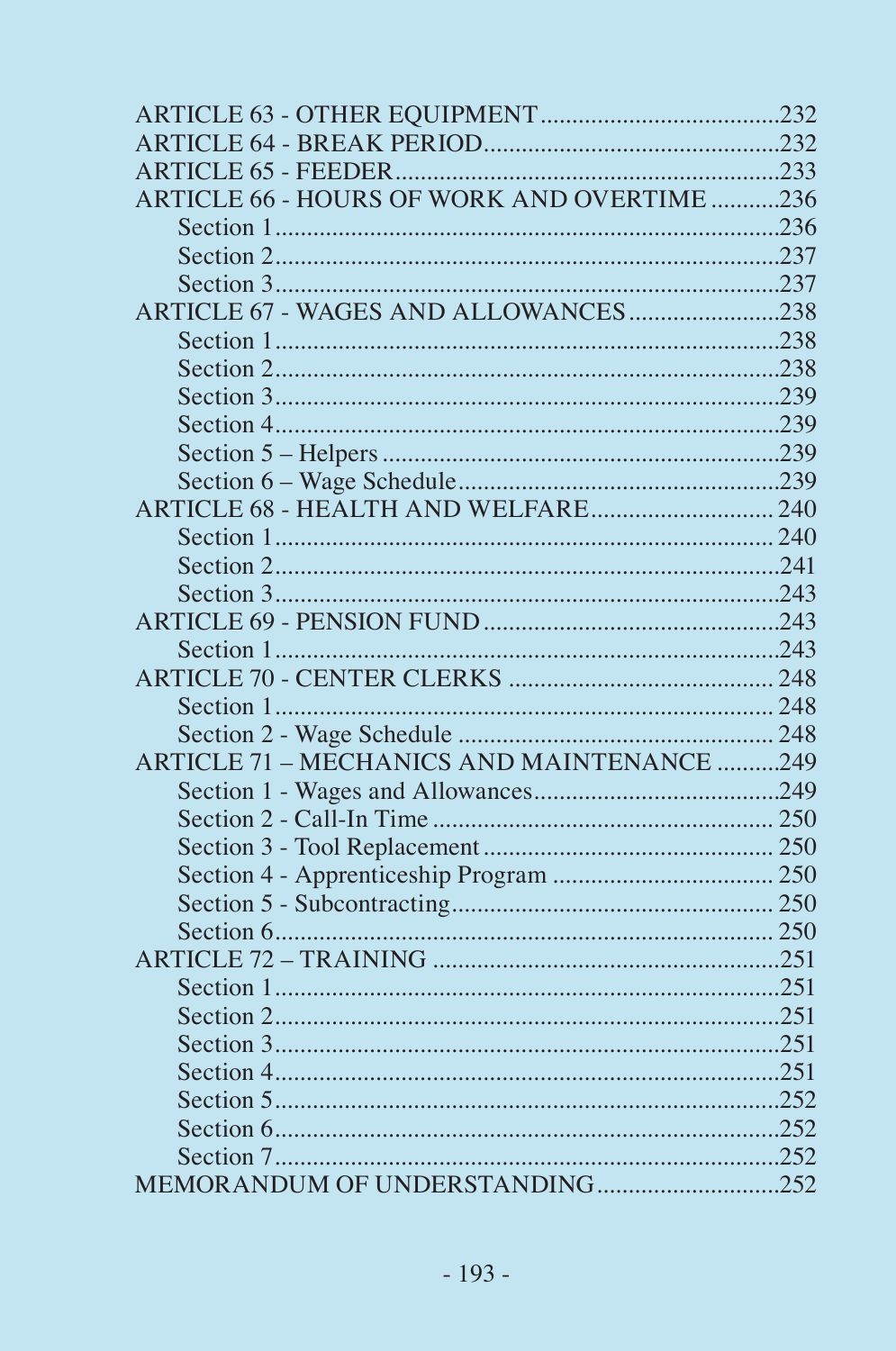# **ARTICLE 45a – EMPLOYEES COVERED**

Excluded from this Agreement are all audit clerks, receiving counter clerks, switchboard operators, all other clerks not specifically included in the Wage Schedule, watchmen, guards and supervisors.

# **ARTICLE 46 – LEAVE OF ABSENCE**

#### **Section 1 – Time Off for Union Activities**

The Employer agrees to grant the necessary time off without loss of seniority to any employee who is appointed or elected to a full-time paid Union representative position.

The Employer further agrees to grant the necessary time off without discrimination or the loss of seniority rights and without pay to any employee designated by the Union to attend a labor convention or serve in any capacity on other official business, provided forty-eight (48) hours' written notice is given to Employer by the Union, specifying length of time off. The Union agrees that, in making its request for time off for Union activities, due consideration shall be given to the number of employees affected in order that there shall be no disruption of the Employer's operation due to lack of available employees.

### **Section 2 – Leave of Absence**

Any employee desiring leave of absence from his/her employment shall secure written permission from both the Union and Employer. The maximum leave of absence shall be for ninety (90) days and may be extended for like periods. Permission for same must be secured from both the Union and Employer. During the period of absence, the employee shall not engage in gainful employment, except as provided in Section 3 below. Failure to comply with this provision shall result in the complete loss of seniority rights for the employees involved. Inability to work because of proven sickness or injury shall not result in the loss of seniority rights. It is understood that maternity leave for female employees shall be granted with no loss of seniority for such period of time as her doctor shall determine that she is physically unable to return to her normal duties. The employee must make suitable arrangements in writing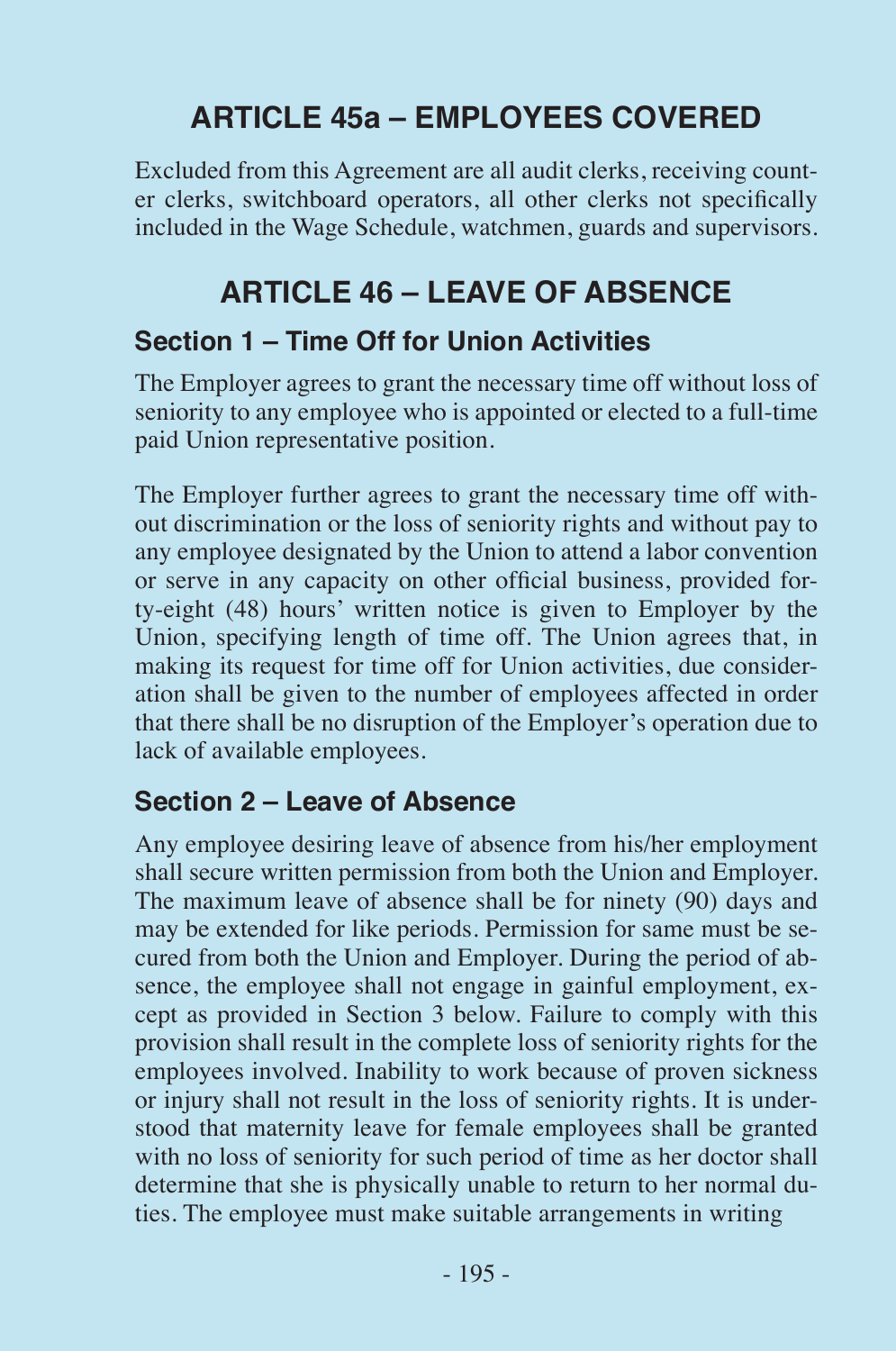for continuation of health and welfare and pension payments where applicable before the leave may be approved by either the Local Union or the Employer.

## **Section 3**

A driver whose driving permit has been revoked is obligated to notify the Company before the driver's next report to work.

When a driver's permit has been revoked for reasons other than those for which he/she can be discharged by the Employer, leave shall be granted for such time as his/her permit has been revoked, but not to exceed two (2) years. An employee whose driver's permit has been revoked, but for not more than two (2) years, shall be offered non-driving jobs where such jobs are available at the prevailing rate of pay for the classification of work he/she performs. Said employee will not be permitted to replace another full-time employee, regardless of seniority, but he/she may displace the most junior part-time employee in his/her location or be offered available work before it is assigned to new employees. In the event an employee shall suffer a suspension or revocation of his/her chauffeur's license because of a succession of local, state, or federal violations, caused by the employee complying with his/her Employer's instructions to him/her, the Employer shall provide employment for such employee at not less than his/her regular earning at the time of such suspension for the entire period thereof subject, however to the seniority and layoff provisions applicable to him/her at the time of such suspension. Successions referred to above shall not include any points or citations accrued toward suspension or revocation which are accumulated when the employee is not following Employer's instructions.

# **ARTICLE 47 – MAINTENANCE OF STANDARDS**

### **Section 1 – Protection of Conditions**

The Employer agrees that all conditions of employment relating to wages, hours of work, overtime differential, and general working conditions, as negotiated or agreed upon, shall be maintained at not less than the highest standards in effect at the time of the signing of this Agreement and the conditions of employment shall be im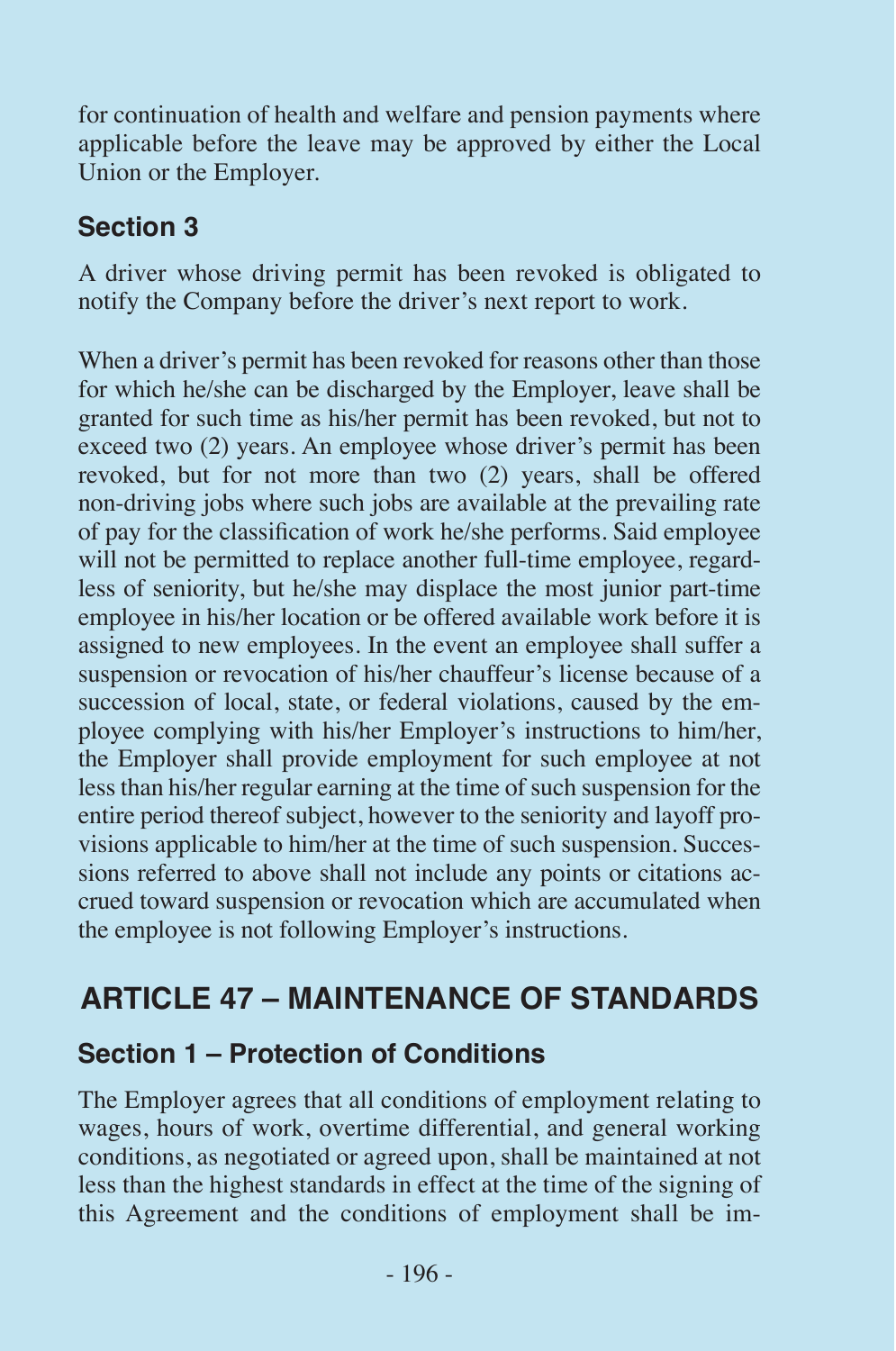proved wherever specific provisions for improvements are made elsewhere in this Agreement.

It is agreed that the provisions of this Section shall not apply to inadvertent or bona fide errors made by the Employer or the Union in applying the terms and conditions of this Agreement.

## **Section 2 – Extra Contract Agreements**

The Employer agrees not to enter into any agreement or contract with his/her employees, individually or collectively, which in any way conflicts with the terms and provisions of this Agreement. Any such agreement shall be null and void.

## **Section 3 – Workweek Reduction**

It is understood and agreed that should it subsequently be determined that employees of the Employer come under the provisions of the Fair Labor Standards Act or any similar legislation enacted in the State, then as to such employees any provisions of this Agreement which do not comply with the requirements of said Act are to be changed so that there is no violation of the statutes provided, however, that such changes shall not result in substantial penalties to the employees or the Employer.

In the event the parties cannot agree on a solution to any problem arising from this Section, either party shall be allowed lawful economic recourse.

### **Section 4 – New Equipment**

Where new types of equipment and/or operations for which rates of pay are not established by the Agreement are put into use after the date of execution of this Agreement, rates governing such operations shall be subject to negotiations between the parties. Rates agreed upon or awarded shall be effective as of the date equipment is put into use.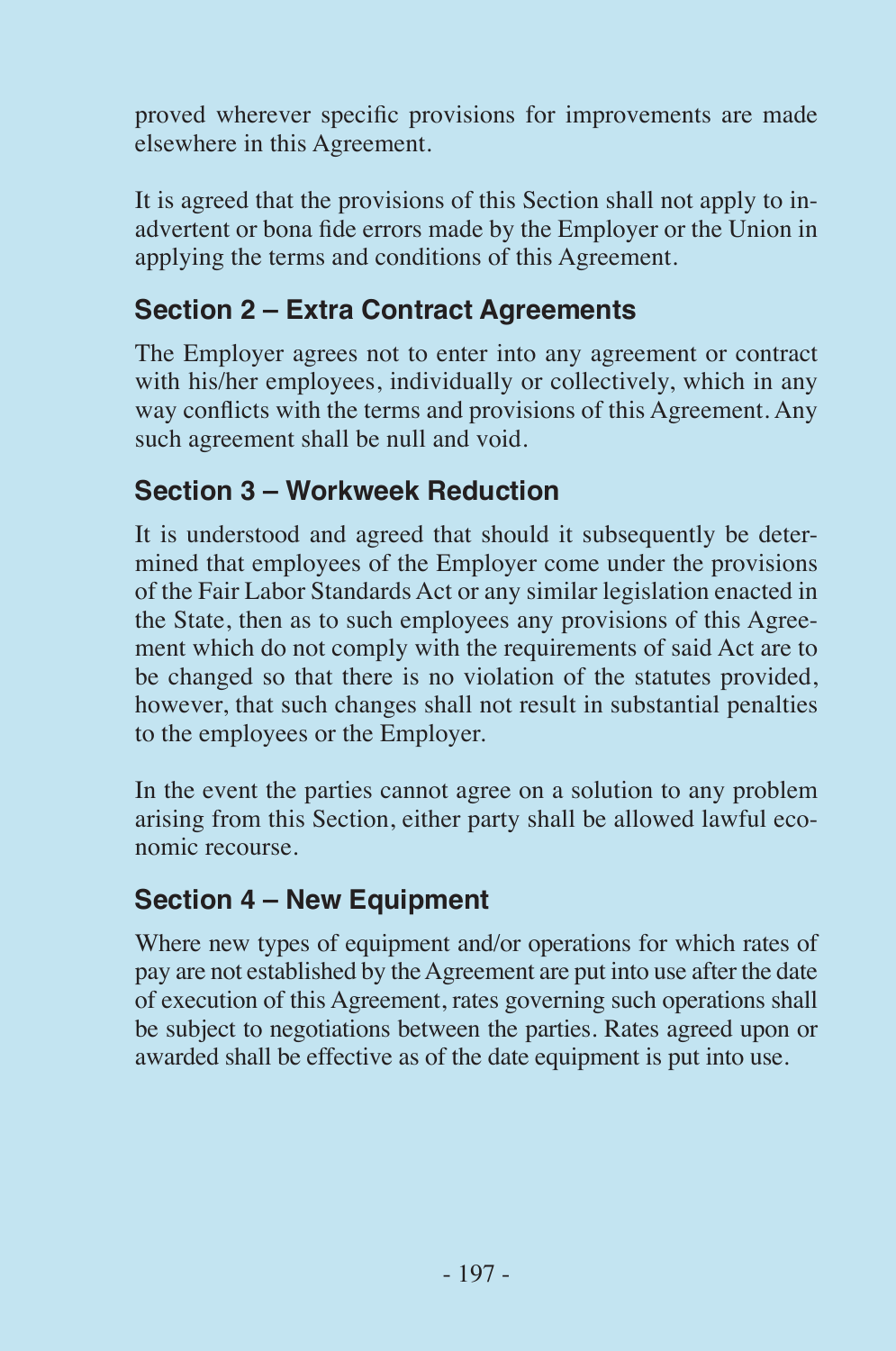# **ARTICLE 48 – GRIEVANCE PROCEDURE**

#### **Section 1 – No Strikes – No Lockouts**

The Union and the Employer agree that there shall be no strike, picketing, lock-out, tie up or legal proceedings without first using all possible means of settlement, as provided for in this Agreement or any Supplement hereto, of any controversy which might arise under this Agreement. The parties further agree that the words "legal proceedings" as used in this paragraph shall not be construed to prohibit the Union or the Employer from going to court of proper jurisdiction for an injunction against the other for breach of the nostrike, no lock-out, no tie-up, no picketing promises made herein.

#### **Section 2 – Grievances**

A grievance is hereby jointly defined to be any controversy, complaint, misunderstanding or dispute arising as to interpretation, application or observance of any of the provisions of this Agreement or Supplements hereto.

Grievance procedures may be invoked only by authorized Union representatives.

In the event of a grievance, it shall be handled in the following manner:

(a) The employee shall report it to his/her shop steward in writing within five (5) working days. The steward shall attempt to adjust the matter with the supervisor within two (2) working days.

(b) Failing to agree, the shop steward shall promptly report the matter to the Union which shall submit it in writing and attempt to adjust the same with the Employer within five (5) working days.

(c) If the parties fail to reach a decision or agree upon a settlement in the matter, it shall be submitted in writing within ten (10) working days, unless otherwise mutually agreed, to the New England Area Parcel Grievance Committee.

(d) When a grievance or dispute is submitted to the New England Area Parcel Grievance Committee as provided for in Article 7 of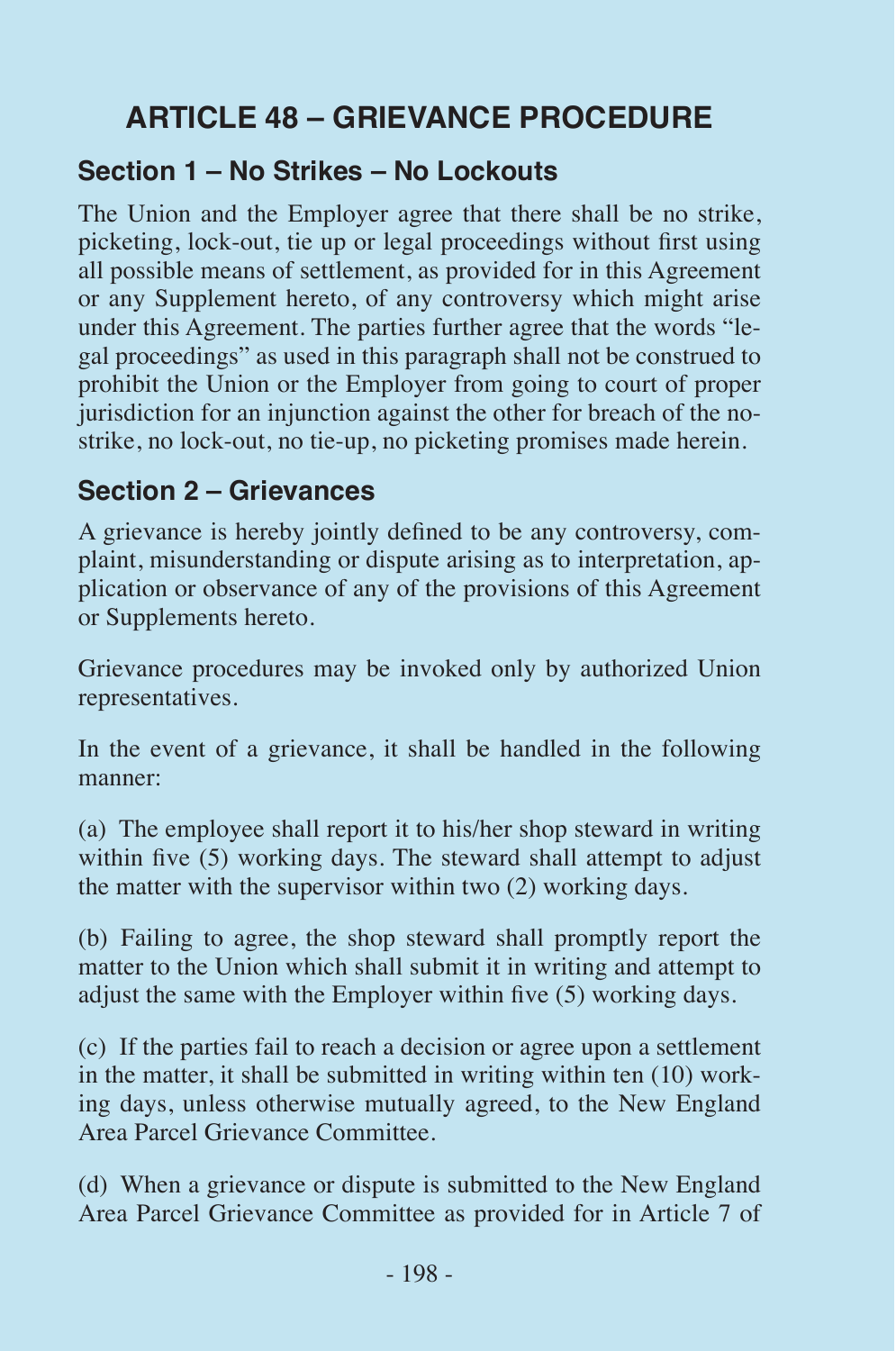the National Master United Parcel Service, Inc. Agreement, or the grievance or dispute cannot be satisfactorily settled by a majority decision of the panel of the New England Area Parcel Grievance Committee, then the matter may be resubmitted by either party or both to an arbitrator selected under the rules and procedure of the New England Area Parcel Grievance Committee.

(e) In the event that the parties are unable to agree on which arbitrator should hear and dispose of the matter within three (3) days from the determination that the same could not be disposed of by the majority decision of the panel, then representatives of the parties shall meet within two (2) working days to select an arbitrator by the process as outlined in the rules and procedure of the New England Area Parcel Grievance Committee.

(f) On discharge cases only, which are referred to the New England Area Parcel Grievance Committee, an impartial arbitrator will sit as a seventh (7) panel member of the New England Area Parcel Grievance Committee, and shall render a decision in accordance with the Rules of Procedure of the N.E.A.P.G.C. The procedure of using an impartial arbitrator as a seventh (7th) member of the panel shall be reviewed yearly thereafter.

### **Section 3 – Approval by Package Division**

Before any strike or stoppage of work takes place over a grievance or interpretation arising out of this Agreement or Supplements hereto that cannot be settled in accordance with the grievance machinery as set out in this Agreement, there must be approval by the Director, Package Division or his/her duly authorized representative, with notice of such approval to be given to the Employer, in writing, prior to such strike or stoppage of work. The granting of such approval by the Package Division shall not impose any liability on said Division.

### **Section 4 – Illegal Strikes**

While the Union shall undertake every reasonable means to induce such employees to return to their jobs during any such period of unauthorized stoppage of work mentioned above, it is specifically understood and agreed that the Employer during the first twenty-four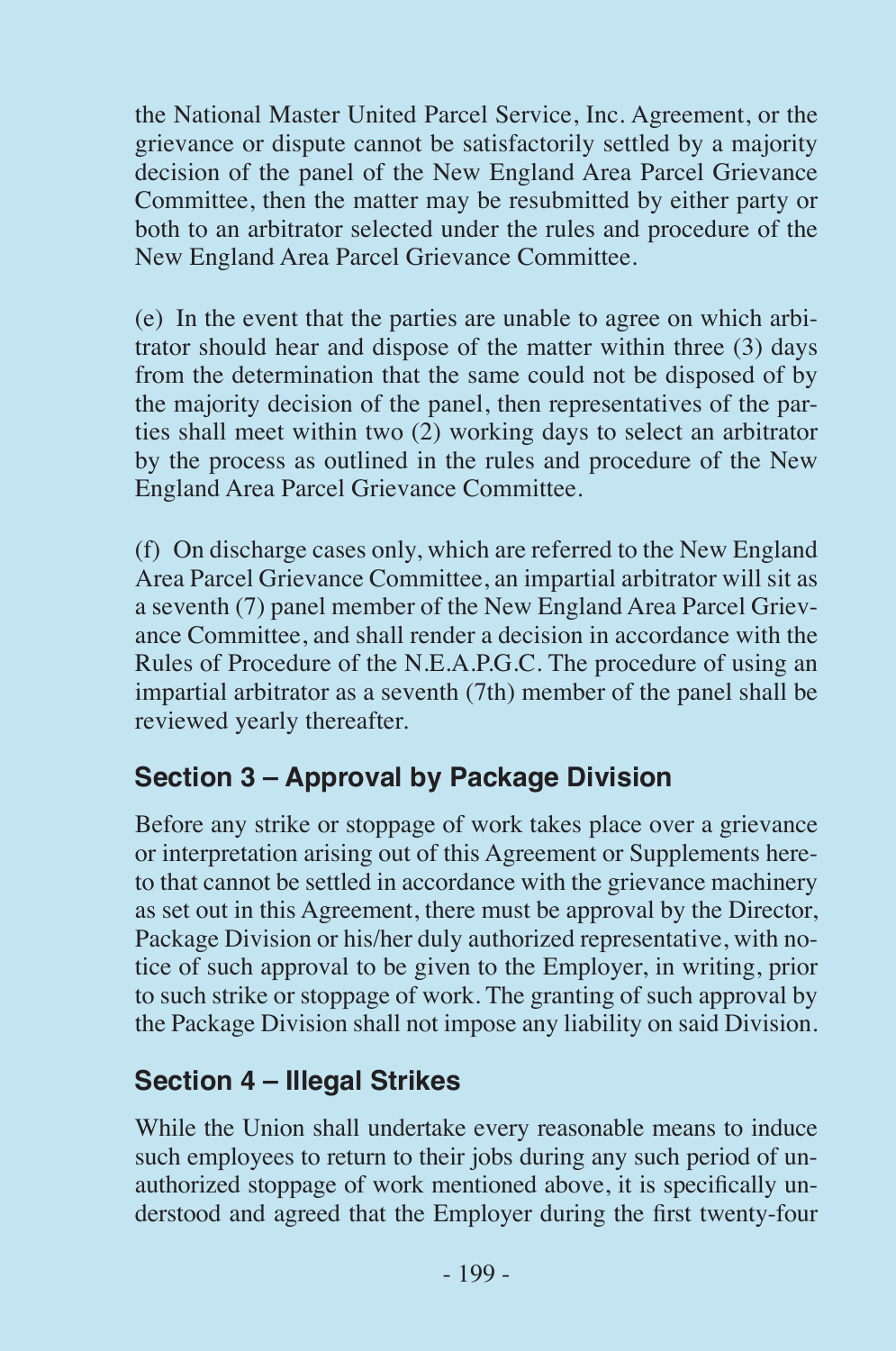(24) hour period of such unauthorized work stoppage shall have the sole and complete right of reasonable discipline short of discharge, and such Union members shall not be entitled to or have any recourse to any other provisions of this Agreement. After the first twenty-four (24) hour period of such stoppage and if such stoppage continues, however, the Employer shall have the sole and complete right to immediately discharge any Union member participating in any unauthorized strike, slowdown, picketing, walkout or any other cessation of work and such Union members shall not be entitled to or have any recourse to any other provisions of this Agreement. It is further agreed and understood that the Union shall be liable for any strike, breach or default in violation of this Agreement unless the act is expressly authorized by its Executive Board. A properly designated officer of the Union shall, within twenty-four (24) hours after request is made to the Executive Secretary of the Union, declare and advise the party making such request, by telegram, whether the Union has authorized any strike or stoppage of work. The Union shall make immediate effort to terminate any strike or stoppage of work which is not authorized by it without assuming liability therefore.

It is understood and agreed that failure of the Parcel and Small Package Division to authorize a strike by a Local Union shall not relieve such Local Union of liability for a strike authorized by it and which is in violation of this Agreement.

#### **Section 5 – Examination of Records**

The Local Union Business Agent shall have the right to examine time sheets and any other records pertaining to the computation of compensation or fringe benefits of any employee whose pay is in dispute or records pertaining to a specific grievance. When notified by proper notice the information requested by the Local Union Business Agent shall be supplied.

# **ARTICLE 49 – UNIFORMS AND PERSONAL APPEARANCE**

The Employer agrees that if any employee is required to wear any kind of uniform as a condition of his/her continued employment, such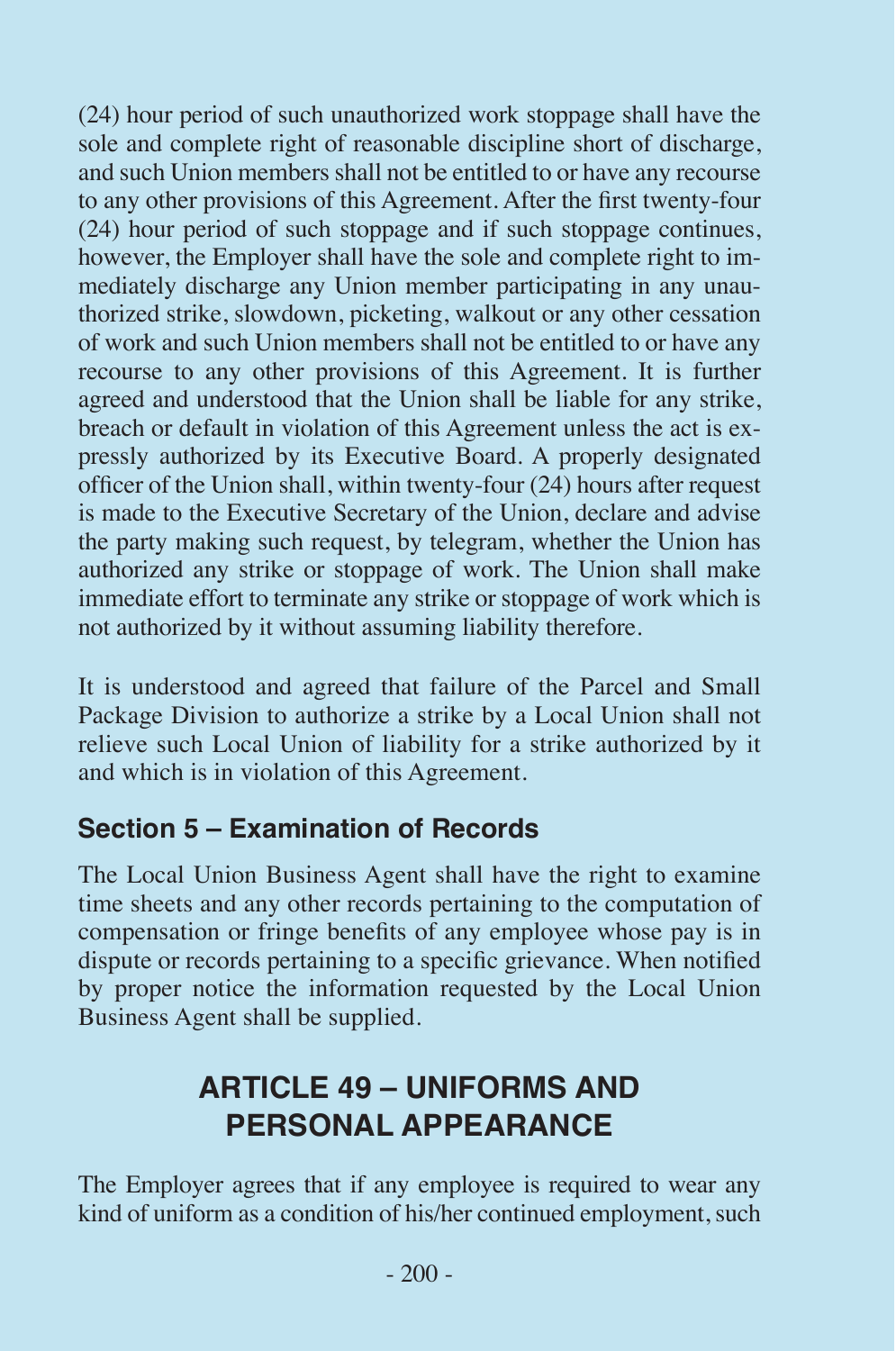uniform shall be furnished and maintained by the Employer, free of charge, at the standard required by the Employer. The Employer will provide shirts with a maximum of ten (10) shirts allowable each year  $(5 \text{ winter} - 5 \text{ summer})$  on the basis of one  $(1)$  new shirt for each worn shirt turned in. These shirts will be maintained by the employee.

The uniform and UPS shirts will be worn at all times while on duty and at the standard determined by the Employer. Employees shall not wear any article of clothing determined to be incompatible with the uniform standards established by the Employer.

It is agreed that employees must strictly comply with Employer's regulations concerning personal grooming and appearance and the wearing of uniforms and accessories.

The Employer shall provide lockers and the basic uniform shall be kept in the locker. Employees who are required to wear uniforms may continue the practice of wearing their uniforms to and from work.

Upon written request, employees no longer required to wear uniforms shall return all uniforms within ten (10) days of the change of their status. The Employer will provide a receipt upon return of the uniforms.

# **ARTICLE 50 – PAYROLL PERIOD**

All regular employees covered by this Agreement shall be paid in full each week. Not more than one (1) week's pay shall be held on an employee. Each employee shall be provided with a statement of total hours and gross earnings year to date and an itemized statement of all deductions made for any purpose. Payroll checks shall be in sealed envelopes.

The payroll period shall run from Sunday to Saturday inclusive with payday not later than Friday noon of the next week. When the regular payday occurs on a holiday, or day celebrated as such, the Employer shall, where practical, pay the employees on the regular work day immediately preceding the holiday, but in no event later than Friday.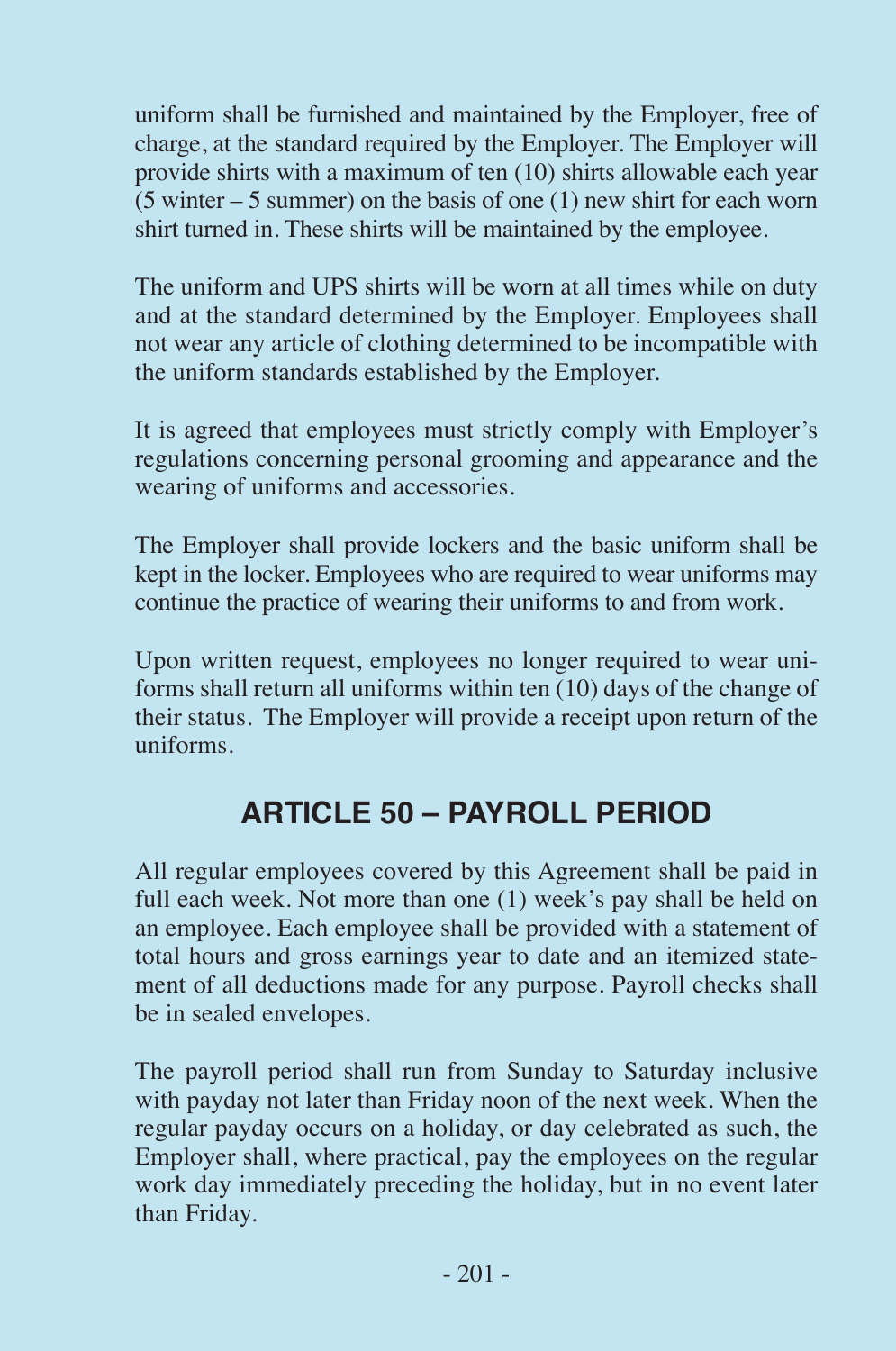# **ARTICLE 51 – COURT APPEARANCE**

When an employee is required to appear in any court, for the purpose of testifying not as a plaintiff or claimant, because of any accident he may have been involved in during working hours, such employee shall be reimbursed in full by the Employer for all earning opportunity lost because of such appearance. The Employer shall furnish the employee who is involved in an accident during working hours with bail, bond and legal counsel and shall pay in full for same. Said bail, bond and legal counsel shall remain assigned to the employee until all legal action in connection with said accident is concluded, provided the employee is not charged and convicted of criminal negligence.

Any employee forced to spend time in jail or in courts in connection with a faithful discharge of his/her duties shall be compensated at his/her regular rate of pay. In addition, he/she shall be entitled to reimbursement for his/her meals, transportation, court costs, etc.

# **ARTICLE 52 – TIME RECORD**

A daily time record shall be maintained by the Employer for all of his/her employees. Each employee shall "punch in" his/her own time card or badge or device at the start of the day, and "punch out" his/her own time card or badge or device at the completion of the day's work at the Employer's place of business.

Where applicable, swipe cards will be provided for employees at their designated "punch in" and "punch out" location. Upon request an employee may review his/her time card/time record for the previous days work.

# **ARTICLE 53 – BREAKDOWNS – IMPASSABLE HIGHWAYS EMERGENCIES**

#### **Section 1 – Breakdowns & Impassable Highways**

In any instance of breakdown or impassable highway which prevents an employee from proceeding to his/her destination (or if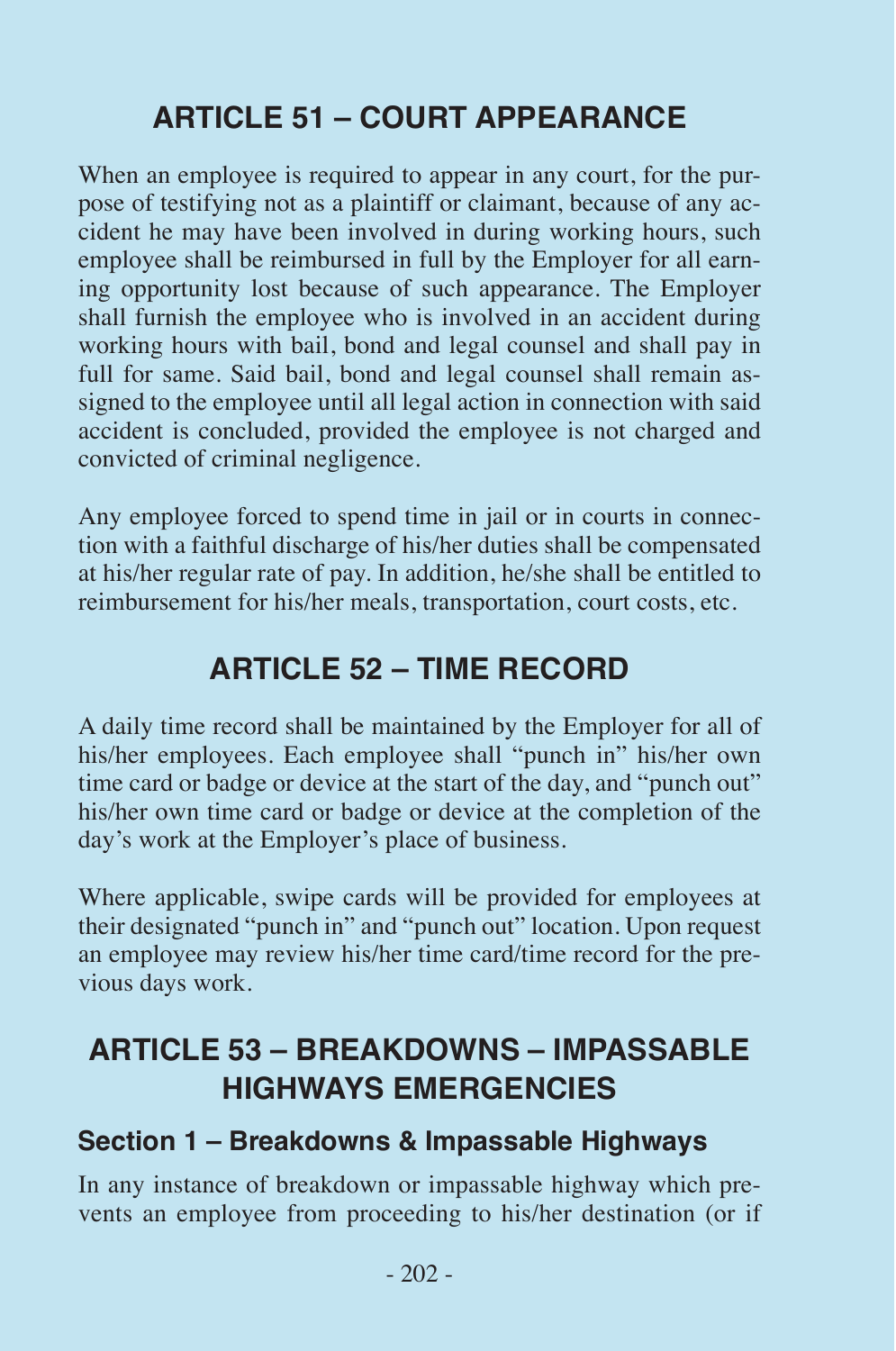instructed, from returning to his/her center), the employee shall be paid for all time up to the time at which he/she arrives at a place of lodging, with overtime payments, if appropriate. Once he/she has arrived at a place of lodging, the employee shall be considered to be relieved from duty and he/she shall remain off duty until his/her regular starting time the next day or until called to duty, whichever occurs sooner.

If more than one (1) day elapses before the employee is called to duty, he/she shall be paid not less than his/her daily minimum guarantee each twenty-four (24) hour period, such period to be measured from the employee's regular starting time each day until he/ she returns to his/her center or home. In addition, such an employee shall be furnished clean, comfortable, sanitary lodgings, plus meals. The Company agrees to reimburse employees for all reasonable meal and lodging expenses.

#### **Section 2 – Emergencies**

Any local employee required to sleep away from home shall be reimbursed for his/her hotel and meal expenses and his/her time shall cease from the time he/she puts up except in no case shall he be paid for less than his/her regular guaranteed hours per day, and shall begin again at his/her regular time the next day. This provision shall continue to apply should he be held out more than one (1) day.

# **ARTICLE 54 – AIR CONDITIONING**

Effective May 1, 1979, all feeder road equipment placed in service shall be equipped with air conditioning. Three (3) years from May 1, 1979, all other feeder road equipment shall be equipped with air conditioning.

It is understood that a Joint Committee may waive installation of air-conditioning where climatic conditions, scheduling problems for retro-fitting or other standards exists. The Committee shall be guided by such rules as may be established by a similar Joint Area Committee under the National Master Freight Agreement.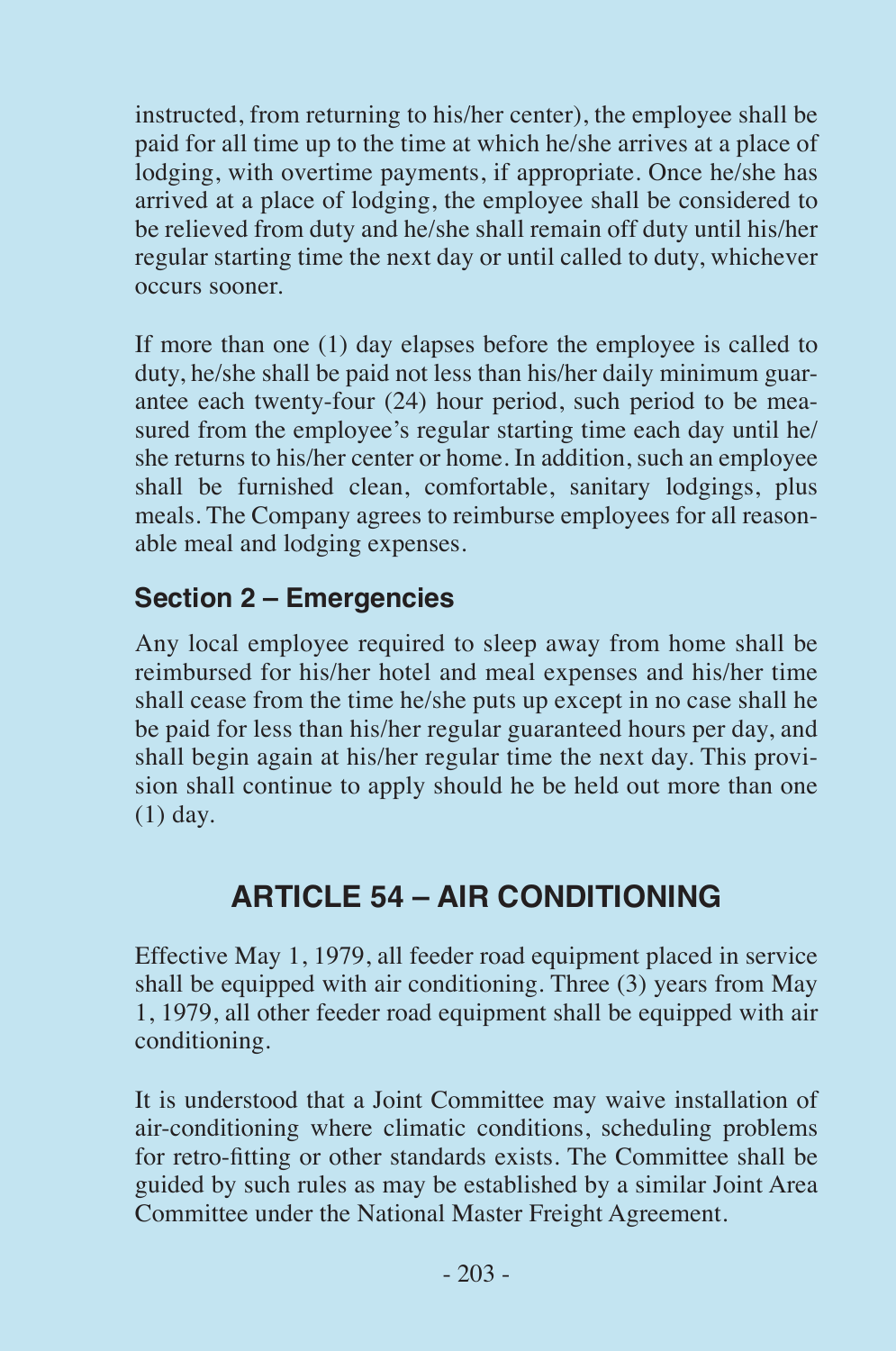# **ARTICLE 55 – PART-TIME EMPLOYEES**

## **Section 1**

Part-time employees are defined as employees who, when reporting to work as scheduled, shall receive the guarantee provided in Article 22, Section 5 (b), except for those part-time employees scheduled to work eight (8) hours. Should any part-time employee be required to work beyond the fifth (5th) hour he/she shall be paid one and one half (1 1/2) times his/her regular hourly rate for those hours worked in excess of five (5) hours on that day.

When an employee elects to accept an assignment to a second shift, prior to the end of their regular shift this provision shall not apply.

## **Section 2 – Part-Time Bid**

Qualified part-time employees with one (1) year or more seniority may bid on permanent part-time openings and new jobs, except for the period of October 1 through December 31. A permanent new job or vacancy shall be one that has been in existence for a period of thirty (30) days.

Before the job becomes permanent, the Company shall have the right to assign the work. The job selection procedure shall be limited to three (3) moves, the original opening and two (2) others. The Company will fill the fourth (4th) opening.

All eligible, qualified part-time employees shall be afforded the opportunity to put their names on the list of qualified employees desiring to be considered for job openings on a different shift in their building. Each shift shall have separate lists. An eligible, qualified part-time employee may sign his/her name and seniority date to any and all lists, but will be limited to one (1) move per year. The job will be awarded in seniority order. Employees bidding jobs must be pre-qualified.

No more than twenty (20%) of the pre-loaders in any preload operations shall be allowed to change a shift in any twelve (12) month period for any reason.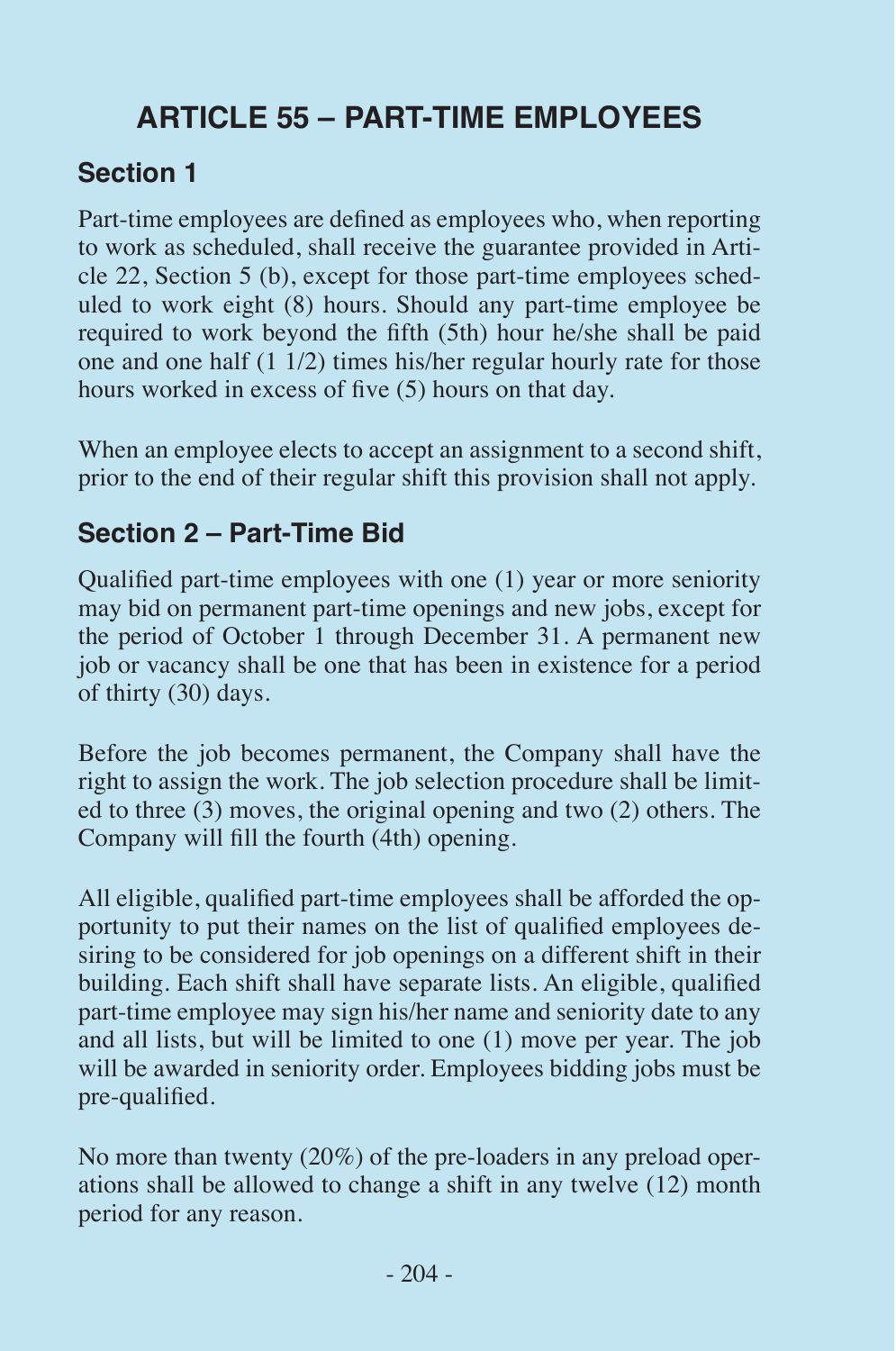## **Section 3**

Part-time employees will work off the part-time employee seniority list in their building.

## **Section 4**

Company qualified Part-time employees will be permitted to do tractor trailer feeder driving work during the months of June, July, August and the first two (2) full weeks of September and from October 15th thru January 15. Any Company qualified Part -time employee who elects to work in the Feeder department during this time frame will remain in the feeder classification on a week to week basis. Part-time employees will be permitted to move vehicles within the confines of the Employer's property only for the purpose of avoiding delay in their work except when unassigned drivers are available in the building.

Where part-time employees are used in the carwash classification, they will be permitted to drive equipment to and from the carwash.

Part-time employees may place their names on a list for Temporary Cover Drivers. The list will be posted for a two (2) week period effective January 1st and July 1st of each year. Qualified Temporary Cover Drivers and Casual Drivers may work during the months of June, July, August, the first two (2) weeks in September, and from October 1st through January 15th. Temporary Cover Driver jobs will be filled by part-time employees consistent with Article 57, Section 2 (b) (1). Temporary Cover Drivers will be utilized prior to Casual employees. Temporary Cover Drivers will be recalled based upon earliest date of qualification as a Temporary Cover Driver.

Temporary Cover Drivers shall continue to accrue part-time seniority. Part-time employees who successfully complete a thirty (30) day qualification period working as a Temporary Cover Driver will not have to complete another probationary period as a successful bidder on a regular full-time position. Employees disqualified by the employer will be allowed to attempt to qualify again but must wait for a six (6) month period from disqualification date before attempting to qualify again. Should the candidate fail to qualify on subse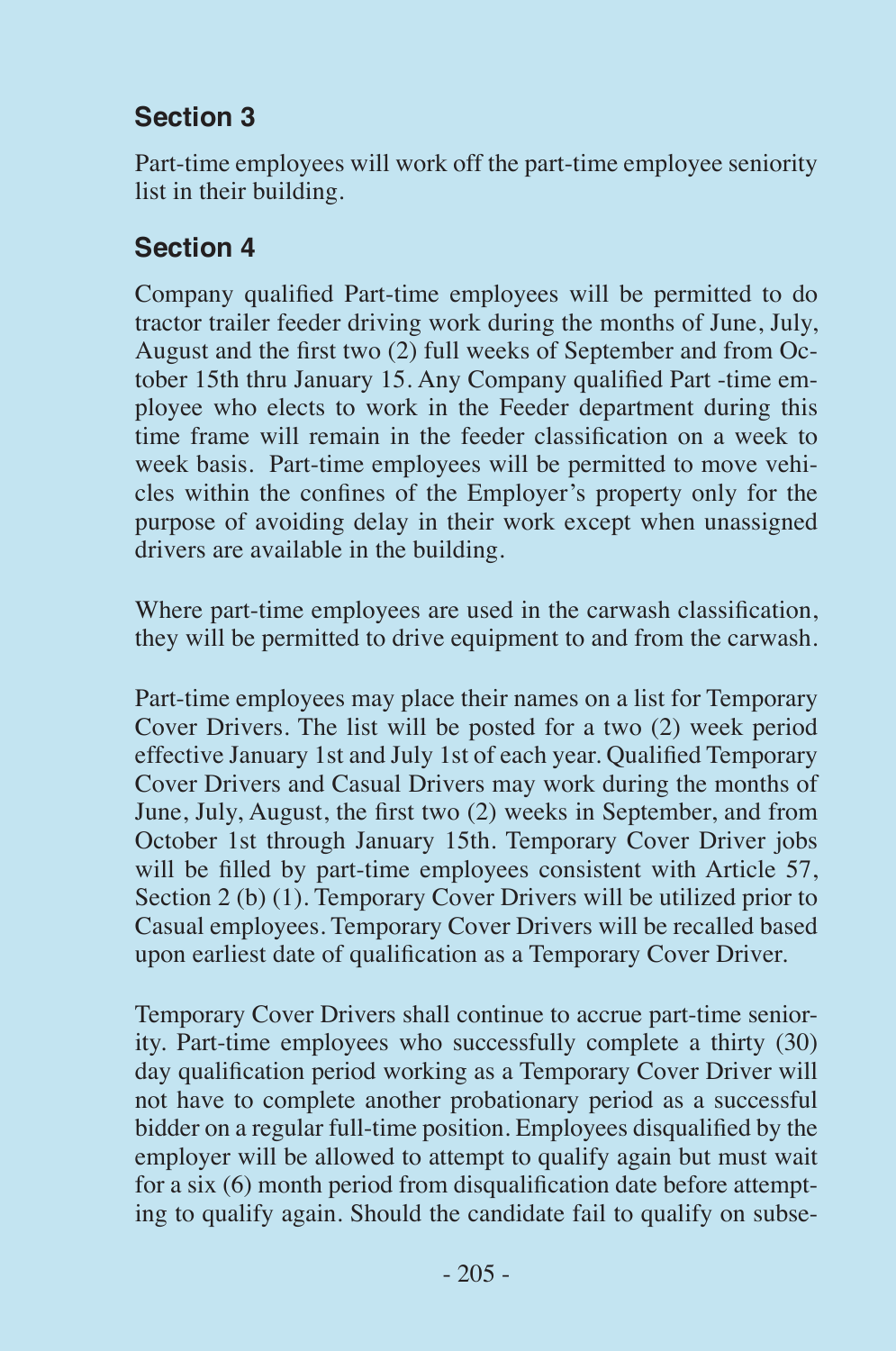quent attempts he/she must wait twelve (12) months before attempting to qualify again. Any employee who self disqualifies himself/ herself shall not be allowed to reattempt to qualify for two (2) years.

Once qualified as a Temporary Cover Driver, employees will be assigned to the building in which they are domiciled as a part-time employee. Temporary Cover Drivers shall not be required to perform driving work in other buildings unless mutually agreed to by the Employer and the Union.

(a) While performing cover for full-time seniority drivers parttime employees shall receive the applicable package car driver progression rate of pay as provided by Article 41 of the National Master Agreement or his/her part-time wage rate whichever is higher. Part time employees working as Temporary Cover Drivers shall accumulate progression service time credit which will move them through the progression schedule contained in Article 41. As they reach pay rate anniversaries under the progression schedule they shall receive the appropriate hourly wage rate contained in the schedule or their part-time rate if higher. Upon permanent transfer from part-time to full-time the Company shall recognize the accumulated progression service time under the Article 41 progression schedule and shall place the new full-time employee at the hourly rate provided by the progression schedule based upon their accumulated progression service time or their part-time wage rate if higher. It is understood that accumulated progression service will only be recognized for wage schedule progression purposes and not for seniority credit on the full-time seniority list.

(b) While working as a Temporary Cover Driver part-time employees shall be paid eight (8) hours straight time for Sick and Personal Days at the appropriate rate of pay.

(c) Part-time employees who possess a valid Class A license may place their names on a list for Temporary Cover Feeder Drivers. The list will be posted for a two  $(2)$  week period effective January 1st and July 1st of each year. Qualified Temporary Cover Feeder Drivers and Casual Drivers may work during the months of June, July, August, the first two (2) weeks in September, and from Octo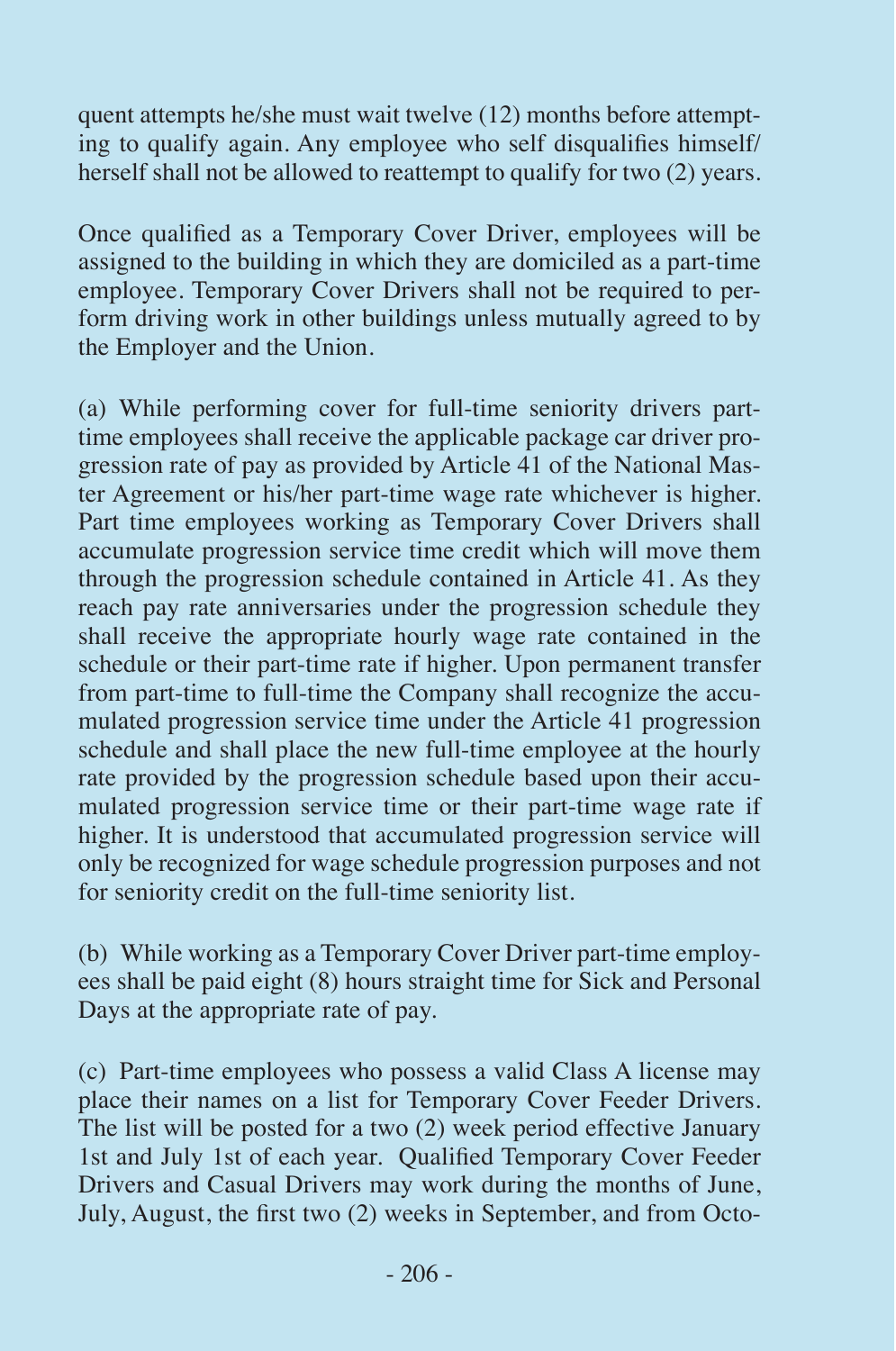ber 15th through January 15th. Temporary Cover Feeder Driver jobs will be filled by part-time employees consistent with Article 57, Section 2 (b) (1). Temporary Cover Feeder Drivers will be utilized prior to Casual employees. Temporary Cover Feeder Drivers will be recalled based upon seniority and qualification as a Temporary Cover Feeder Driver.

Temporary Cover Feeder Drivers shall continue to accrue part-time seniority. Part-time employees who successfully complete a thirty (30) day qualification period working as a Temporary Cover Feeder Driver will not have to complete another probationary period as a successful bidder on a regular full-time position.

Once qualified as a Temporary Cover Feeder Driver, employees will be assigned to the building in which they are domiciled as a part-time employee.

(d) While performing cover for full-time seniority drivers' parttime employees shall receive the applicable feeder driver progression rate of pay as provided by Article 41 of the National Master Agreement or his/her part-time wage rate whichever is higher. Part time employees working as Temporary Cover Feeder Drivers shall accumulate progression service time credit which will move them through the progression schedule contained in Article 41. As they reach pay rate anniversaries under the progression schedule they shall receive the appropriate hourly wage rate contained in the schedule or their part-time rate if higher. Upon permanent transfer from part-time to full-time the Company shall recognize the accumulated progression service time under the Article 41 progression schedule and shall place the new full-time employee at the hourly rate provided by the progression schedule based upon their accumulated progression service time or their part-time wage rate if higher. It is understood that accumulated progression service will only be recognized for wage schedule progression purposes and not for seniority credit on the full-time seniority list.

(e) While working as a Temporary Cover Feeder Driver part-time employees shall be paid eight (8) hours straight time for Sick and Personal Days at the appropriate rate of pay.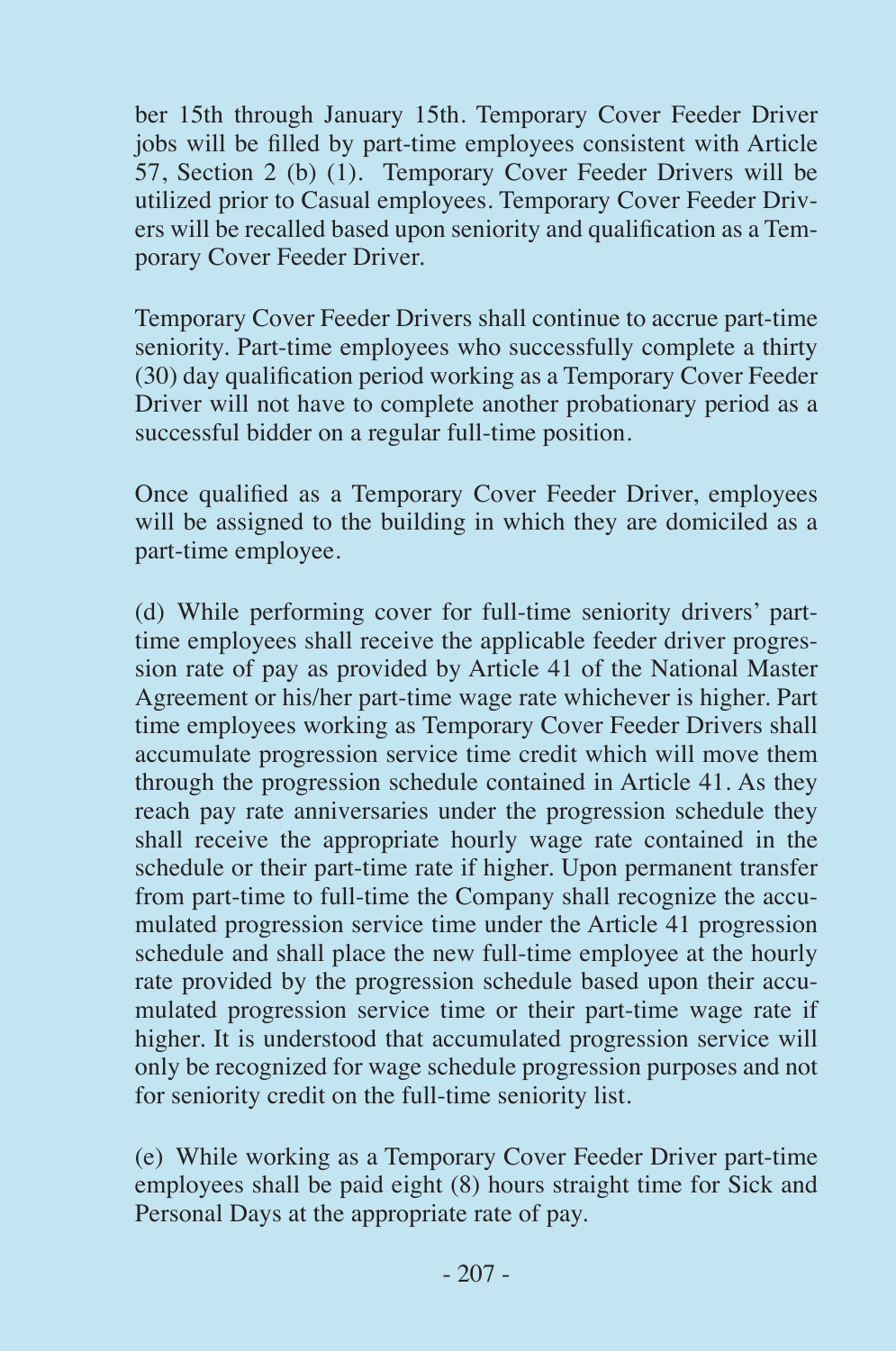## **Section 5**

Part-time employees transferring to full-time jobs: After the completion of the job selection procedure as outlined in Article 57, Section 2 the resulting openings will be filled in conjunction with Article 22, Section 4 and as outlined below:

The permanent new job or permanent vacancy will be posted for a period of three (3) days. Part-time employees with nine  $(\hat{9})$  months or more seniority may bid on a full-time opening in the Union jurisdiction in all months, except October, November, and December, providing they meet the same requirements as applicants for that full-time job. The job will be awarded to the senior bidding part-time employee.

The employee awarded the job must satisfactorily complete a thirty (30) work day training period in the package driver classification. An employee who fails to qualify shall not be allowed to bid for six (6) months after his/her first disqualification. Should the candidate fail to qualify on subsequent attempts as a full-time employee, he/she must wait twelve (12) months before attempting to qualify again.

Part-time employees successfully transferring to full-time jobs will be considered as newly hired full-time employees and will be added to the appropriate seniority list. Their seniority date will be the day of transfer.

During and after the training period employees will receive the rate of pay as outlined in Article 41, Section 2 of the National Master Agreement.

For vacation and retirement purposes, the employee shall receive additional seniority credit equal to all time worked as a part-time employee. Upon attaining full-time seniority, any monies owed for vacation, personal holidays and sick days shall be paid off at the employee's part-time rate

## **Section 6**

The number of full-time inside seniority jobs in each Local Union area as of April 30, 1979 will not be reduced while any part-time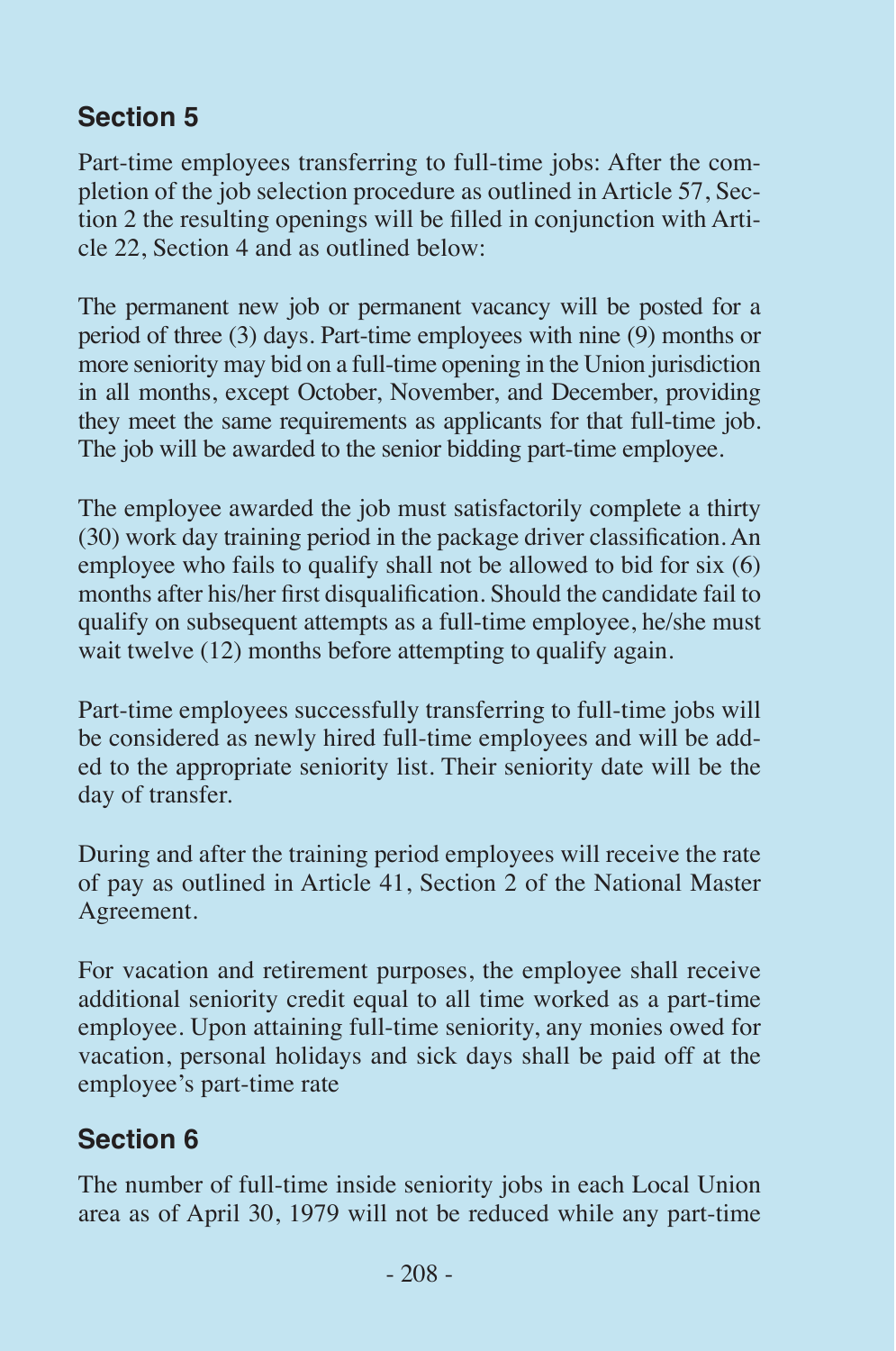employees are working in the building where the layoff occurs. In the event a seniority full-time employee in any inside job shall die, quit, retire, be discharged or transfer into a driving job, such seniority employee shall be replaced with another seniority employee.

# **ARTICLE 56 – SUPERVISOR WORKING**

It is understood that supervisors will not perform any work that is assigned to employees covered by this Agreement except for the purposes of training, demonstration, safety education or emergencies.

The Employer agrees not to improperly utilize emergency conditions or training and demonstration as a way to perform bargaining unit work. In the event a supervisor does perform bargaining unit work the shop steward will be notified.

# **ARTICLE 57 – SENIORITY**

#### **Section 1**

(a) Seniority for employees governed by this Agreement shall be defined as the period of employment with the Employer in the work covered by this Agreement at the Operating Center, Sub-center or Hub within the jurisdiction of the Local Unions. It shall be deemed to include any seniority presently held by an employee through agreement between the Employer and the Local Union prior to this Agreement.

(b) All new employees shall be hired on a thirty (30) days' trial basis and shall work under the provisions of this Agreement within which time they may be dismissed without protest by the Union. However, the Employer may not layoff, discharge or discipline for the purpose of evading this Agreement or discriminating in any manner prohibited by law. After thirty (30) days' trial period, they shall be placed on the seniority list as seniority employees in accordance with their date of hire provided, however, that an employee must work a minimum of ninety-six (96) hours during his/her thirty (30) days' trial period.

In case of discipline within the thirty (30) day period, the Employer shall notify the Local Union in writing.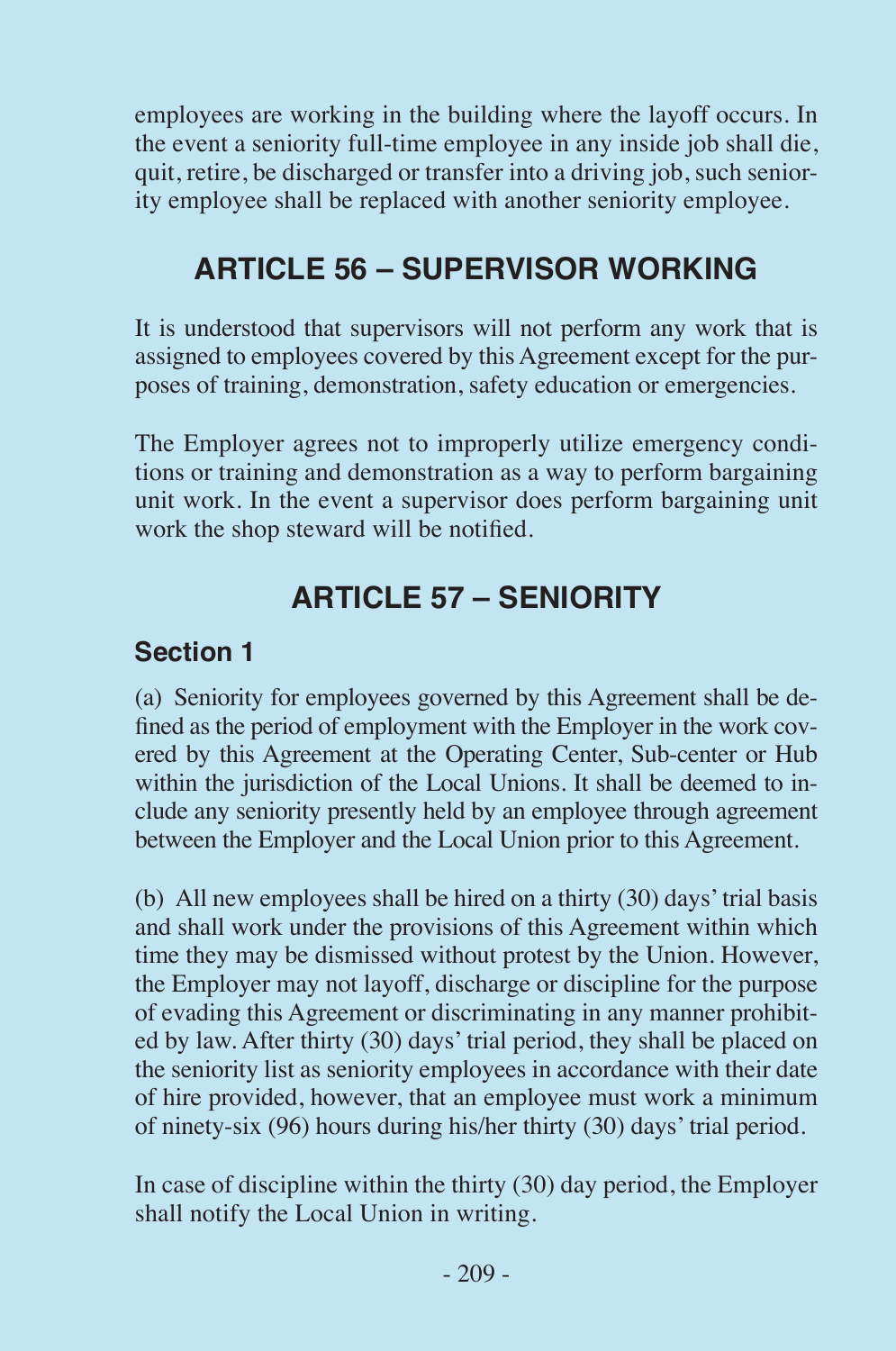(c) Preference shall be given to employees older in service and in order of their seniority to the work available, provided that such employees are available at such time as the work is assigned and are qualified to perform the work required.

(d) All time spent in Company orientation programs will not count toward the acquisition of seniority. People attending orientations shall be paid a daily rate of one hundred dollars (\$100) for full-time and thirty dollars (\$30.00) for part-time. Part timers going to fulltime orientation will be paid at their current part-time rate or whichever is greater.

## **Section 2 – Bidding**

(a) Biennial Bid

(1) In each location a schedule of all starting times in each classification shall be posted for the bid on the second Monday in February and shall remain posted for (2) weeks. It is agreed that Regular Package Delivery Routes, excluding Full-Time Cover bids, shall not contain WAD and/or Cover as part of the bid description if the route ran for 85% or more of the previous calendar year. Any dispute on the number of jobs bid without WAD and/or Cover as part of the bid description shall be reviewed with the District Labor Manager.

Package (Metro) driver starting times shall also include the general area of the route and feeder driver starting times shall also indicate if the assignment is over or under 140 miles

(2) Full-time seniority employees, in the order of their seniority and provided they are qualified for the job selected, shall have the right to select starting times in any classification (except Lead Drivers) from the schedule posted. Except as provided herein, such selection shall be held until the next bid.

(3) All moves from the bid must be made by June 15th of the year the bidding selection took place. In the event the employer violates this date, the subsequent bids will be on an annual basis in the local jurisdiction in which the violation took place for the duration of this Agreement.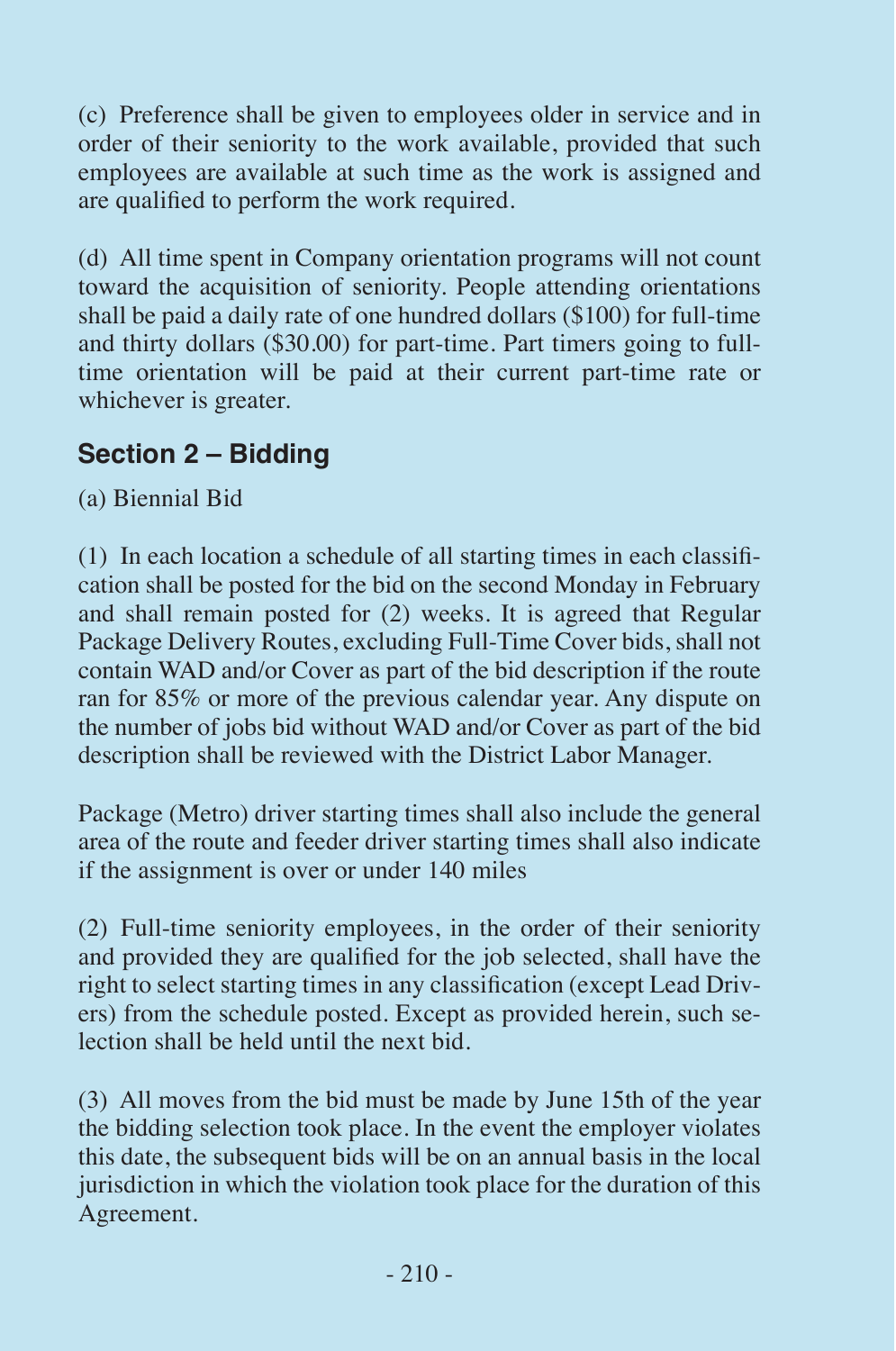#### (b) Jobs – Inside to Outside

(1) Between the posting of the schedule, full-time seniority employees, in the order of their seniority and provided they are qualified for the job selected, shall have the right to select a starting time in a classification with a higher hourly rate when a new permanent job opening or vacancy exists in such classification. Any new job in existence for more than thirty (30) days shall be considered a permanent job. Temporary jobs added from October 1 to December 31 shall not be subject to bid.

(2) Between the posting of the schedule, full-time inside seniority employees, in the order of their seniority and provided they are qualified for the job opening, shall have the right to select a starting time in an outside classification. In such cases, the outside classification shall be held until the next bid unless a new permanent job opening or vacancy exists in an outside classification with a higher hourly rate in which event the employees shall have the right to select such openings or vacancies.

(3) Any job vacancies created by retirement, termination, or voluntary resignation, or any other permanent job opening or permanent vacancy between the posting of the schedule shall be posted for all qualified full-time seniority employees in the Local Unions jurisdiction in conjunction with Local Union practice. The job shall be posted within seven (7) days and the bid shall remain posted for five (5) days Wednesday through Wednesday. The job selection procedures shall be limited to three (3). The bids and such moves shall be completed within 45 days. Should a fourth (4th) move be required, such move shall be filled by way of the six for one list in compliance with Article 22, section 4.

Temporary vacancies within the Package classification created by long term injury or illness shall be filled by the following method:

The Parties agree that Temporary vacancies created by Long Term injury or illness will be bid on the ninety first (91st) day. The Parties further agree the temporary vacancy will be posted as an "A" bid consistent with Article 57 and Article 66 Section 1 subsection c.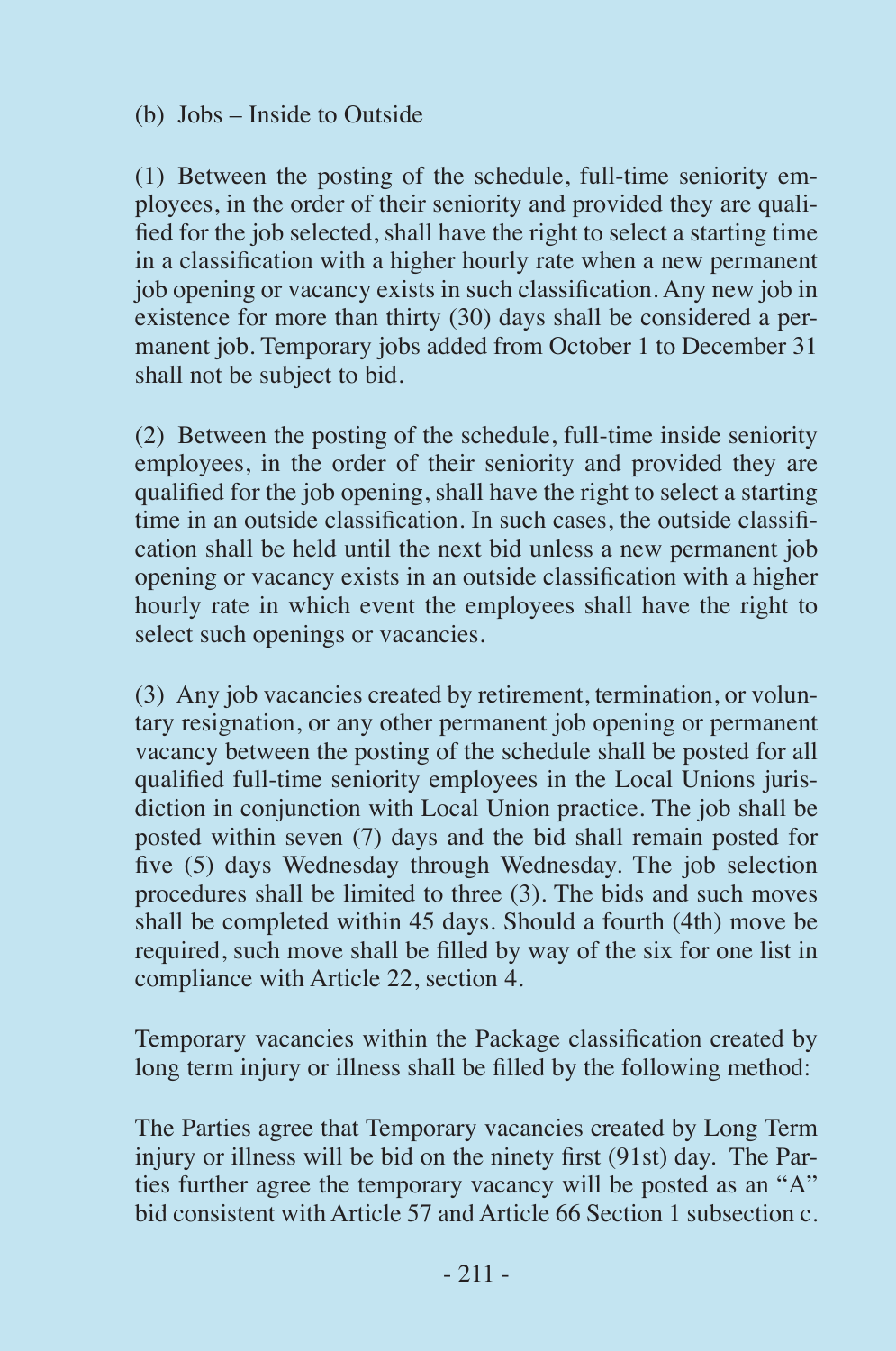In the event of an injury or illness that results in no long term determination of absence, the Employer will utilize Cover drivers to cover the job for the duration of ninety (90) days. The Union and the Company will discuss an extension of posting if it appears that the employee will be returning to work soon after the ninety first (91st) day.

(c) Phase-In Procedure

The Company agrees to phase in the changes expeditiously which may result from (A) (1) and (2) above in such a manner as not to disrupt the Company's operations.

(d) When a delivery area is permanently split more than fifty percent (50%), the driver who bid the original route will have the choice of the routes resulting from the split and in this event, his/ her choice shall not be considered as a new bid.

(e) Full-time seniority employees will select a bid job at the time of the bid. If an employee fails to select a bid he/she shall be assigned to a job, and such assignment shall be considered a bid for all purposes.

(f) If a seniority problem arises from a job reassignment or job opening as outlined in Article 22, Section 4, within an inside shift, the matter will be referred to the Division Manager and the Local Union Representative for prompt resolution.

#### **Section 3 – Layoff**

(a) In the event of an extended layoff the Company and the Local Union shall meet and review the procedures as a result of any jurisdictional bumping. The least senior employee in the classification affected will be laid off or he/she may elect to displace the least senior employee in any other classification provided he/she is senior to the employee he/she is displacing. The displaced employees may then exercise his/her seniority in the same manner in any other classification until the least senior employee is laid off. In all other cases when a bid job is consolidated, discontinued or suspended, the employee shall work as assigned. In the event the bid job is not restored after fifteen (15) workdays, the employee affected may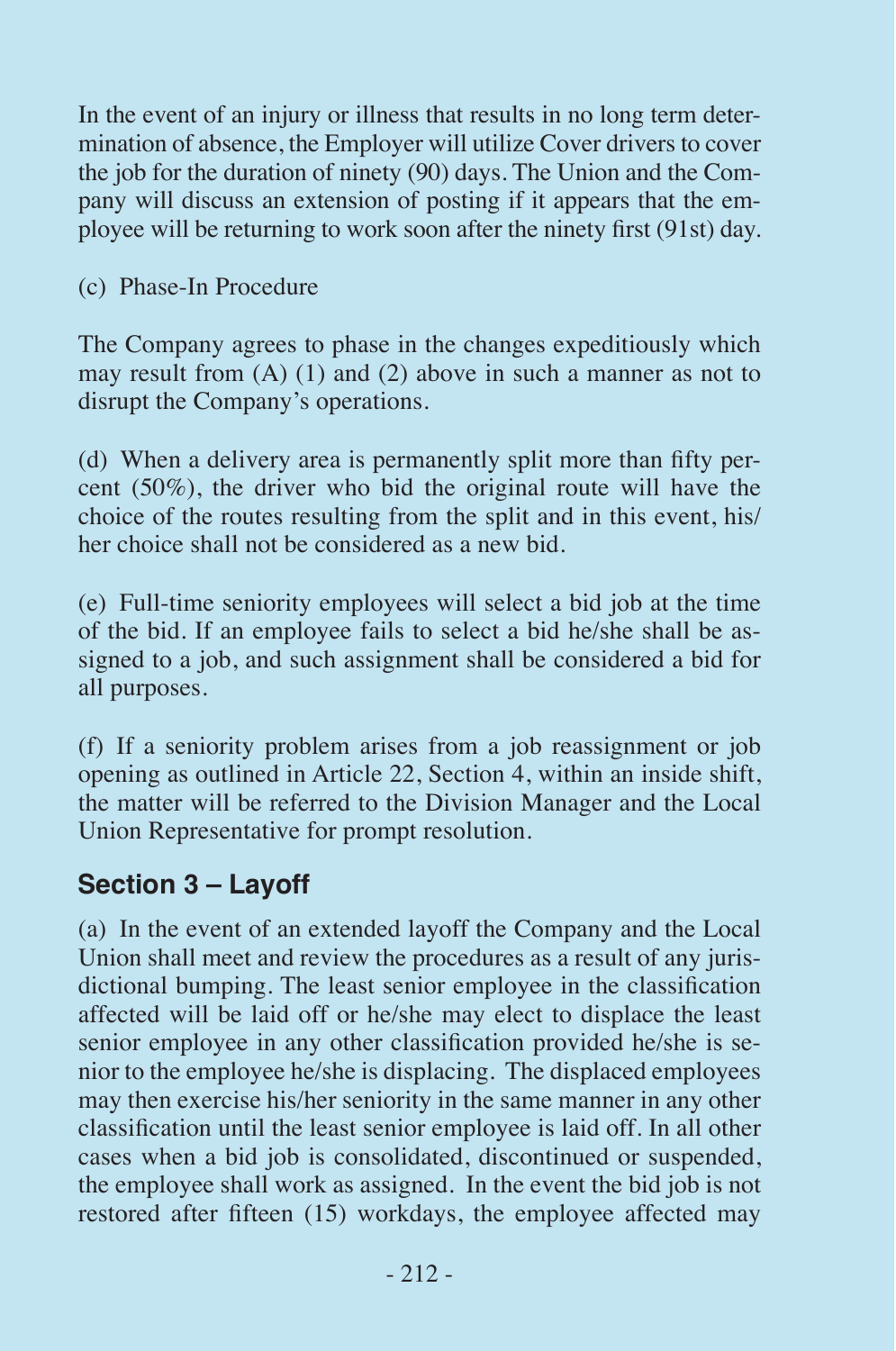elect to displace any employee in his/her or any other classification provided he/she is senior to the employee he/she is displacing and qualified to perform the job selected. The displaced employee may then exercise his/her seniority in the same manner. Moves resulting from such displacements shall be limited to three (3). Should a fourth (4th) displacement result, such displacement shall be made after thirty (30) days.

When there are junior people in the package driver classification working in a building and there are senior people in the same classification who are on layoff in another building within the jurisdiction of the Local and in the same UPS District, pursuant to the preceding paragraph, the senior person will be allowed to take the work by virtue of their seniority in the package classification for the duration of the layoff. When their bid job is again available, the employee shall return to the original center unless a job is posted for bid then the applicable bidding process pursuant to the contract shall prevail.

(b) Full-time employees who have attained full-time seniority prior to August 1, 2013, who may be subject to layoff will be assigned to displace one (1) or more part-time employees in the building if any part-time employees are working in that building.

In such case, said employee will be provided with eight (8) continuous hours of work at the appropriate rate for the classification of work performed, except that:

1. If said employee displaces a part-time employee and continues to perform the same work as his/her full-time assignment, he/she will continue to receive his/her regular rate of pay.

2. If in the building there is a part-time employee receiving a wage rate higher than that of the displaced part-time employee(s), the full-time employee will receive such higher rate.

(c) Full-time employees who have attained full-time seniority after August 1, 2018 who may be subject to layoff, will be afforded the opportunity to work part-time on one (1) or two (2) shifts in their building. Said employees who have completed their full-time pro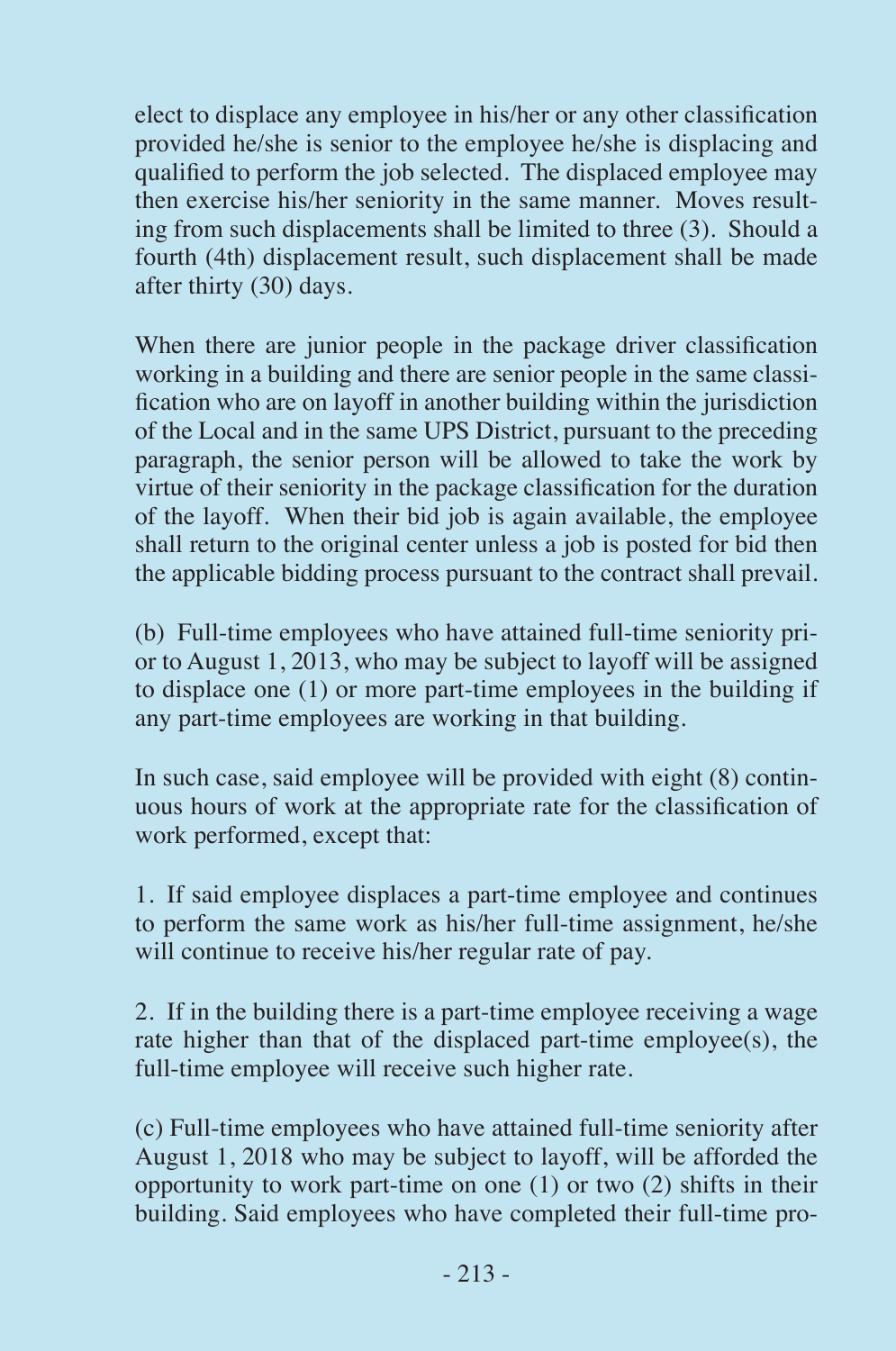gression and are receiving top rate of pay in their classification will be paid the top rate of pay provided in Article 41, Section 3, for each hour of work, whether they displace one (1) or two (2) parttime employees.

(1) Said employees will be provide with eight (8) continuous hours of work, if available in their building. When eight (8) continuous hours of work is not available, said employees will be afforded the opportunity to work part-time one  $(1)$  or two  $(2)$  shifts in their building, including split shifts, if available. The determination of the availability of eight (8) continuous hours will be made by the Labor Manager, Division Manager and the Local Union. It will not be predicated on the creation of work that does not already exist.

(2) For employees covered by the Article 57, Section 3 (c) who have not completed the full-time progression in their classification, the part-time rate of pay will be established according to their Company date of hire.

(d) When Section 3, Subsections 1 and  $2(A)$ ,  $(B)$  and  $(C)$  above do not apply, the following shall:

Full- time seniority employee in the order of their seniority may elect to take the work of part-time workers, if any, for the duration of the layoff. In such cases, the full-time seniority employees will be guaranteed three (3) hours' work at the appropriate rate for the classification of work performed, in addition to all fringe benefits.

(e) Section  $3(A)$ ,  $(B)$ ,  $(C)$  and  $(D)$  shall not apply when:

1. The Company shall have the right to lay off employees by classification, in seniority order, for one (1) day, excluding Regular Package Car Drivers. The laid-off employees, in seniority order, may elect to displace the least senior employees working in the building as loaders (excluding pre-load) or unloaders, provided the selection does not interfere with their regularly scheduled job. Full-time employees electing to displace part time loaders or unloaders will be paid at their regular rate for the hours worked on the part-time job.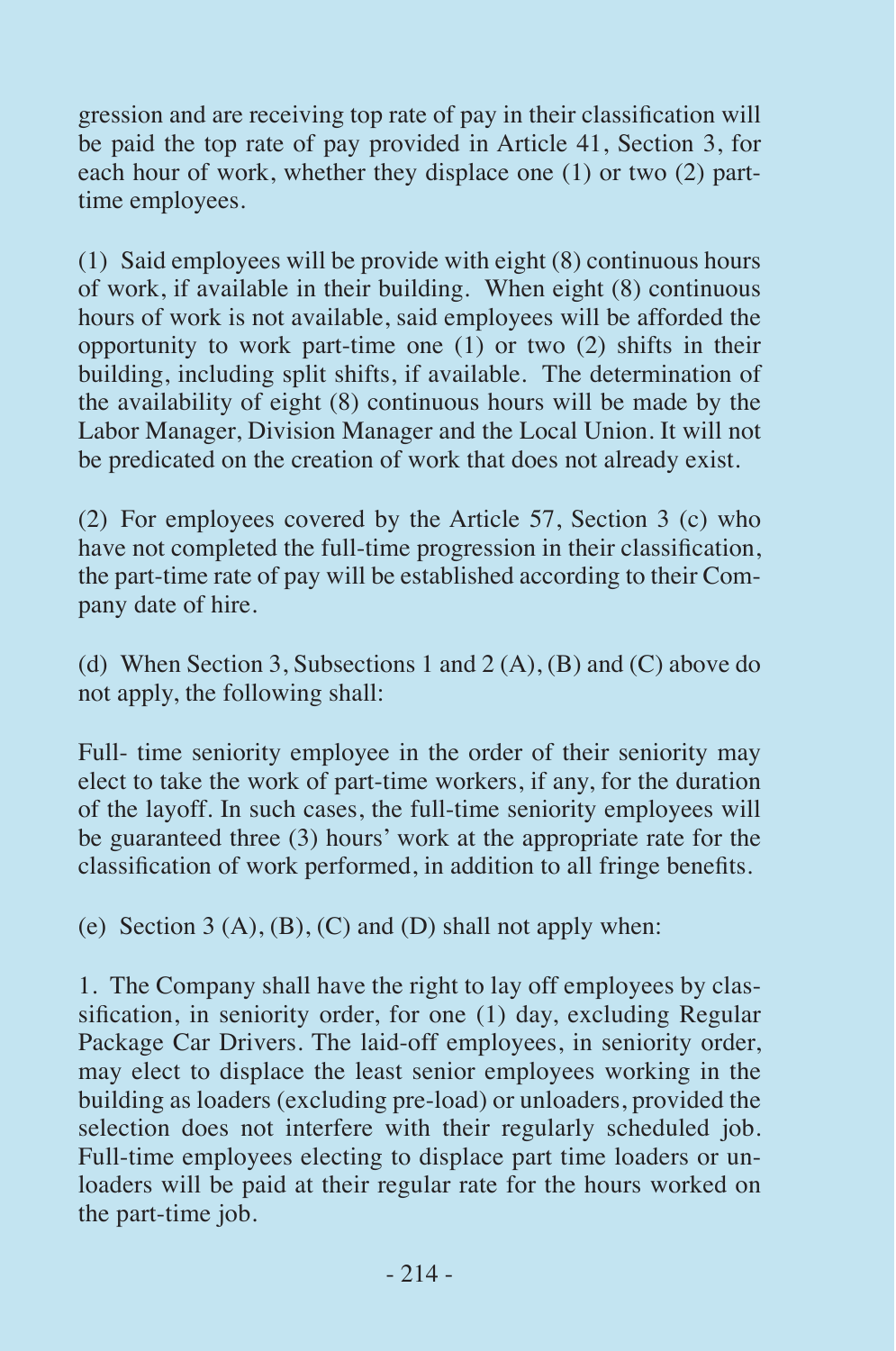2. During the first three (3) days of emergencies beyond the Employer's control, such as fire, flood, snowstorm, power failure, T.O.F.C. delays.

During strikes against UPS or other companies which require a reduction of the work force.

### **Section 4 – Other Applications of Seniority**

(a) Seniority does not give an employee the right to choose any specific unit or load.

(b) A definite reporting time and working schedule covering all regular employees shall be established by the Employer and Union. It being understood that no employee shall be required to work in excess of ten (10) hours after returning from one tour of duty whether it be driving or a combination of driving and dock work, provided the involved employee notified his/her supervisor at the start of his/her workday, emergencies excluded. There shall be no layoff to evade the provisions of this Agreement relating to scheduling and starting time.

(c) Employees in the order of their seniority shall have the right to:

1. Work opportunity in the event of layoff; however, an employee shall be notified of a layoff at the end of his/her tour of duty, except for an Act of God, fire, utility failure or unauthorized strike.

2. Select vacations from the Vacation Schedule as provided in Article 61.

(d) Sunday and Saturday work shall be apportioned among the regular employees in the manner determined by the Local Union and Employer.

(e) An employee called to work before his/her regular scheduled report time shall not be required to take time off to compensate therefore.

(f) Should the Employer violate the principles set forth in this Article, he/she shall compensate for the earning opportunity lost and at the rate provided herein, those employees affected.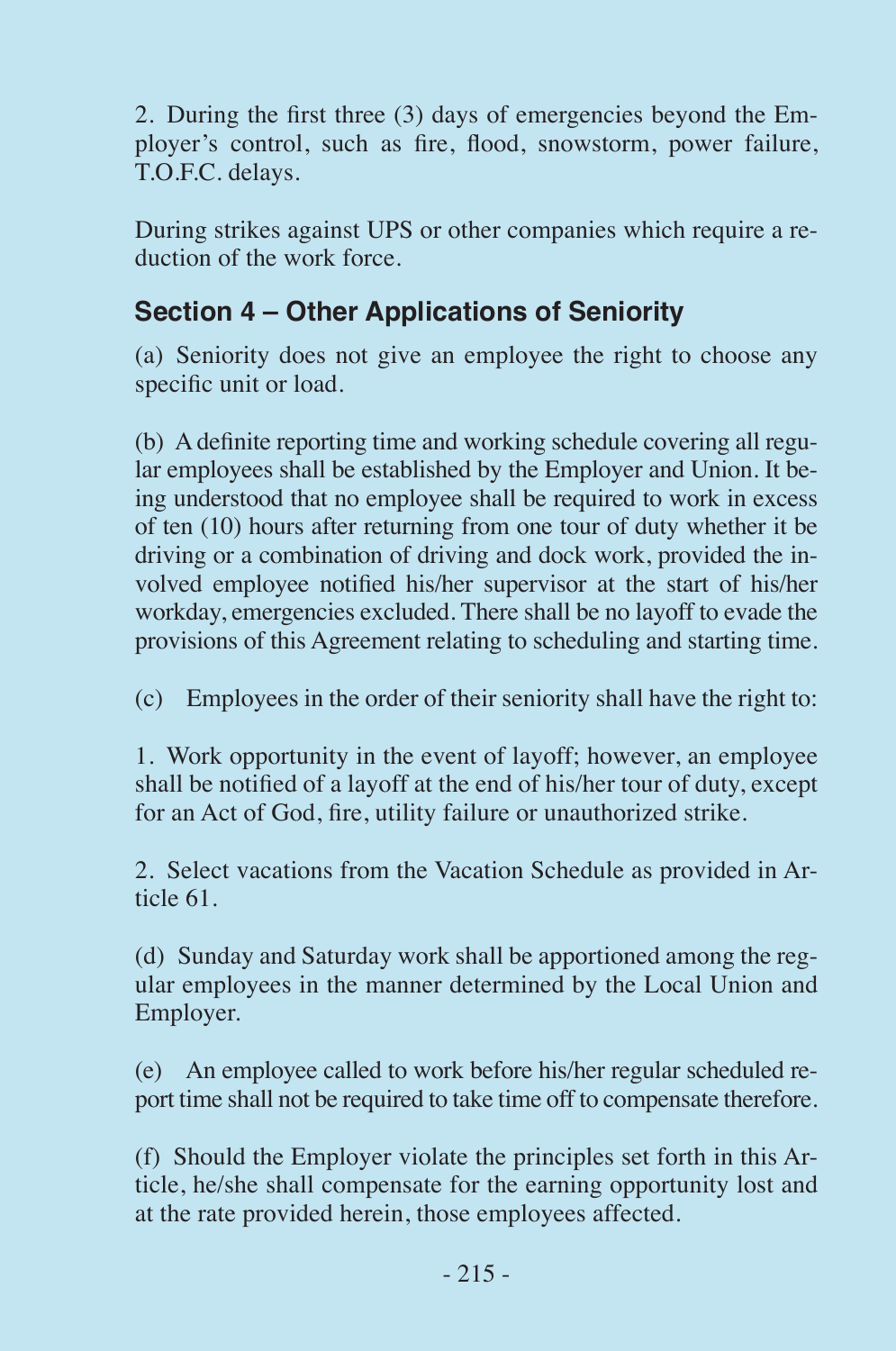(g) In the event of the recall of any employee laid off, the laid-off employee shall be given notice, at least the night before (except for absenteeism or sickness on that day), of recall by telephone, or telegram or personal contact, to the address last given the Employer by the employee. Where work develops during the next day, the Employer shall in the order of seniority of the laid-off employees make such work available by telephone, telegram, or personally contacting the employee at his/her home, or such place as he/she shall have designated with his/her Supervisor as the place of contact. An employee recalled by the above procedure must notify the Employer as soon as possible in advance of the specified time of his/her intention to report. In the event the employee fails to comply with the above provisions, he/she shall have no claim for work opportunity lost that day and shall notify the Employer of his/her intent to report the next day, but the Employer shall be responsible for the work opportunity lost if he/she shall fail to comply with these provisions.

(h) Employees hired for temporary job openings in all classifications from October 1st through the first two (2) full weeks of January and in the Feeder Classification from October 15 through the first two (2) weeks of January will not accrue seniority during that period and such job openings shall not be posted for bid during that period. If returned to work within sixty (60) days after that period, they shall be placed on the seniority list with credit back to their employment dates, providing they have met all other requirements for seniority

(i) Employees hired to cover vacations in the months of June, July and August and the first two (2) weeks of September shall not attain seniority. Vacation cover employees will work off the vacation cover list by date of hire in each center. Available work will be granted in accordance with such lists.

(j) Stewards shall be granted super seniority for contract administrative purposes and layoff purposes.

(k) When an employee is forced off his/her bid job into another classification, he/she will be returned to their original classification before anyone else (seniority, casual, new hire) is offered work in that classification.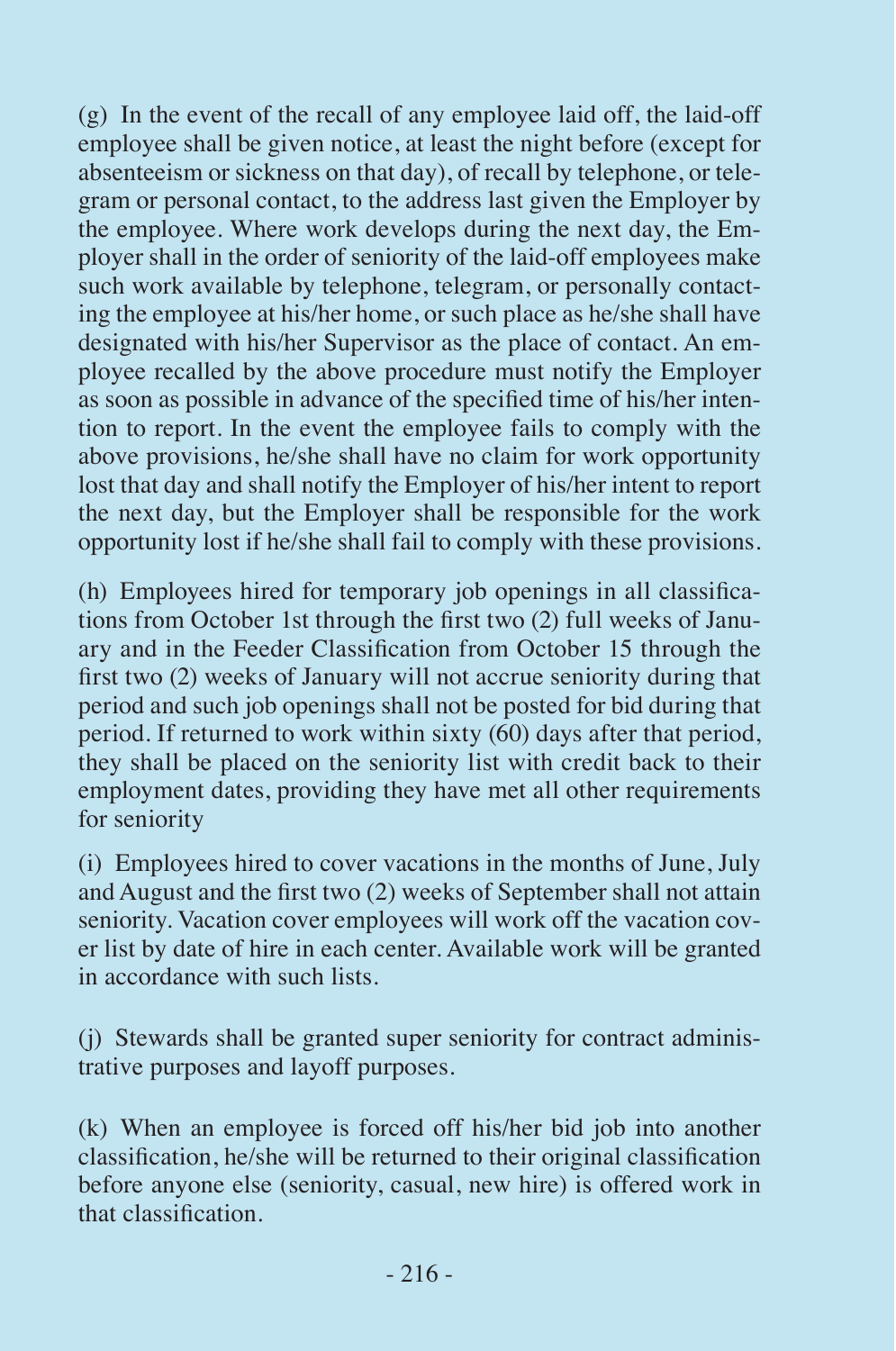#### **Section 5 – House Concerns and Acquisitions or Purchases**

(a) Where the Employer acquires or has acquired the work or trucks, of any so-called "House Concern", the employees of said concern shall be confined exclusively to the work they performed while in the employ of said concern. Those employees shall hold seniority on the work of said concern as if they were actually employed by said concern in addition to maintaining a seniority standing on the Employer's seniority list from the date such employees started to work on Employer's payroll. If, however, there is no work for said employees on the "House Concern's" work, the said employees shall work in their proper seniority as of the date of hire by the Employer and on the Employer's work and shall be governed by the terms of this Agreement. This does not apply to consolidation.

(b) When one company acquires or purchases control of the business of another company, including control by an I.C.C. order, then the employees of the company so acquired or purchased shall be placed at the bottom of the acquiring or purchasing company's seniority list in the order of their payroll or company seniority with the former company. If the Employer requires additional men he/ she shall give preference to the employees of the former company for a period of one hundred fifty (150) working days after the date of purchase.

#### **Section 6 – Loss of Seniority**

- (a) Seniority shall be broken only by:
- 1. Discharge
- 2. Voluntary quit

3. Failure to respond to notice of recall as specified in Section 4 (g) of this Article for regular work seven (7) consecutive days after receiving notice or by mutual agreement

4. Unauthorized Leave of Absence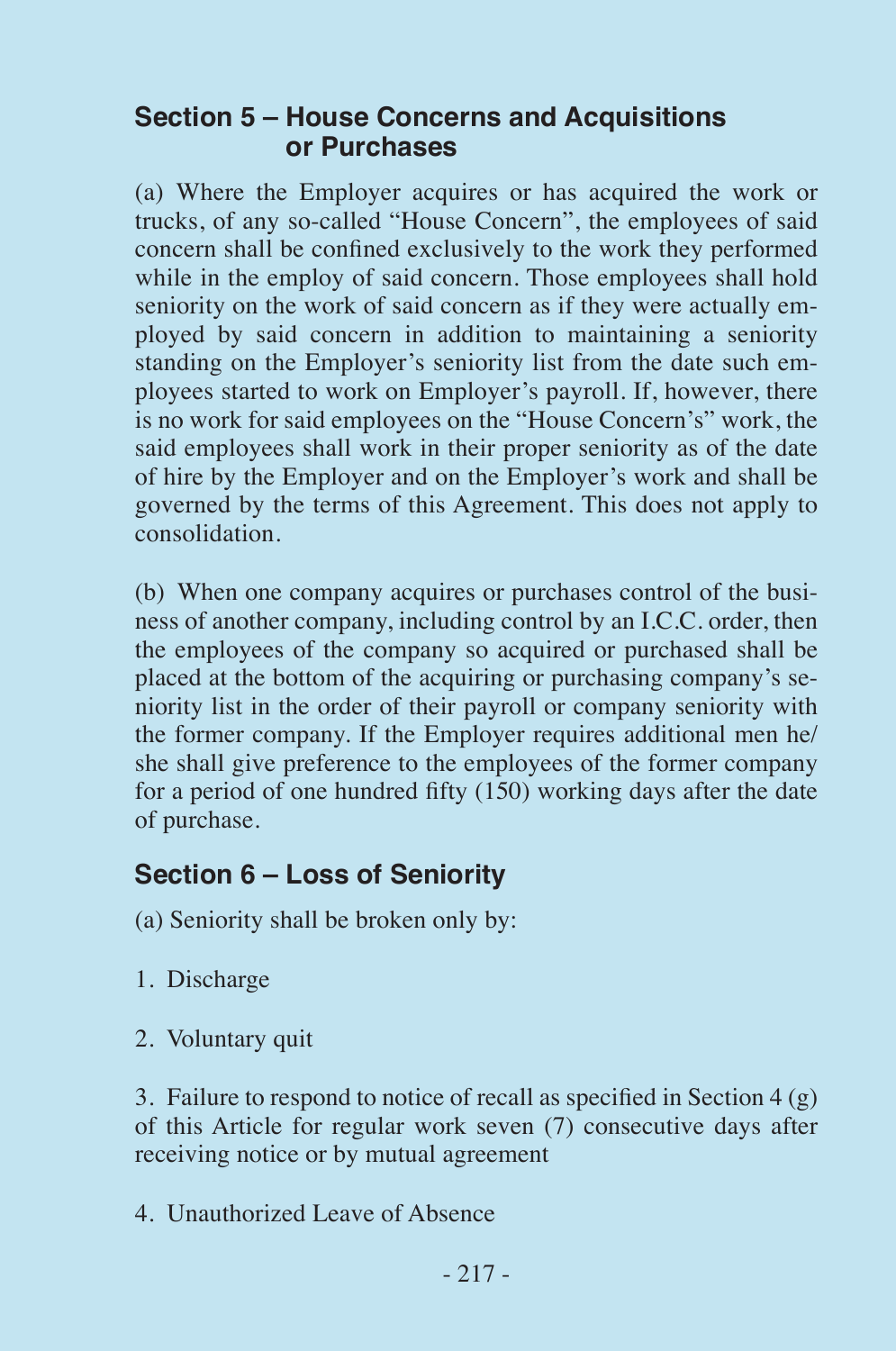5. Unauthorized failure to report for work for three (3) consecutive days when working and on the seniority list

6. Layoff in excess of six (6) years.

(b) Any employee who is absent because of proven illness shall maintain his/her seniority.

## **Section 7 – Military Clause**

The Company shall pay the health and welfare and pension fund contributions on employees on leave of absence for training or for emergencies in the Military Reserve, but not to exceed fourteen (14) days, providing such absence affects his/her credits or coverage for health and welfare and/or pension.

Employees enlisting or entering the military or naval service of the United States, pursuant to the provisions of the military Service Act of 1967, as amended, shall be granted all rights and privileges as most recently amended.

### **Section 8 – Posting of Seniority List**

Within thirty (30) days after the signing of this Agreement, and at least quarterly thereafter, a list of employees arranged in order of their seniority shall be posted in each center and a copy furnished to the Union. Claims for correction to such seniority list must be made to the Employer and the Union within thirty (30) days after such posting and after such time the seniority list will be regarded as correct.

#### **Section 9 – Opening or Closing – Operating Centers, Subcenters or Hubs**

(a) In order to provide for the interest of our people and to satisfy the service needs of our customers, the Company and the Union agrees that any plan to open, close, or consolidate centers or hubs will be discussed in advance for the purpose of expediting and effectively implementing such a change.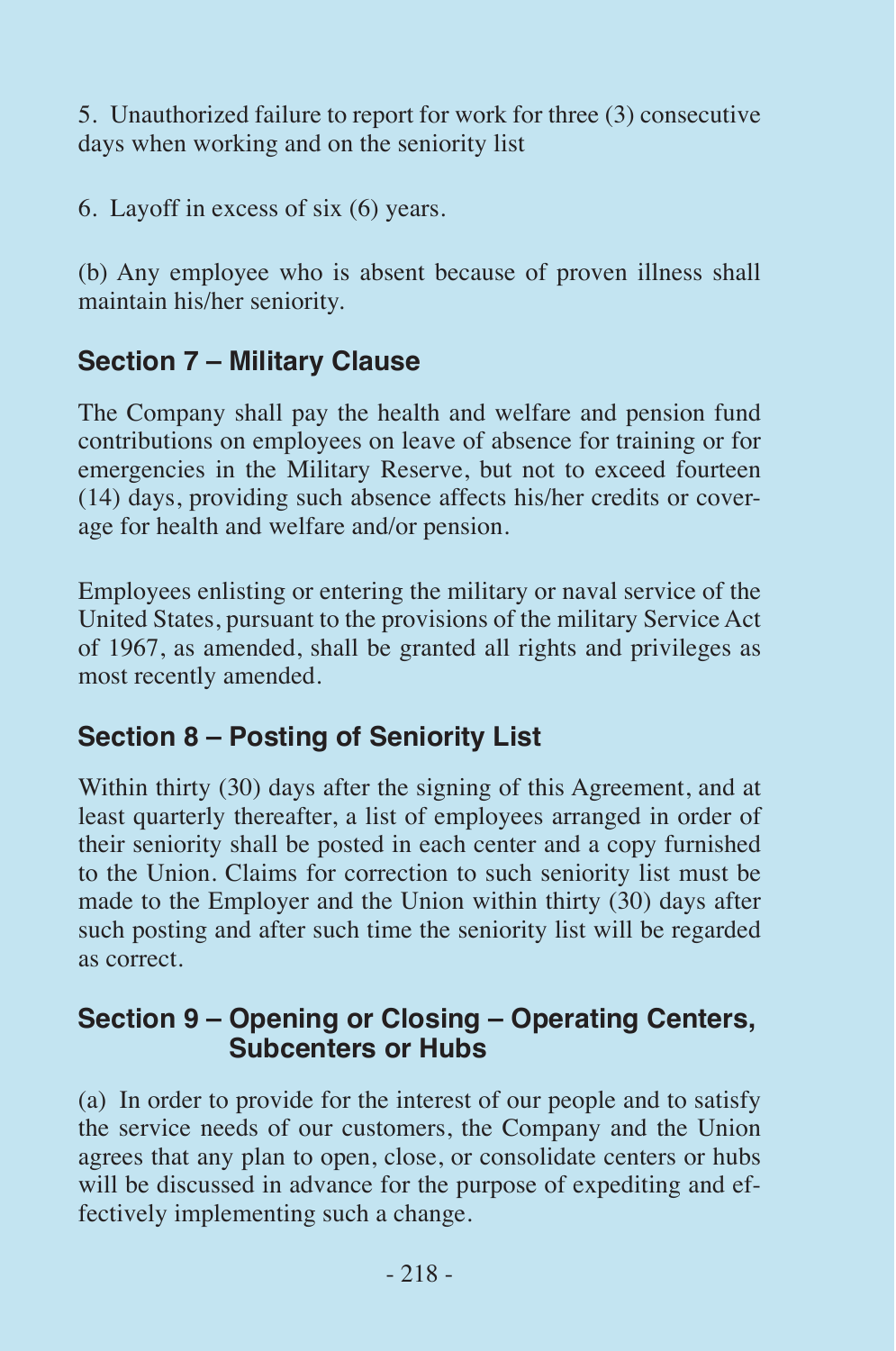(b) 1. When a new operating center, subcenter or hub is opened (except as a replacement for existing operations or in a new center, subcenter or hub in a locality where there are existing operations). the Employer shall offer the opportunity to transfer to regular positions in the new operating center, subcenter or hub in the order of their Company or classification seniority to employees in those operating centers, subcenter, or hubs which are affected in whole or in part by the opening of this new operating center, subcenter, or hub.

This provision is not intended to cover situations where there is replacement of an existing operation or where a new operating center, subcenter or hub is opening in a locality where there is an existing terminal. In these latter situations, laid-off or casual employees in the existing facilities shall have first opportunity for employment at the new operation in accordance with their seniority. If all regular full-time positions are not filled in this manner, then the provisions of the above paragraph shall apply.

2. The transferred employees, other than those referred to in the exception in Section 1 above shall, for a period of thirty (30) days following the transfer, have an unqualified right to return to their old operating center, subcenter or hub if it is still in existence and carry with them their seniority at that old operating center, subcenter or hub. Employees who avail themselves of the transfer privileges because they are on layoff at their original operating center, subcenter or hub may exercise their seniority rights if work becomes available at the original operating center, subcenter or hub. Transferred employees shall have after thirty (30) days, the same privileges with respect to subsequent transfers as set forth in paragraph 1 above.

(c) 1. When an operating center, subcenter or hub is closed and the work of the operating center, subcenter or hub is eliminated, an employee who was formerly employed at another operating center, subcenter or hub shall have the right to transfer back to such former operating center, subcenter or hub and exercise his/her seniority based on the date of hire at the operating center, subcenter or hub into which he/ she is transferring provided he/she has not been away from such original operating center, subcenter or hub for more than two (2) years.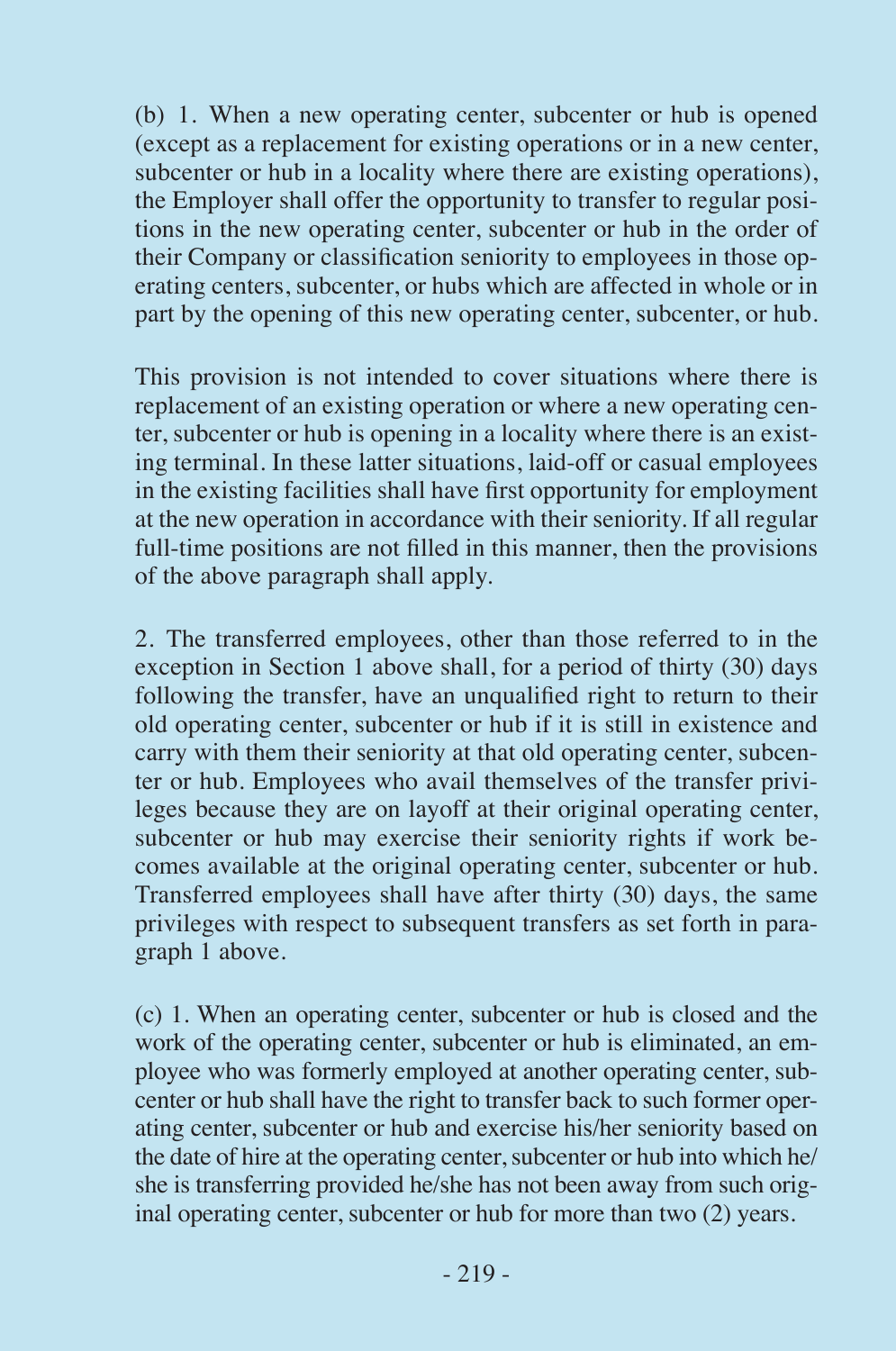2. When an operating center, subcenter or hub is closed or partially closed and the work of the operating center, subcenter or hub is transferred to another operating center, subcenter or hub in whole or in part, an employee at the closed or partially closed operating center, subcenter or hub shall have the right to transfer to the operating center, subcenter or hub into which the work was transferred if regular work is available and shall exercise his/her seniority on a Company basis on the affected operating centers, subcenters or hubs.

3. If the Employer contemplates opening or closing any operating centers, subcenters or hubs within the jurisdiction of the fifteen (15) Local Unions listed on the title page hereof, he/she shall notify the Local Unions affected and the Chairman of the 1997 Negotiating Committee at least thirty (30) days prior to making such change, except in cases of emergency.

#### (d) Qualifications

In all transfers referred to in Section 9 above, the employee must be qualified to perform the job by experience in the classification.

#### (e) Filling Job Vacancies

When a vacancy or opening occurs at any of the operating centers, subcenters or hubs within the Local Union area, notice for bid shall be posted and remain posted in all operating centers, subcenters or hubs, within such Local Union area for three (3) working days. The most senior man bidding shall receive the job. The Local Union shall be notified in writing of any opening, closing or transferring the Employer's operating centers, subcenter or hubs.

## **ARTICLE 58 – OTHER BUSINESS**

During the term of this Agreement, or any renewal thereof, the Employer shall not directly or indirectly operate, maintain or conduct any establishment or place of business or cause any establishment or place of business to be operated or maintained or conducted where the effect thereof is to render the terms of this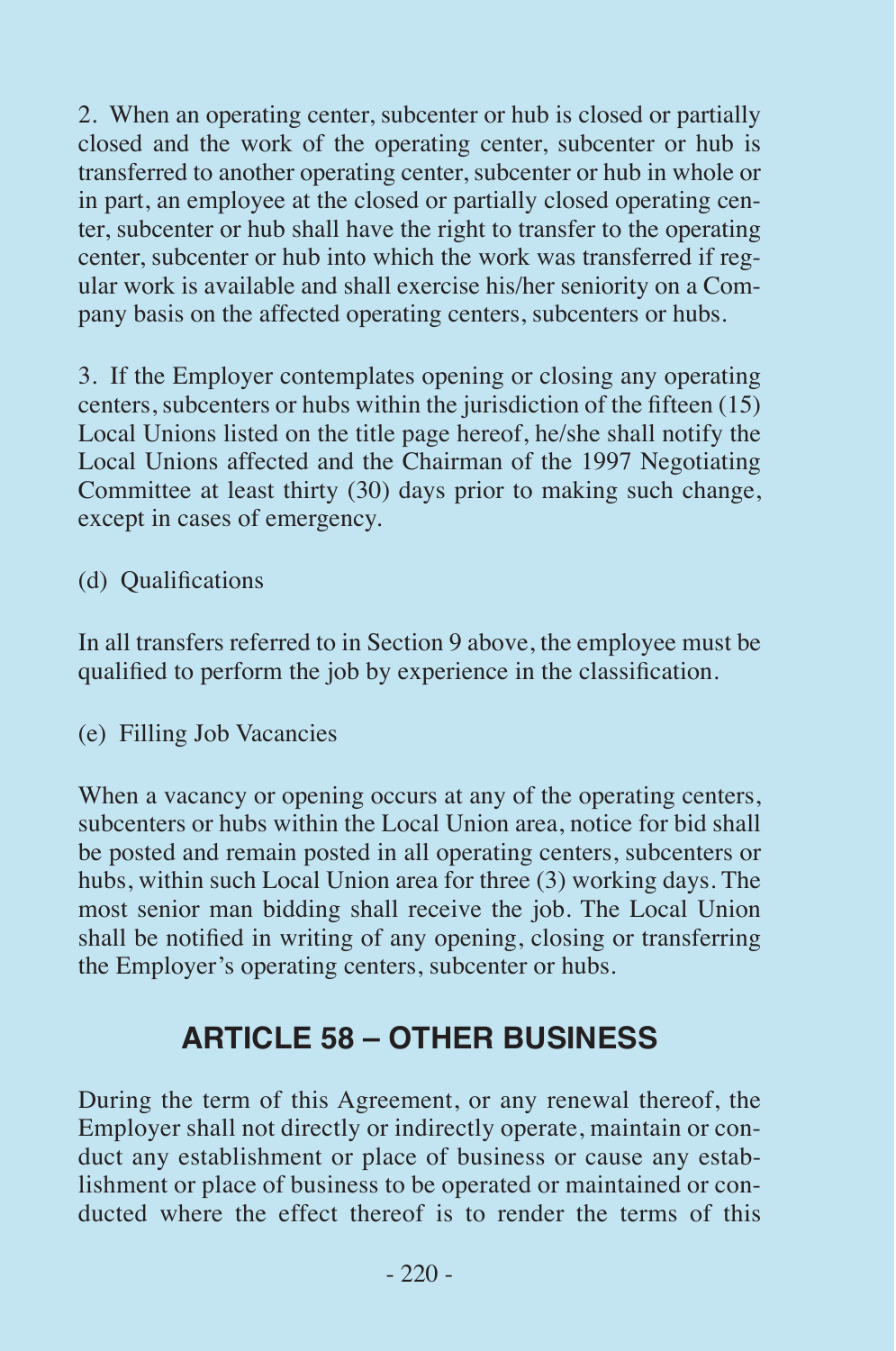Agreement inapplicable for the purpose of evading the terms of this Agreement.

## **ARTICLE 59 – DISCHARGE OR SUSPENSION**

The Employer shall not discharge or suspend any employee without just cause but, in respect to discharge or suspension, shall give at least one warning notice of the complaint against such employee to the employee personally, or in writing, and a copy of the same to the Union affected except that no warning notice need be given to an employee before he/she is discharged if the cause of such is dishonesty or drunkenness or drinking during working hours (including lunch time and/or break periods), recklessness resulting in a serious accident while on duty or the use or possession of illegal drugs or the carrying of unauthorized passengers. The warning notice, as herein provided shall not remain in effect for a period of more than nine (9) months from the date the employee was first informed that a warning letter will be issued. Discharge must be by proper written notice to the employee and the Union affected.

Any employee may request an investigation as to his/her discharge or suspension. Should such investigation by the Employer and the Union prove an injustice has been done an employee, he/she shall be reinstated. If the Employer and the Union are unable to agree on reinstatement, the matter may be referred to the New England Area Parcel Grievance Committee under the terms of this Agreement.

The New England Area Parcel Grievance Committee shall have the authority to order reinstatement or to sustain discharge and full, partial or no compensation for time lost. Appeal from discharge, suspension or warning notice must be taken within ten (10) days by written notice and a decision reached within thirty (30) days from the date of discharge, suspension or warning notice. If the employee involved is not within the Operating Center, Subcenter or Hub area when the action of discharge, suspension or warning notice is taken, the ten (10) day period will start from the date of his/her return to the Operating Center, Subcenter or Hub. If no decision has been rendered on the appeal within thirty (30) days, the case may then be taken up as provided for in Article 48 of this Agreement.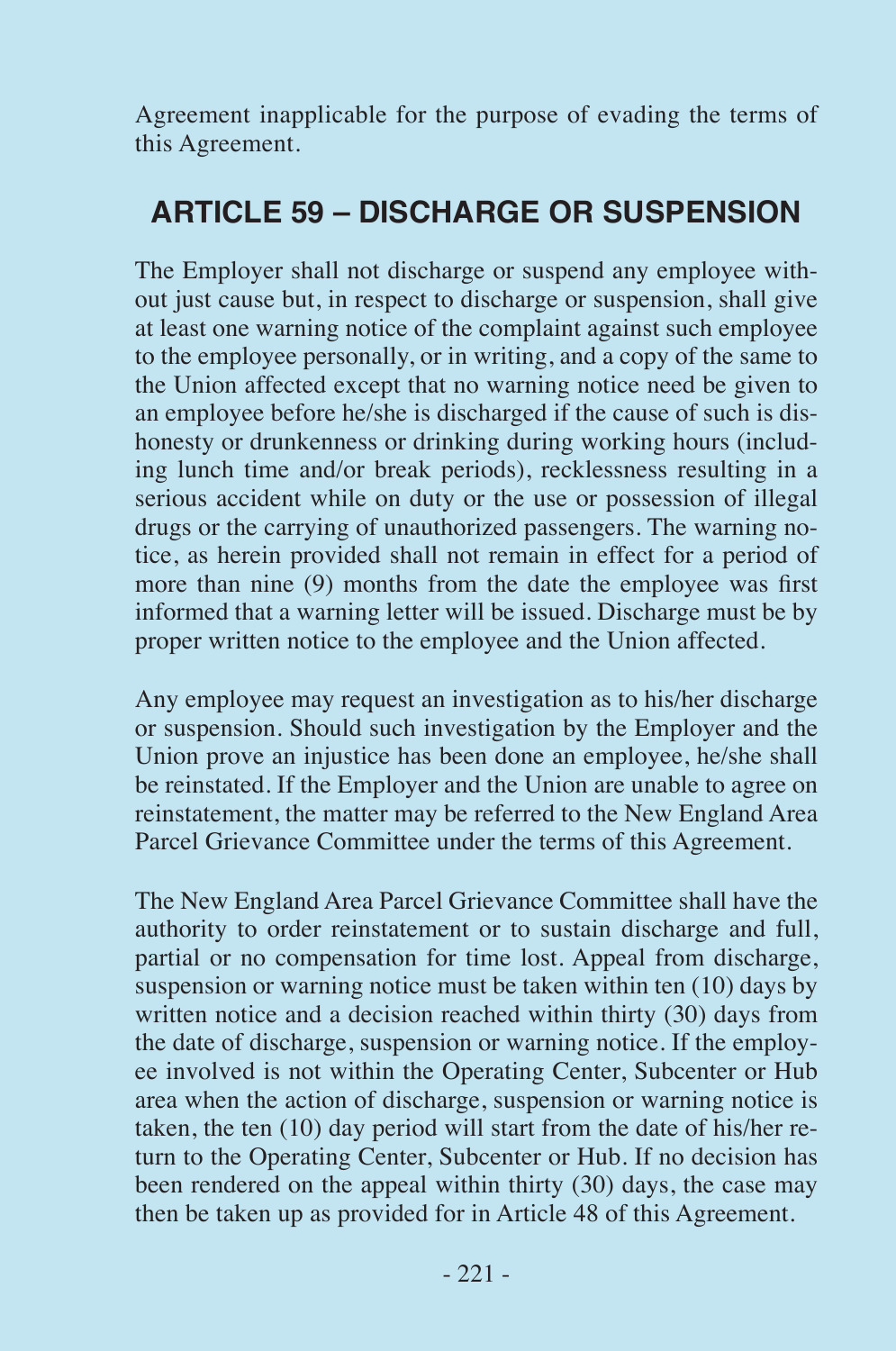# **ARTICLE 60 – SUNDAY – HOLIDAYS – SICK LEAVE**

## **Section 1**

The following shall be recognized as paid holidays and all full-time seniority employees shall be paid eight (8) hours straight time pay therefore: New Year's Day, Memorial Day, Independence Day, Labor Day, Columbus Day, Veterans' Day, Thanksgiving Day, Day after Thanksgiving Day, Christmas Day and December 31, irrespective of the day on which the holidays fall. Part-time employees will be paid four (4) hours for holidays.

## **Section 2**

(a) Seniority employees shall be paid for each recognized holiday or the day celebrated as such, irrespective of what day of the week the holiday falls on, on the basis of eight (8) hours' straight time rate provided they work any day during the payroll period. Any seniority employee laid off for lack of work shall not be deprived of his/her holiday pay if the layoff does not exceed thirty (30) days' duration. All employees required to work on any such days shall be paid the applicable premium rate in addition to the holiday pay. Seniority part-time employees will receive four (4) hours' holiday pay provided they work any part of one (1) day in the holiday week.

(b) Employees hired to cover vacation throughout the year, after having been on the payroll for ninety (90) calendar days, will be paid for all recognized holidays, provided they work three (3) days in the payroll period.

## **Section 3**

The applicable minimum rate for work performed on Sundays or holidays, as such, shall be one and one-half (1 1/2) times the normal rate as shown in the Wage Schedule, Article 67, herein for the first eight (8) hours of work which shall be a guarantee. Work performed after eight (8) hours on those days shall be paid for at one and one half (1 1/2) times the normal rate through the tenth hour. Any time worked in excess of ten (10) hours on these days shall be paid for at one and one-half (1 1/2) times the applicable premium rate.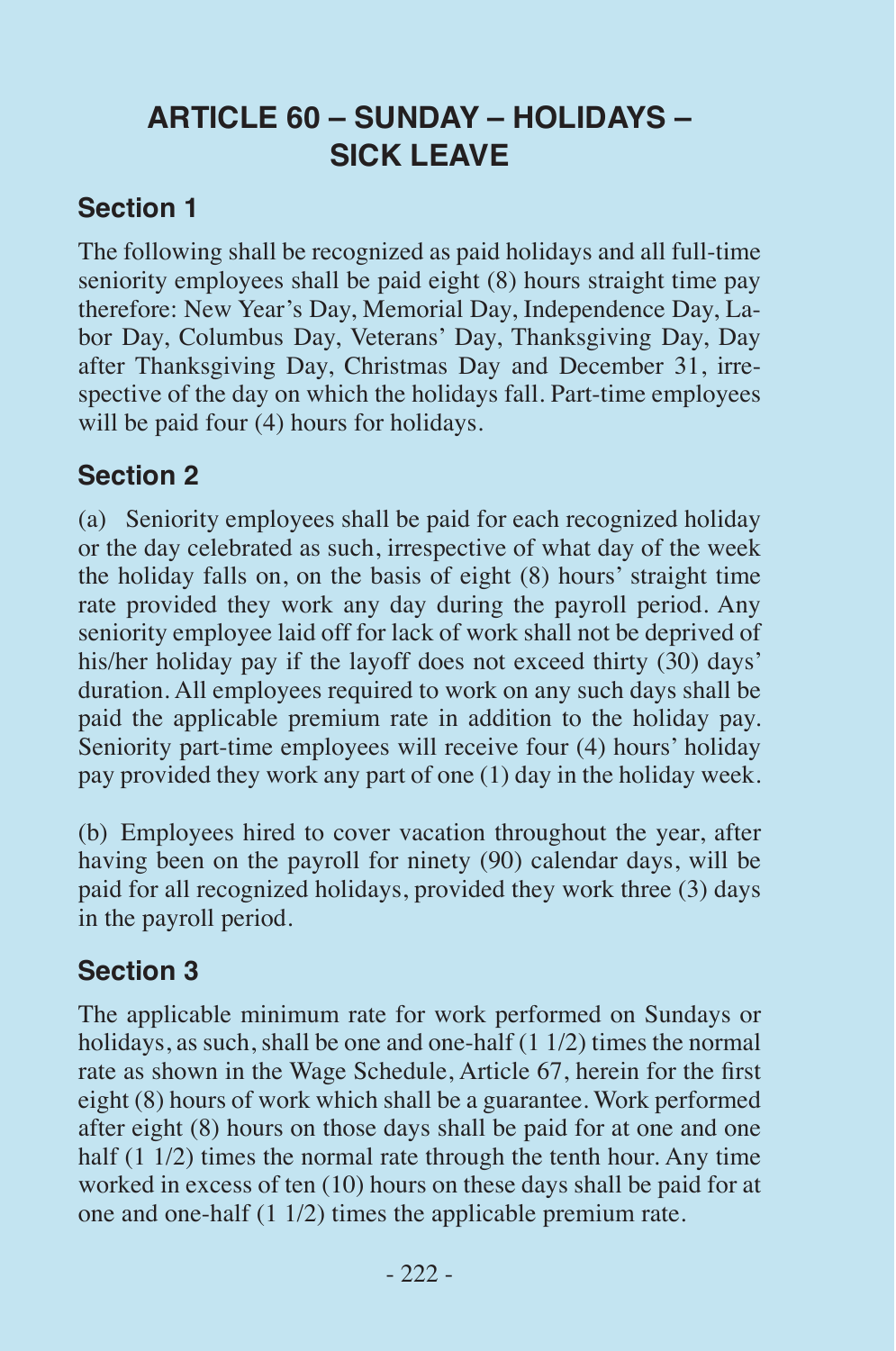## **Section 4**

Employees on night work whose regular work begins on a Sunday or holiday evening or ends on Sunday or holiday morning shall be given either the night before or the night after off for their Sunday or holiday, in accordance with the work schedule.

Seniority employees shall not be deprived of their sixth (6th) punch by the use of extra help. Except in the cases specifically agreed upon between the Employer and the Union, work on a night shift shall be treated as being performed on the day on which the shift commences. The holiday night shall not be staggered by the splitting of a single shift.

Any employee whose regular shift commences on the day before the holiday and who continues to work into the holiday shall be paid at the regular straight time rate for his/her first eight (8) hours and at time and one-half (1 1/2) his/her regular rate for hours in excess of eight (8) hours.

## **Section 5**

If any of the above-named holidays occur when any employee is on vacation, he/she shall receive an extra day's pay in lieu of the holiday.

### **Section 6 – Personal Holidays**

In the first year of employment, employees hired on or after October 1, will not be eligible for personal holidays until the next contract year (May  $1 -$ April 30).

All seniority employees on the payroll more than six (6) months shall be entitled to three (3) holidays known as personal holidays to be mutually agreed upon between the Employer and the individual employees each contract year (May 1 – April 30). The employee must give one (1) week's notice of the desire to take such holiday. The Employer, after receiving the one (1) week's notice shall notify the employee within twenty-four (24) hours as to whether or not his/her request shall be granted or denied. Unused personal holidays shall be paid to all eligible employees in the first full pay period of the new contract year. Personal holidays must be taken during the contract year (May  $1 -$ April 30).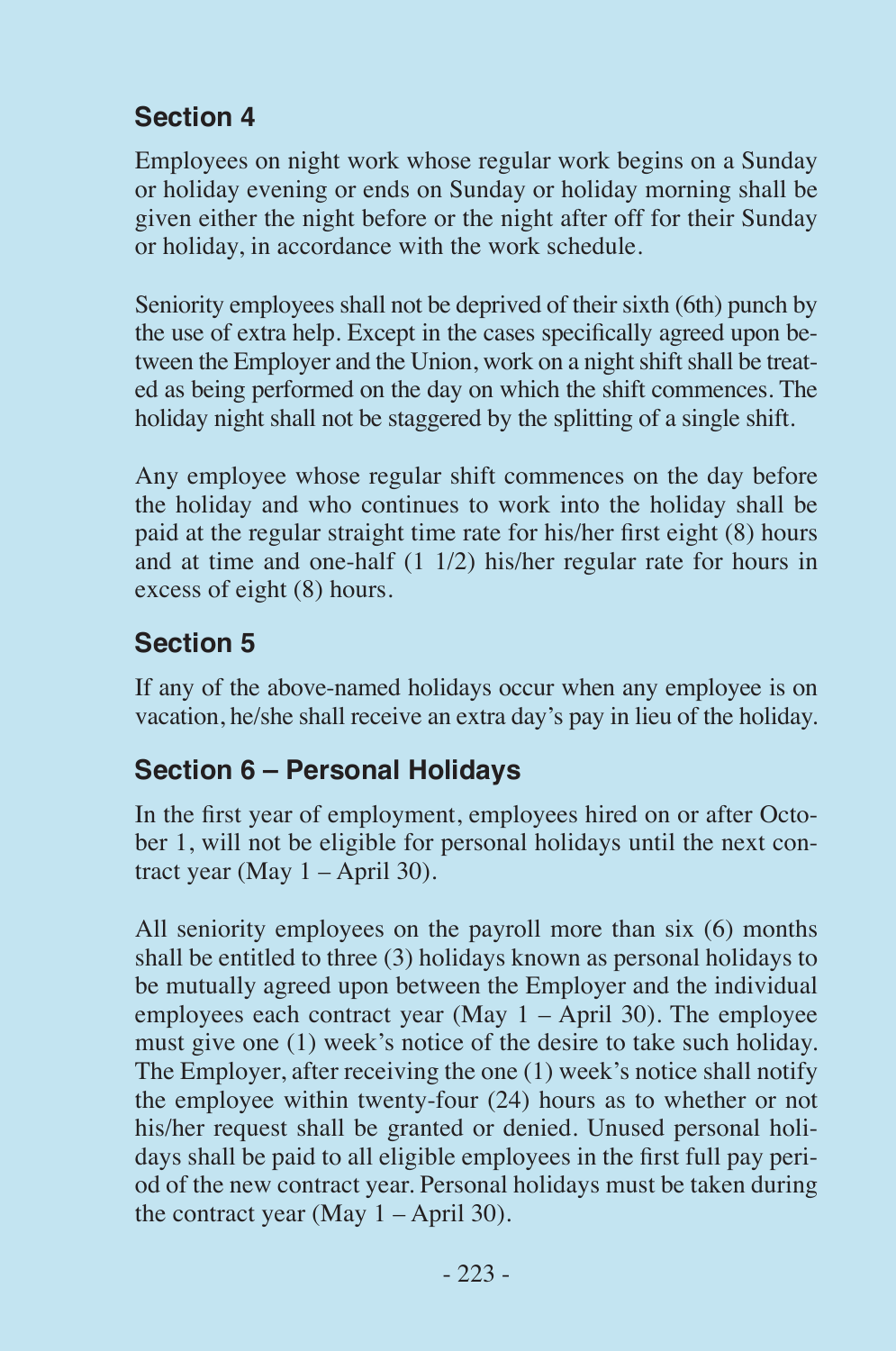## **Section 7 – Sick Leave**

In the first year of employment, employees hired on or after October 1 will not be eligible for sick days until the next contract year (May 1 – April 30).

All seniority employees on the payroll more than six (6) months shall be entitled to five (5) sick days per contract year (May 1 – April 30) to be taken on a day-to-day basis. Sick days will be paid on the basis of eight (8) hours per day at the employees regular straight time rate for full-time employees and four (4) hours per day at the employee's straight time rate for part-time employees. Unused sick days shall be paid to all eligible employees in the first full pay period of the new contract year. Unused sick days may be accrued and carried over from one contract year to the next contract year (May 1 – April 30). An employee may request payment for all accrued sick days; payment at the current rate will be made within ten (10) days of the request. Unused sick days may be accrued for the length of the Agreement. Employees wishing to accrue sick days must notify the Company of their intent by April 1 of each year.

Seniority employees with less than six  $(6)$  months seniority who leave the employment of the Company shall be paid sick days on a prorate basis. An employee who leaves the employment of the Company and who has more than six (6) months seniority shall be paid his/her sick day entitlement for that contract year.

### **Section 8 – Options**

The five (5) sick days in Section 7 above or two (2) sick days combined with the three (3) personal holidays in Section 6 above may be used to provide the following options for all seniority employees on the payroll a minimum of one (1) year:

## **Option 1.**

An additional one (1) week vacation consisting of five (5) consecutive days off with forty (40) hours' pay for eligible full-time employees and twenty (20) hours' pay for eligible part-time employees at their regular straight time rate.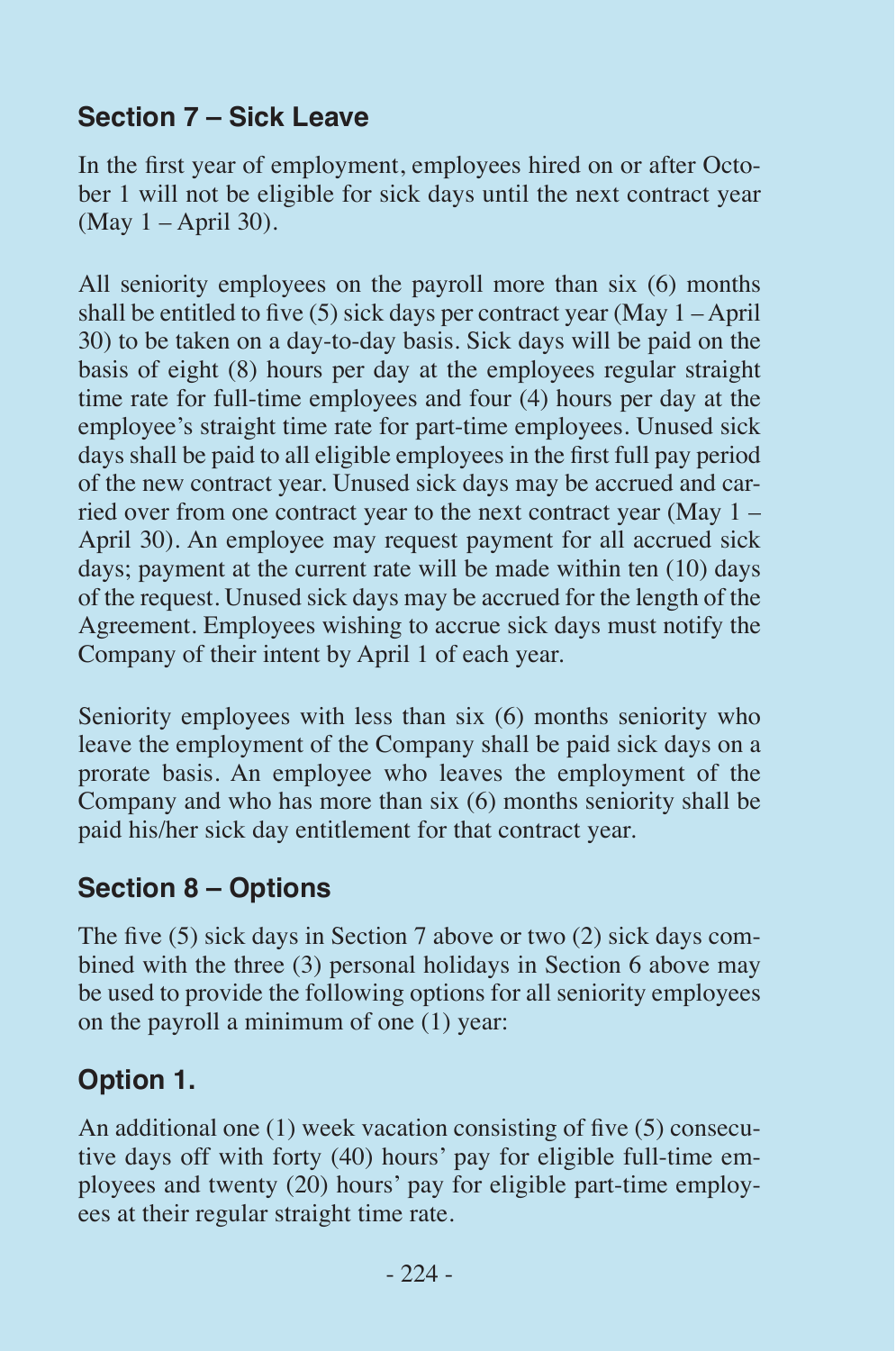## **Option 2.**

Forty (40) hours' pay for eligible full-time employees and twenty (20) hours' pay for eligible part-time employees to be paid at their regular straight time rate, in addition to the regular vacation pay during any vacation period preselected by the employee.

## **Option 3.**

Forty (40) hours' pay for eligible full-time employees and twenty (20) hours' pay for eligible part-time employees to be paid at their regular straight time rate in the last full pay period of the contract year.

## **Option 4.**

All seniority employees electing not to take Option 1, 2, or 3, are entitled to three (3) optional holidays per year subject to the optional holiday provisions in Section 1 (b) 6 above. Optional holidays will be paid at the employee's straight time hourly rate, eight (8) hours for full-time employees and four (4) hours for part-time employees.

All employees must notify the Company what Option they are selecting one (1) month prior to the posting of the vacation list.

In any event, no employee shall be entitled to more than three (3) personal holidays or five (5) sick days in any contract year.

### **Section 9 – Disciplinary Action**

The benefit of pay given to an employee for sick days does not excuse absence from work, however, bona-fide use of paid sick days will not automatically count towards disciplinary action. Each employee's record will be reviewed individually.

# **ARTICLE 61 – VACATION**

### **Section 1**

Seniority employees who have been on the Employer's payroll for one (1) year and who have worked at least one hundred and thirty five (135) days during that year, including any absence resulting from the performance of duties under this Agreement shall receive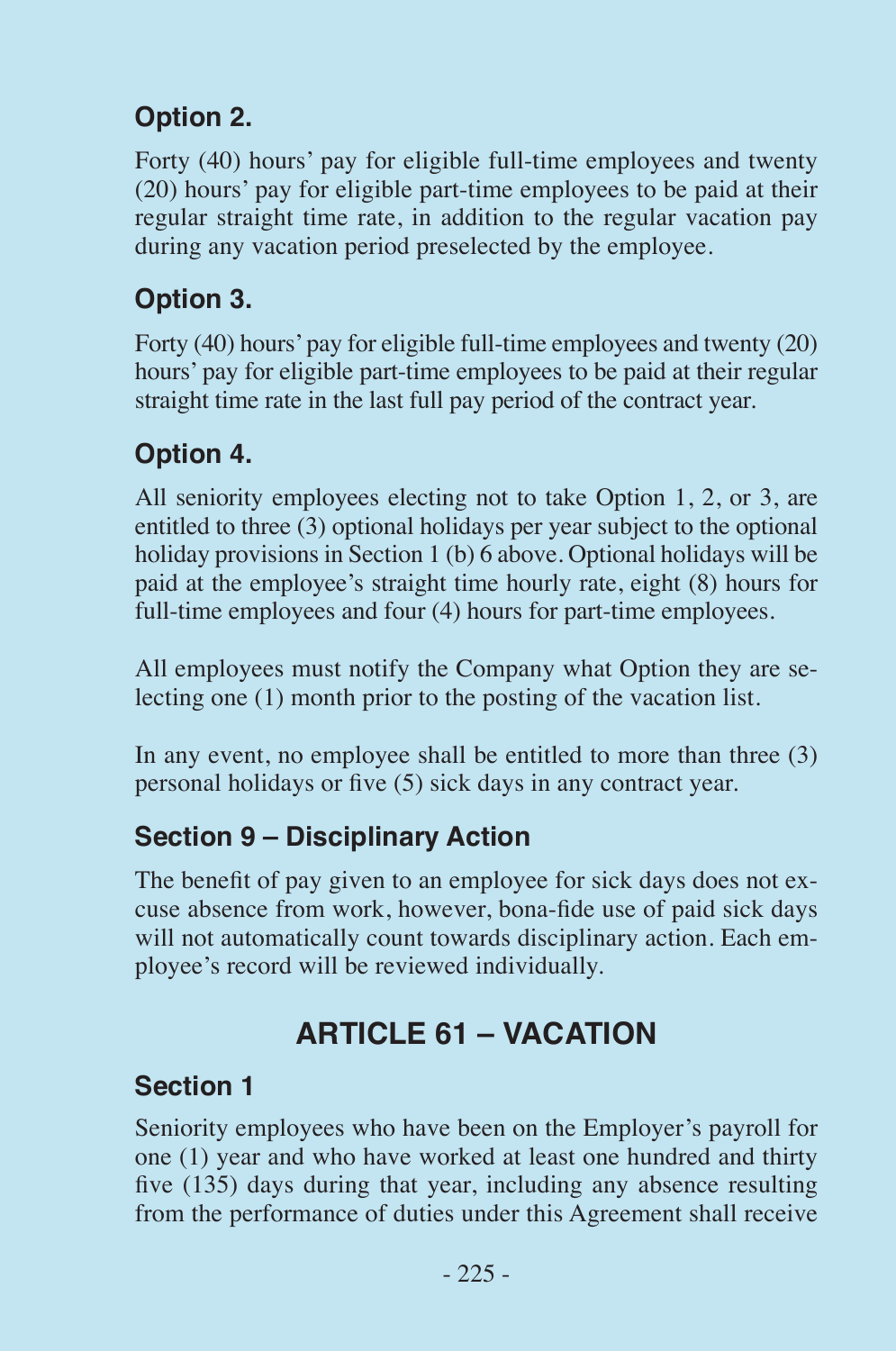one (1) week's vacation with pay. After the first (1st) year of employment, if any employee has worked a minimum of one hundred and twenty (120) days since his/her anniversary date, including any absence resulting from the performance of duties under this Agreement or proven illness or layoff, he/she shall receive one (1) week's vacation with pay.

After completion of his/her second (2nd) year of employment, if he/ she has worked a minimum of one hundred and twenty (120) days since his/her anniversary date, including any absence resulting from the performance of duties under this Agreement or proven illness or layoff, he/she shall receive two (2) weeks' vacation with pay.

After the completion of his/her tenth (10th) year of employment, if he/she has worked a minimum of one hundred and twenty (120) days since his/her anniversary date, including any absence resulting from the performance of duties under this Agreement or proven illness or layoff, he/she shall receive three (3) weeks' vacation with pay.

After the completion of his/her fifteenth (15th) year of employment, if he/she has worked a minimum of one hundred and twenty (120) days since his/her anniversary date, including any absence resulting from the performance of duties under this Agreement or proven illness or layoff, he/she shall receive four (4) weeks' vacation with pay.

After completion of his/her twentieth (20th) year of employment if he/she has worked a minimum of one hundred and twenty (120) days since his/her anniversary date, including any absence resulting from the performance of duties under this Agreement or proven illness or layoff, he/she shall receive five (5) weeks' vacation with pay.

After completion of his/her twenty-fifth (25th) year of employment if he/she has worked a minimum of one hundred and twenty (120) days since his/her anniversary date, including any absence resulting from the performance of duties under this Agreement or proven illness or layoff, he/she shall receive six (6) weeks' vacation with pay.

## **Section 2**

After the first (1st) year of employment, if an employee has not worked a minimum of one hundred and twenty  $(120)$  days since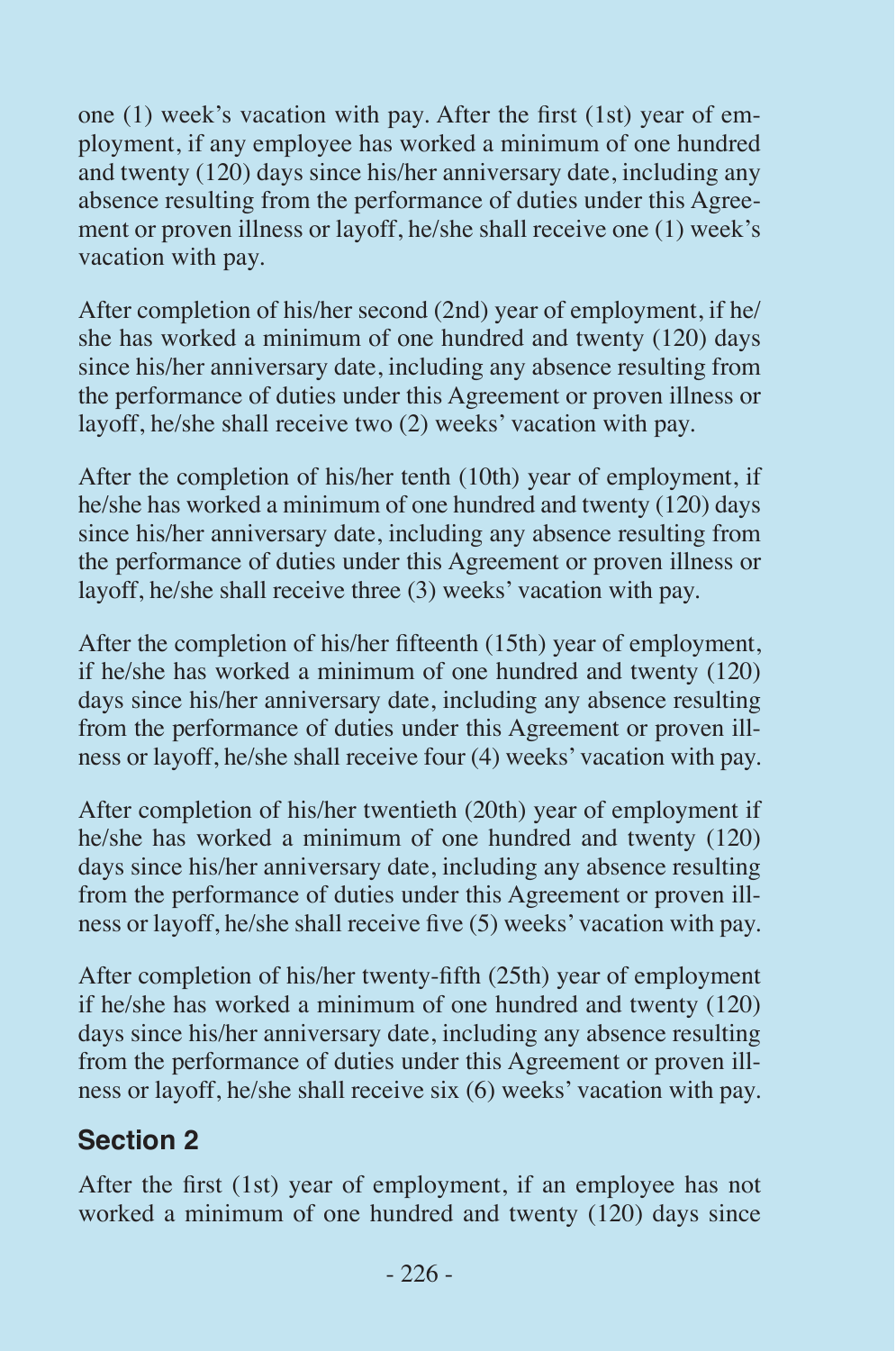his/her anniversary date, he/she shall receive one-half (1/2) day's vacation for each month in which he/she has worked a minimum of ten (10) days.

After the second (2nd) year of employment, if he/she has not worked a minimum of one hundred and twenty (120) days since his/her anniversary date, he/she shall receive one (1) day's vacation for each month in which he/she has worked a minimum of ten (10) days.

After the tenth (10th) year of employment, if he/she has not worked a minimum of one hundred and twenty (120) days since his/her anniversary date, he/she shall receive one and one-half (1 1/2) day's vacation for each month in which he/she has worked a minimum of ten (10) days.

After the fifteenth (15th) year of employment, if he/she has not worked a minimum of one hundred and twenty (120) days since his/ her anniversary date, he/she shall receive two (2) day's vacation for each month in which he/she has worked a minimum of ten (10) days.

After the twentieth (20th) year of employment, if he/she has not worked a minimum of one hundred and twenty (120) days since his/her anniversary date, he/she shall receive two and one-half (2 1/2) day's vacation for each month in which he/she has worked a minimum of ten (10) days.

After the twenty-fifth (25th) year of employment, if he/she has not worked a minimum of one hundred and twenty (120) days since his/ her anniversary date, he/she shall receive three (3) day's vacation for each month in which he/she has worked a minimum of ten (10) days.

## **Section 3**

In his/her first (1st) year of employment, if an employee works a minimum of one hundred and thirty five (135) days in a period of ten (10) months and he/she is separated from his/her employment for any reason, he/she shall receive one-half (1/2) day's pay for each month worked.

After completion of one (1) year of employment, if he/she is separated from his/her employment for any reason, he/she shall receive one-half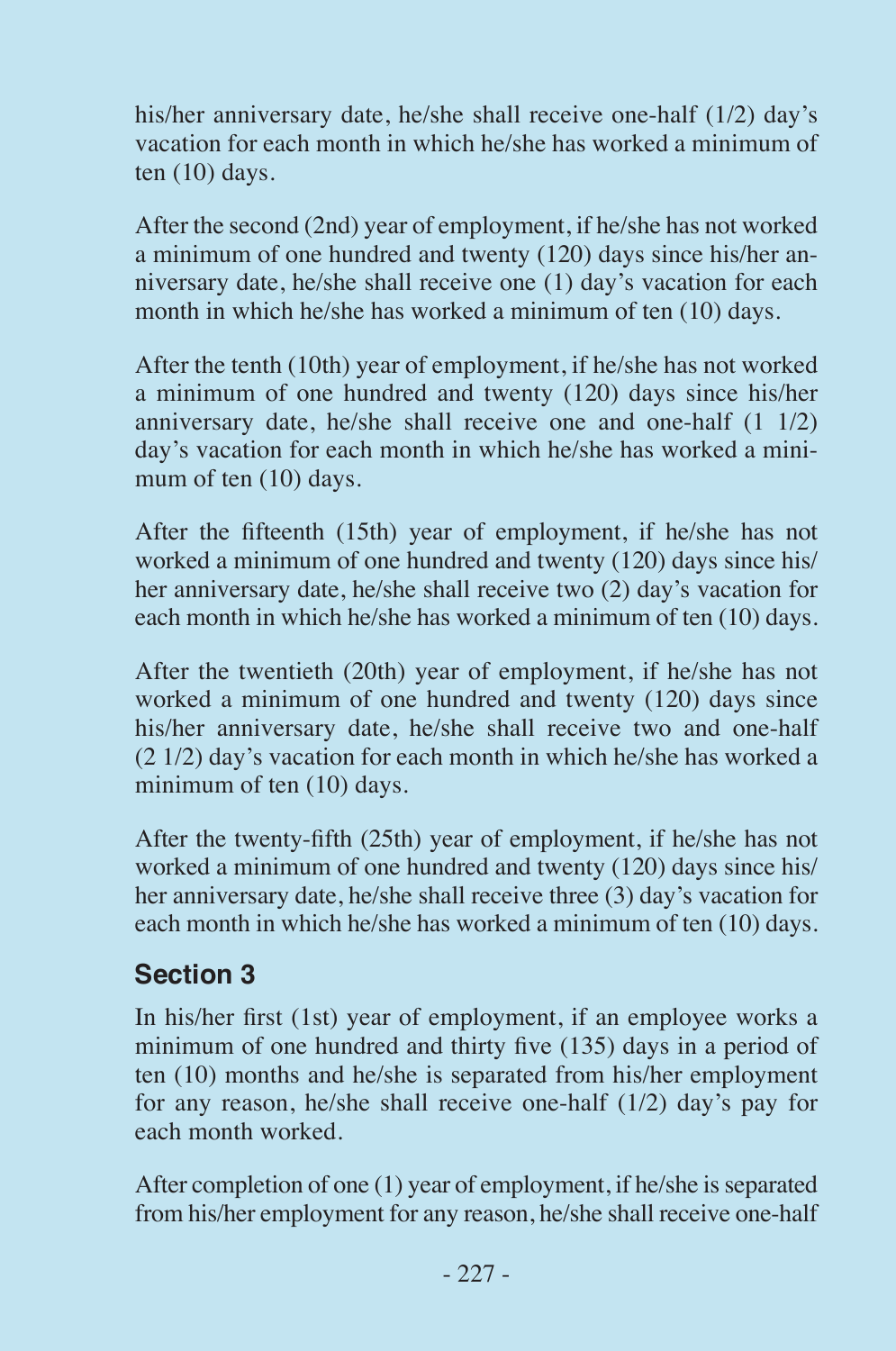(1/2) day's pay for each month in which he/she worked a minimum of ten (10) days since the anniversary date of his/her employment.

After completion of two (2) years of employment, if he/she is separated from his/her employment for any reason, he/she shall receive one (1) day's pay for each month in which he/she worked a minimum of ten (10) days since the anniversary date of his/her employment.

After completion of ten (10) years of employment, if he/she is separated from his/her employment for any reason, he/she shall receive one and one-half  $(1 1/2)$  day's pay for each month in which he/she worked a minimum of ten (10) days since the anniversary date of his/her employment.

After completion of his/her fifteenth (15th) year of employment, if he/she is separated from his/her employment for any reason, he/she shall receive two (2) day's pay for each month in which he/she worked a minimum of ten  $(10)$  days since the anniversary date of his/her employment.

After completion of his/her twentieth (20th) year of employment, if he/she is separated from his/her employment for any reason, he/she shall receive two and one-half (2 1/2) day's pay for each month in which he/she worked a minimum of ten (10) days since the anniversary date of his/her employment.

After completion of his/her twenty-fifth (25th) year of employment, if he/she is separated from his/her employment for any reason, he/she shall receive three (3) day's pay for each month in which he/she worked a minimum of ten  $(10)$  days since the anniversary date of his/her employment.

### **Section 4**

New employees hired during the previous year who are entitled to a vacation and older employees who do not work a full year, shall receive vacation pay equal to the average of their earnings for the full weeks which they worked, in that year, with a minimum of forty (40) hours.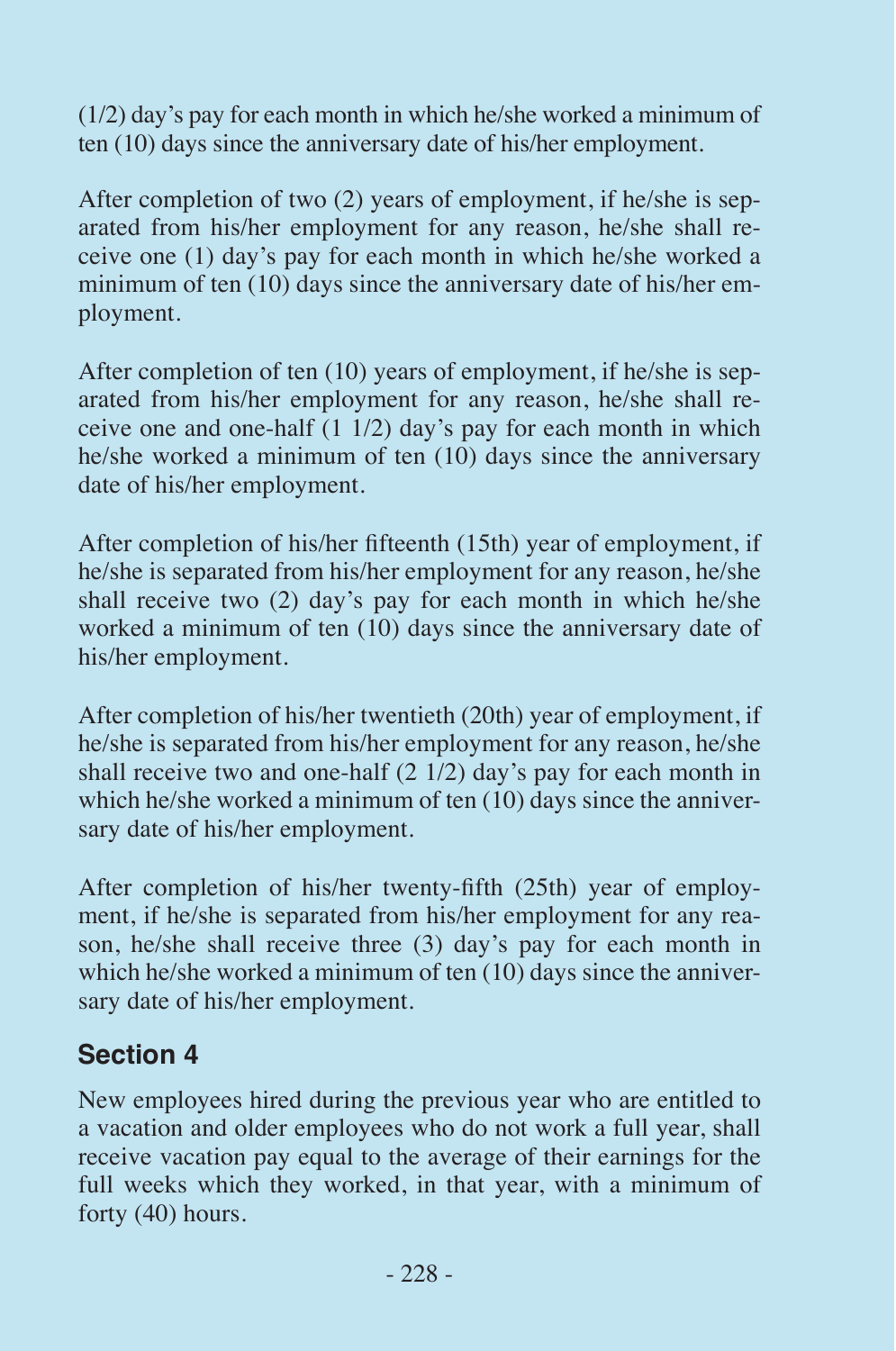All seniority full-time and part-time employees shall receive their vacation pay due them in advance by separate check on the basis of their earnings for the previous calendar year ending December 31, one fifty-second (1/52nd) of their earnings for each week of vacation, but not less than forty (40) hours' pay per week for full-time employees and twenty (20) hours' pay per week for part-time employees.

Any employee who is discharged or who quits shall receive the vacation allowance due him for that year

Employees who select a vacation in the first three (3) weeks of the calendar year shall sign a release at the time of such selection of said vacation. The Employer may recover any over payment resulting from the calculation of the 1/52 of the previous year's earnings. Any overpayment shall be calculated and communicated to the employee no later than the 2nd Monday in February. Any overpayment shall be deducted from the following two (2) pay periods following notification. Employees upon notification of overpayment may also elect to have any overpayment deducted in one pay period as well.

### **Section 5**

All employees shall, in order of seniority, select their vacation from May 1 through April 30, excluding the period from the Sunday after Thanksgiving through December 25. Selection of vacation shall be on a Center basis, except in those Centers whose work force is composed of (1) Feed Drivers, or (2) Metro Drivers or (3) Inside Employees. In such instances there shall be separate Vacation Schedules for (1) Feeder Drivers, (2) Drivers and (3) Inside Employees.

### **Section 6**

The vacation schedule must be posted by the Employer not later than March 1 to allow employees, in order of their seniority, to make their vacation selections. The vacation schedules shall remain posted for thirty (30) days. Employees in the first fifty percent (50%) from the top of the seniority list must make their selection within the first fifteen (15) days after posting. Balance of the seniority list shall make the selection in the remaining fifteen (15) days. Any employee failing to make his/her selection during such periods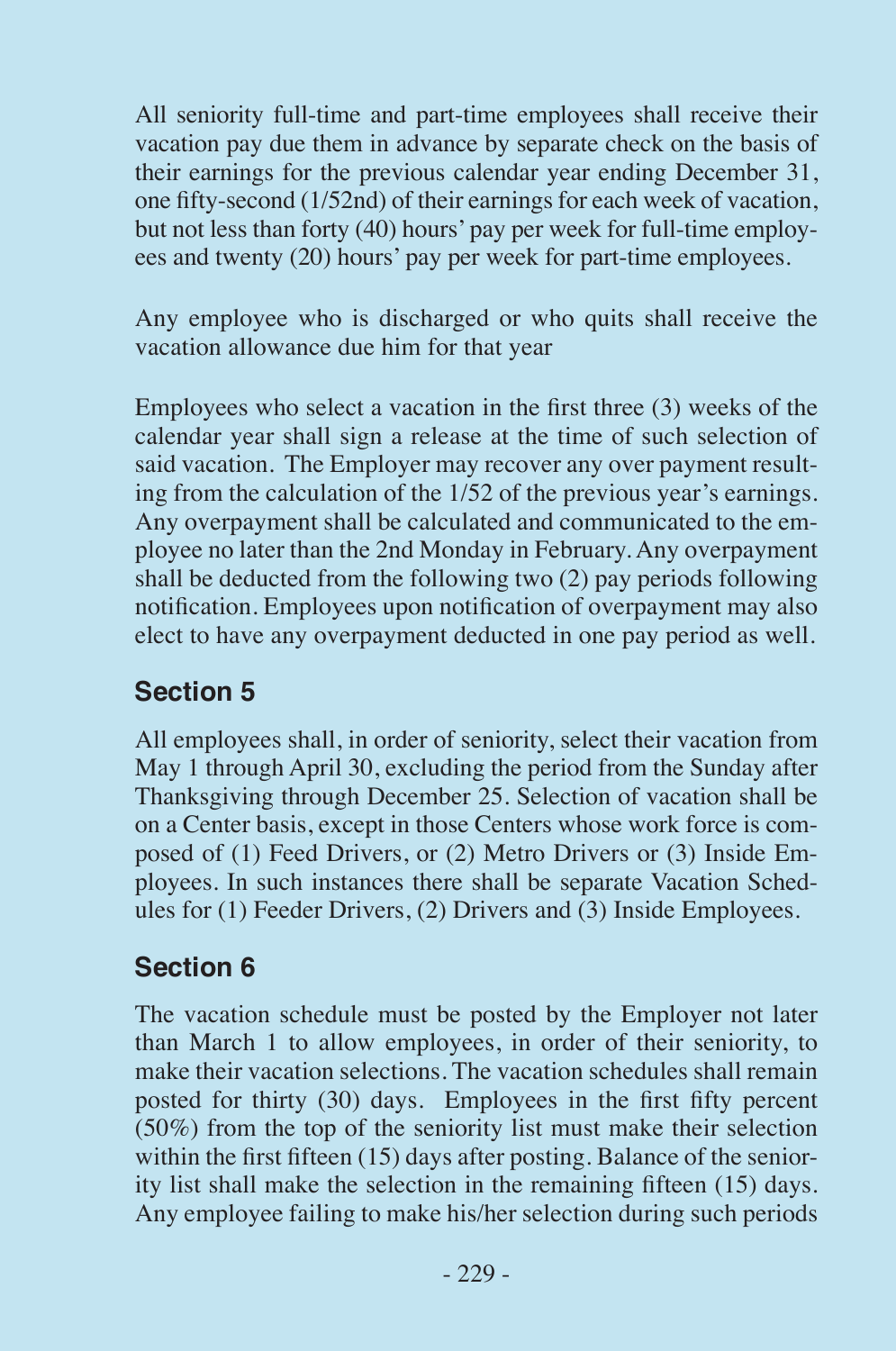shall be assigned whatever vacation period may be open. The completed vacation schedule shall remain posted from May 1 through April 30.

| Vacation Eligibility    |                                |
|-------------------------|--------------------------------|
| <b>Years of Service</b> | <b>Total Weeks of Vacation</b> |
|                         |                                |
|                         |                                |
| 10                      | $\mathcal{R}$                  |
| 15                      |                                |
| 20                      |                                |
| つち                      |                                |

### **Section 7**

Upon discharge by the Employer, or quit by the employee, earned vacation time and pay shall be included in all final wage payments. In the case of the death of an employee who is eligible for vacation, vacation pay due such an employee shall be paid to the employee's estate.

## **Section 8**

All part-time employees' vacation benefits shall be prorated; however, in no event shall a part-time employee be paid less than four (4) hours per day for vacation benefits.

### **Section 9 – Summer Vacations**

(a) During each week of the months of June, July and August, and the first two weeks of September the Company will afford fifteen percent (15%) of the eligible employees in each Center the opportunity to receive a vacation. Selection shall not be mandatory.

(b) The Company will attempt to offer the opportunity to cover driver vacations to as many full-time inside employees as possible, provided there is no disruption in the Employer's operations.

(c) The Company will offer the opportunity to cover tractor-trailer vacations to as many tractor-trailer qualified employees as possible.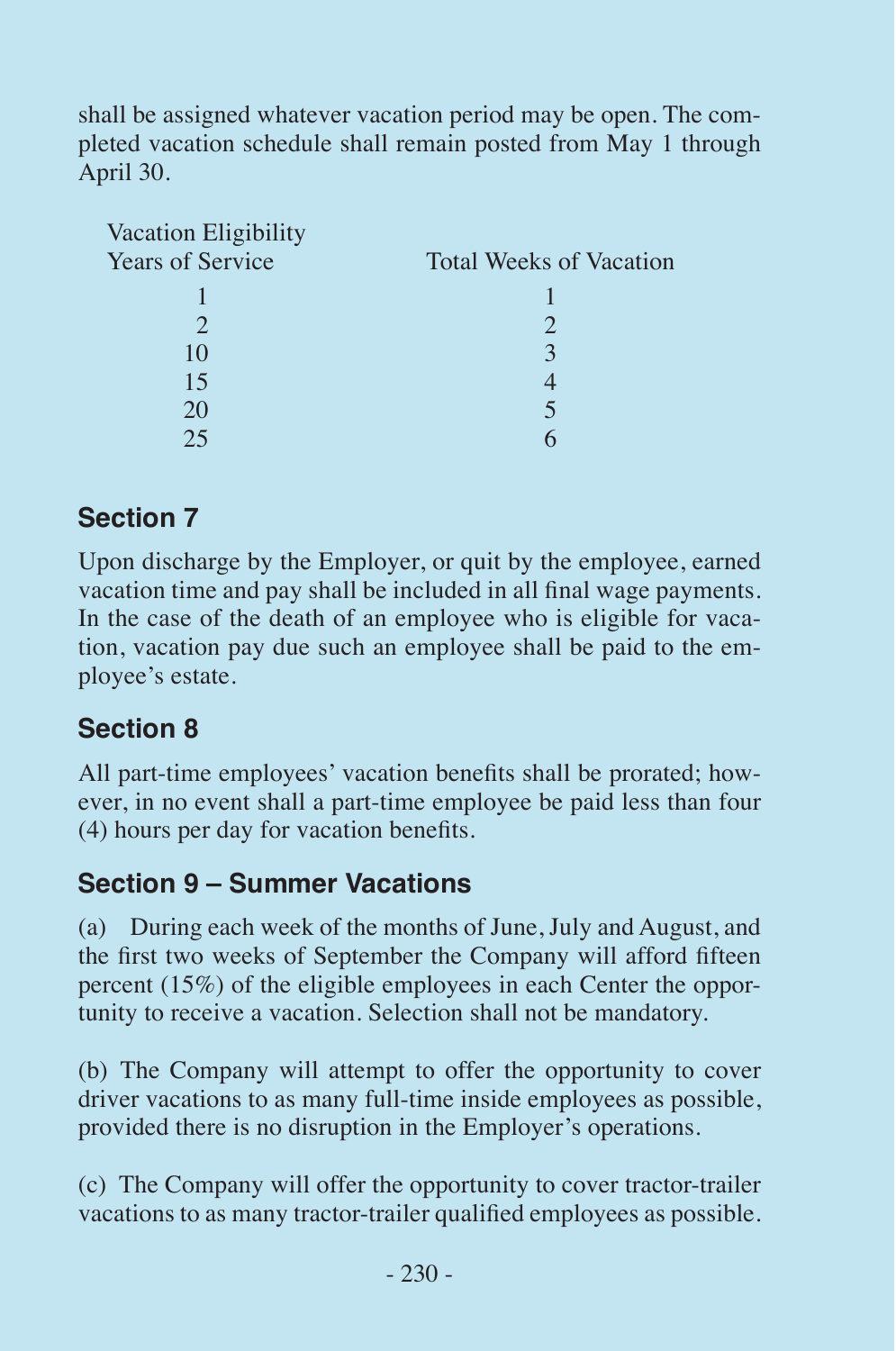## **Section 10**

The Company will attempt to schedule sufficient vacations from February through April in order to avoid layoffs. In the event sufficient vacations have not been scheduled, the Local Union and the Company will meet to adjust the vacation schedule. Failing to agree on an adjusted schedule, the matter shall be referred to the General President of the International Brotherhood of Teamsters and the Vice President of Labor Relations, UPS, for final resolution.

## **Section 11**

Seniority employees retiring as of January 1 of any year shall notify the Employer by December 10th of the prior year of his/her retirement. Such employee will receive his/her entire vacation for the oncoming year, based on his/her years of service, plus any vacations in the current vacation schedule.

Employees who have earned at least two (2) weeks of vacation will have the option of declaring that he/she wants to split one (1) of the available weeks of vacation into five (5) single days. The employee must declare this option at the time of the vacation selection. Seniority will prevail in the selection of the single day(s). Single vacation days must be selected in writing a minimum of seven (7) working days prior to the day the employee desires off. The Company will approve or deny the request within two (2) working days of receipt. Such vacation days will be paid at the same rate as vacations.

# **ARTICLE 62 – EXAMINATION AND INSPECTION FEES**

### **Section 1 – Examination**

(a) Employees other than applicants shall be paid for the time involved in travel and examination not to exceed two (2) hours at the straight time hourly rate of pay.

(b) If the two (2) physicians disagree, the Company and the Union shall mutually agree upon a third physician whose decision shall be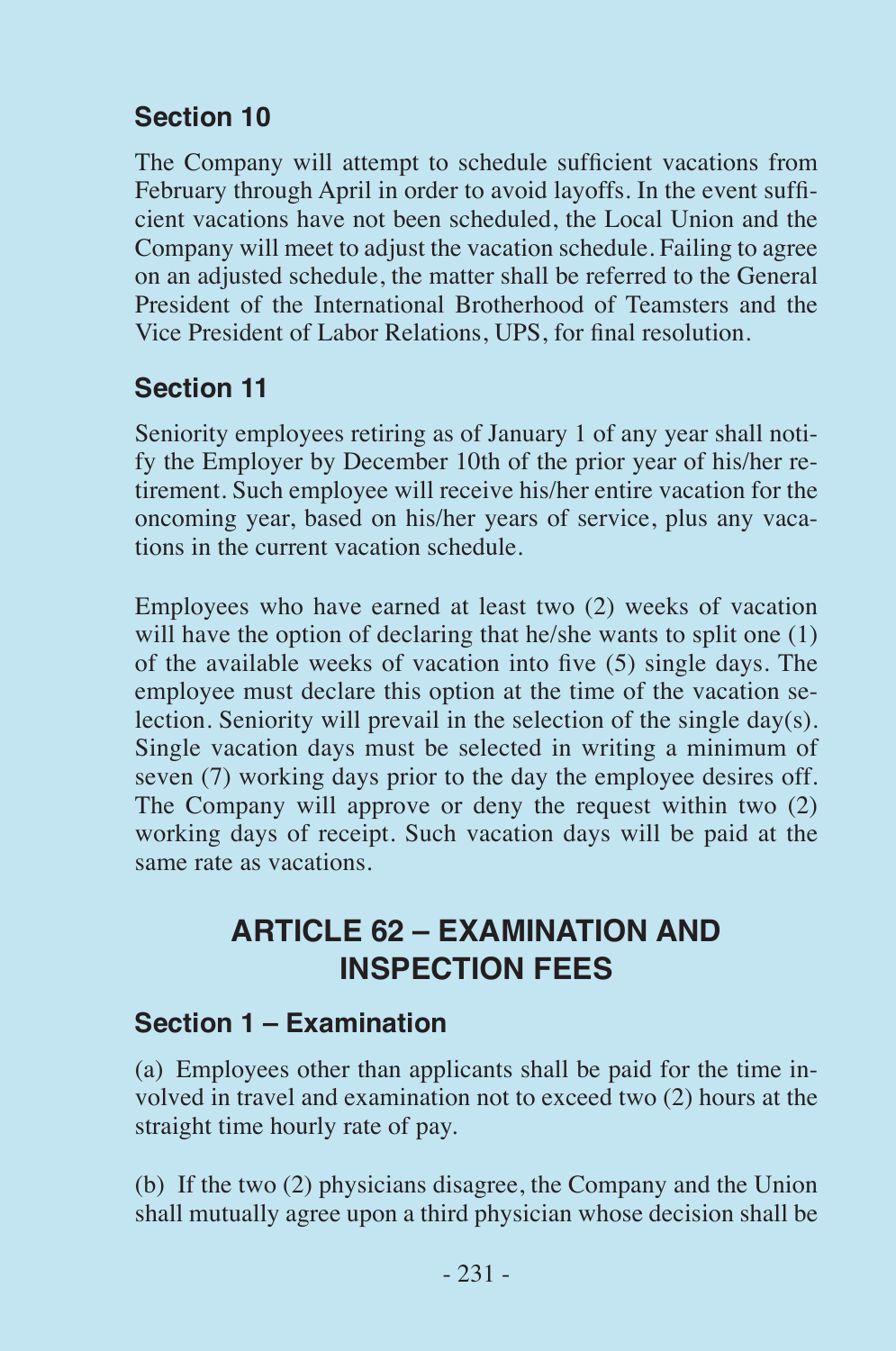final and binding. The expense of the third physician shall be borne by the Employer.

(c) Airport Badges

Employees other than applicants, shall be paid for the time involved in travel, and time spent at the gateway, required to process the airport badge. This includes obtaining the initial badge and any recertification badge. The employee will be paid for a minimum of two (2) hours, but not to exceed four (4) hours, at their current straight time hourly rate of pay.

## **Section 2 – Injury on the Job**

If an employee is required to visit a hospital, clinic, doctor's office or other places for treatment or diagnosis outside working hours he/ she shall be paid for the time involved in travel and treatment, but, not more than two (2) hours at his/her normal rate of pay.

# **ARTICLE 63 – OTHER EQUIPMENT**

(a) The Employer shall not require as a condition of continued employment that an employee purchase a truck, tractor and/or tractor and trailer or any other vehicular equipment.

(b) The Employer agrees not to hire any outside equipment when he/she has available equipment of his/her own.

(c) The Employer will not hire outside trucks except to supplement its own equipment when such equipment is in full use. When hired trucks are required, the men required to operate and work them, irrespective of ownership, shall be paid as employees of the Employer and shall be governed by the terms of the Agreement while so employed.

# **ARTICLE 64 – BREAK PERIOD**

There will be two (2) ten (10) minute breaks each workday, ten (10) minutes in the A.M. between the second (2nd) and third (3rd) hours and ten (10) minutes in the P.M. between the sixth (6th) and seventh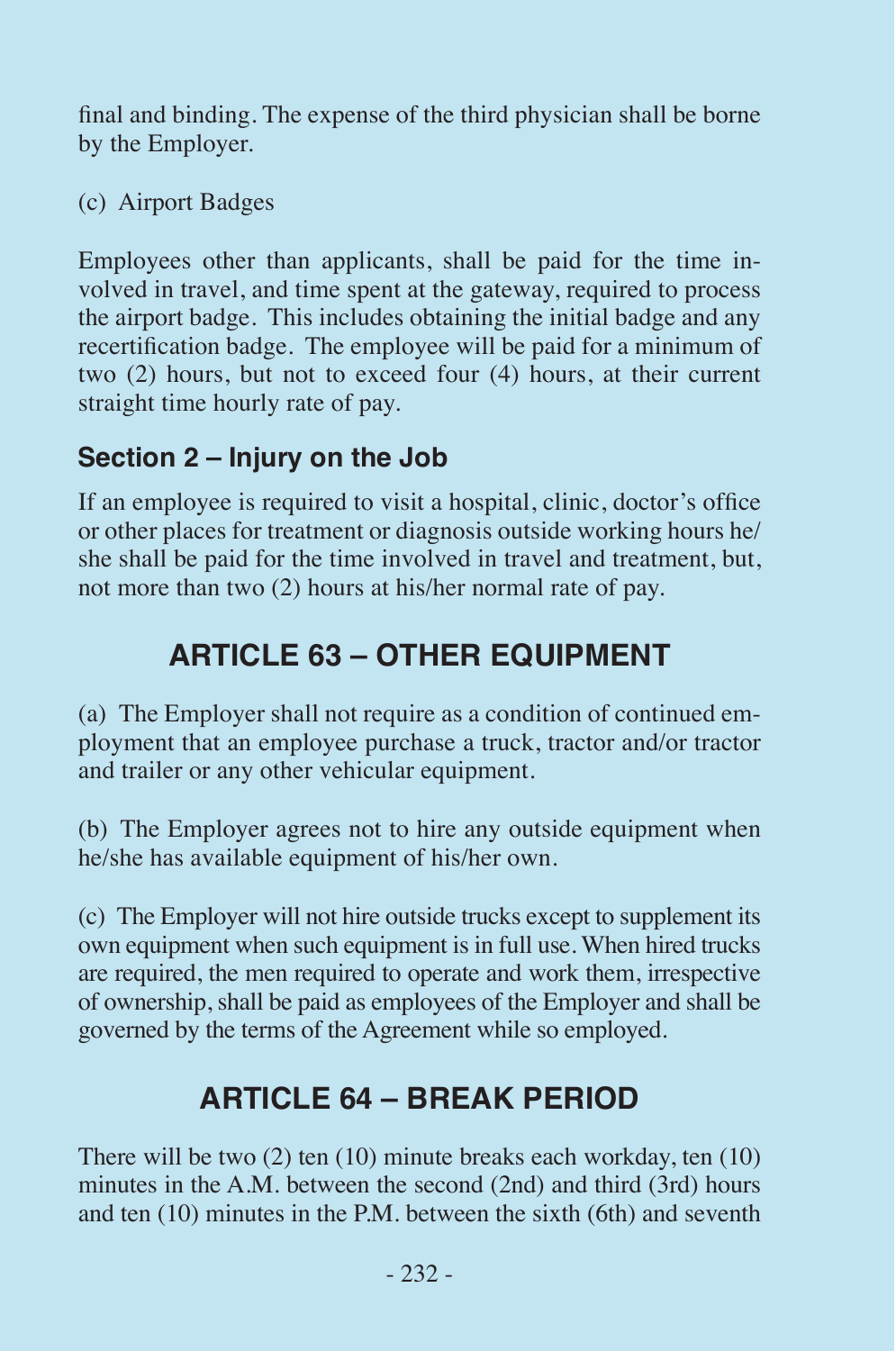(7th) hours. Part-time employees working on a shift greater than six (6) hours or area practice will be eligible for a ten (10) minute break.

All employees working more than ten (10) hours will be paid a twenty (20) minute break. The twenty (20) minute break must be completed by the end of the eleventh (11th) hour except during the months of November and December.

## **ARTICLE 65 – FEEDER**

1. Feeder Drivers' Work

a. Feeder Drivers of the IBT Locals party to this Agreement or any IBT Locals that have Agreements with UPS shall load, unload and sort as directed in any of the Company's locations.

b. Feeder Driver work shall include but not be limited to pick up and deliver trailers at rail yards, airports, off-site pad areas, satellite facilities, and any other United Parcel Facility or Customer Feeder Driver shall not perform pick up or delivery work within the Operating Center, Subcenter or Hub City or the towns and cities contiguous thereto, except in their Local Union area, unless mutually agreed by the Negotiating Committee.

c. Feeder Drivers shall deliver and/or pickup trailers at rail yards, airports or any of the Employer's locations.

Feeder Drivers shall balance any and all equipment at any of the Employers locations inclusive of rail yards, airports, off site pad areas, satellite facilities and any other United Parcel Service facility or customer location.

d. Tachographs shall not be used to time a run and shall not be used as evidence against any driver for any reason.

e. Any tractor trailer work would be classified as feeder work and shall receive the appropriate rate of pay.

f. When a starting time is changed, or a destination change, a leg is added or deleted or any change to the bid in the feeder classification,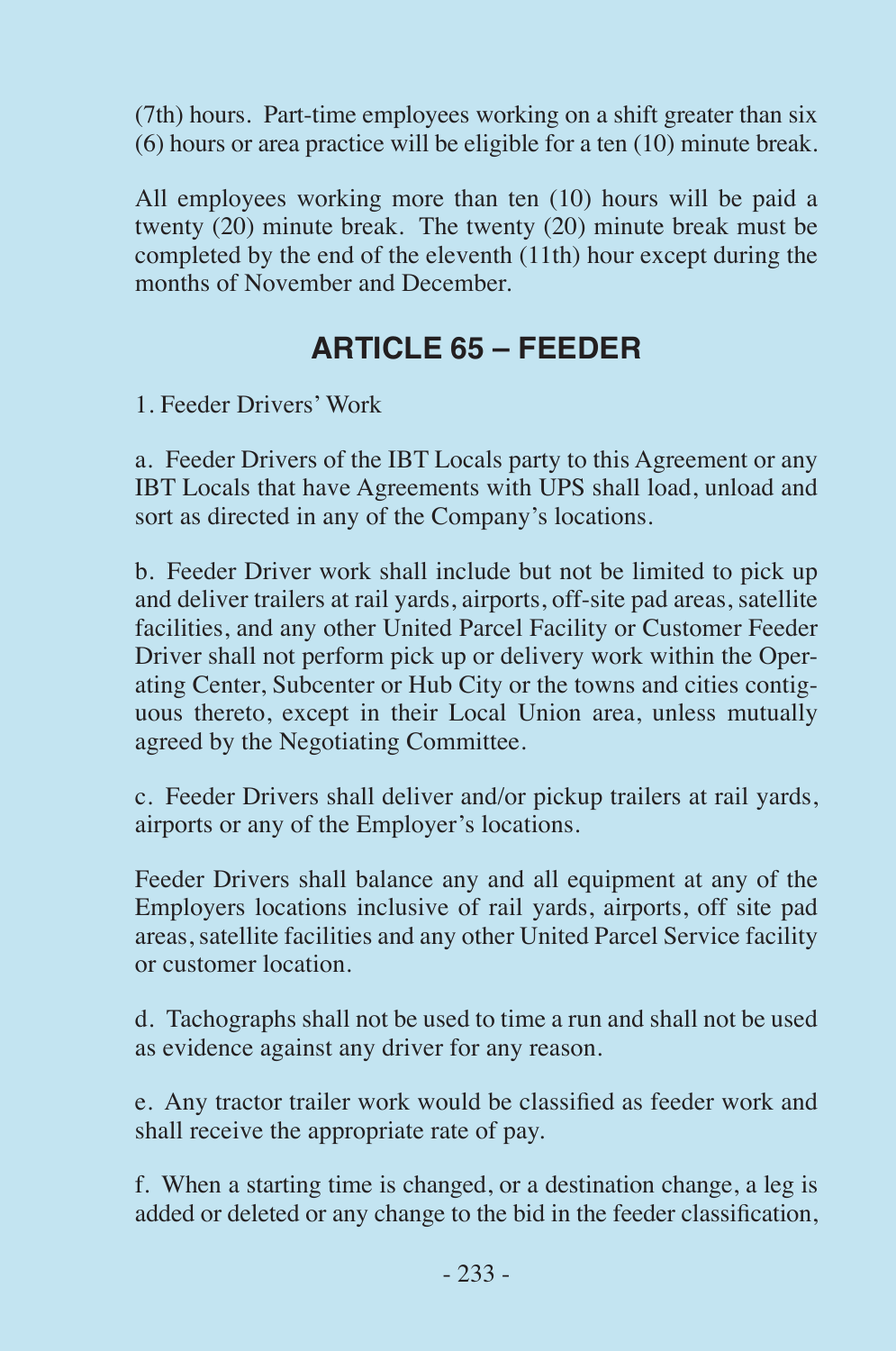it will be subject to bid by the employees in the affected group. Customer Pick Up (CPU) may be subject to re-bid if the bid drivers earning potential is diminished as a result of a deletion of such Customer Pick Ups (CPU). The employer agrees to review all additions and deletions with the Local Union or its designee prior to any postings.

2. Tractor Trailer Qualified List

An employee may remove himself from the tractor trailer qualified list if:

a. The employee has been on the list working as a tractor trailer driver for a period of two (2) or more years.

b. The employee notifies the Company thirty (30) days prior to posting of the annual bid.

3. Casual Feeder Drivers

Any employee who is not currently qualified will be given an opportunity to do so as provided for below:

a. Employees who are interested in qualifying as tractor trailer drivers will so notify the Company. These employees, in seniority order, provided they meet the Employer's qualifications for attendance, will be given an opportunity to attend one of the Company tractor trailer schools. Such employees shall be compensated at their regular straight time hourly rate while attending school. The school may be conducted on Saturdays. The school will be conducted when the need for additional tractor trailer drivers arises in any given location or locations. The Company agrees to furnish the instructors and necessary equipment.

The company agrees to furnish instructors and necessary equipment so as to establish a bench which will be no less than 10% (ten percent) of the bid feeder jobs in each Local Union's jurisdiction which require a CDL. The  $10\%$  (ten percent) shall be based on the number of bid feeder jobs requiring a CDL in existence as of March 1st and September 1st of each year. Any dispute shall be referred to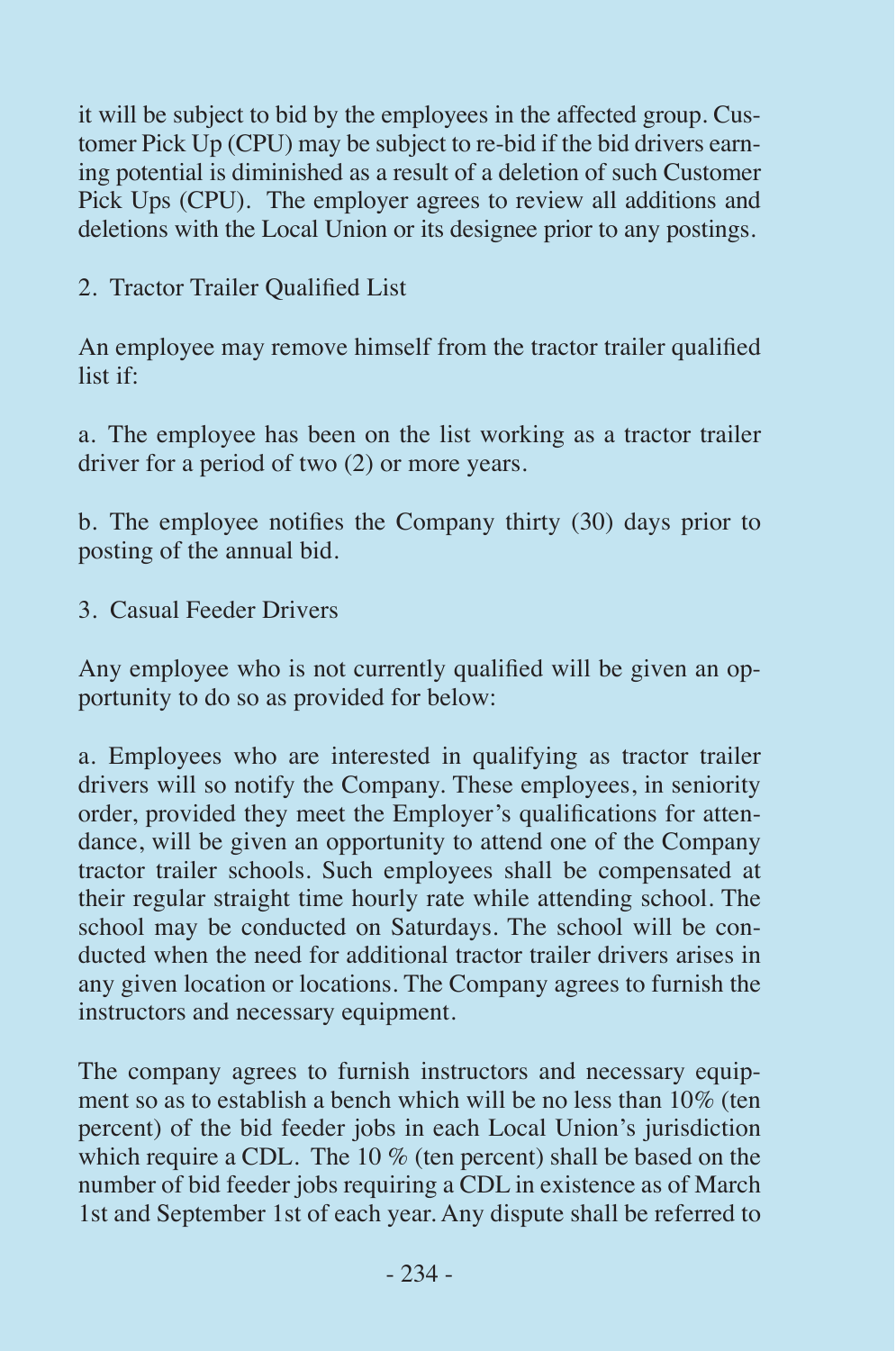the Co-Chairs of the NEAPGC for resolution. In the event the Co-Chairs cannot resolve the dispute, the matter will be referred to the Grievance Procedure. In the event the feeder bench falls below 10% (ten percent) the following language shall apply excluding peak season, October 15th through January 15th.

Employees who currently possess a valid CDL A license must notify the feeder division manager in writing of his/her desire to be qualified for feeders. Upon written notification the following shall apply:

1. Within fifteen (15) calendar days of notification the Employer will schedule a road test for said Employees.

2. Within thirty (30) calendar days after successful completion of the road test, Employees will be trained under the eighty (80) hour non-productive/productive training requirement.

3. Employees who qualify will be allowed to displace casuals currently working within the feeder classification and or return to their original classification if not needed in the feeder department.

4. Employees disqualified by the employer will be allowed to attempt to qualify again but must wait for a six (6) month period from disqualification date before attempting to qualify again. Should the candidate fail to qualify on subsequent attempts he/she must wait twelve (12) months before attempting to qualify again. Any employee who self disqualifies himself/herself shall not be allowed to reattempt to qualify for two (2) years.

The Employer will not utilize lack of training personnel as subterfuge to avoid the criteria above.

In the event there is not sufficient instructors or equipment to maintain this bench, the Company may use outside tractor-trailer schools, including those run by various Local Unions. All other conditions shall apply.

Casual Feeder Driver will not be utilized until feeder qualified drivers on the TTQ list working in another classification are offered the work. Those intending to work in Feeders during peak must notify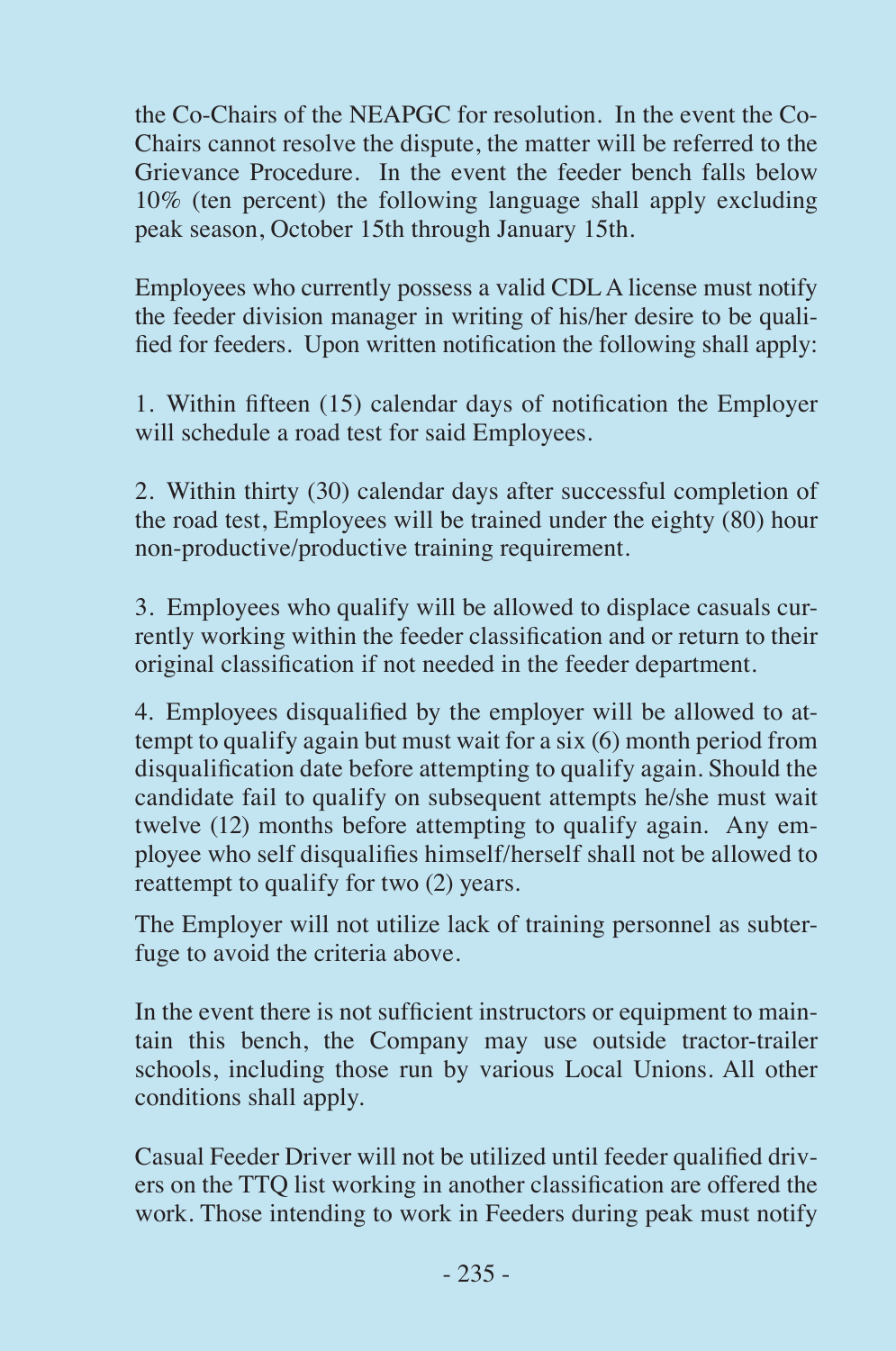the Company of their intent in writing by October 1st of each year. This declaration will be binding for that year.

b. To qualify for attendance at the tractor trailer school, an employee must not have had an avoidable accident during the year preceding his/her application to attend school.

c. To be eligible to move from the qualified list to a tractor trailer job, an employee must not have had an avoidable accident during the year preceding his/her bid on or assignment to a tractor trailer job.

d. When an employee successfully completes the tractor trailer school he/she will be added to the qualified list.

All peak jobs prior to December 1st inclusive of new jobs will be subject bid prior to a casual being assigned to a specific job. If the seniority list is exhausted, the employer has the right to assign a casual the work.

e. When it is necessary to fill a tractor trailer job from the qualified list, the employees on the list in the Center or Hub where the opening exists will be offered, in seniority order, an opportunity to fill the position. In the event no employee on the qualified lists elects to fill the opening, the least senior employee on the list will be assigned the job.

# **ARTICLE 66 – HOURS OF WORK AND OVERTIME**

#### **Section 1**

(a) Five (5) days shall constitute a normal week's work for local employees from Monday to Friday, inclusive, and the hours of labor each day shall be worked in uninterrupted succession. All time worked in excess of eight (8) hours per day shall be paid for as overtime at one and one-half (1 1/2) times the normal rate.

(b) Full-time Regular Package Car Drivers (RPCD's), shall have a work-week of five (5) consecutive days, Monday-Friday. All other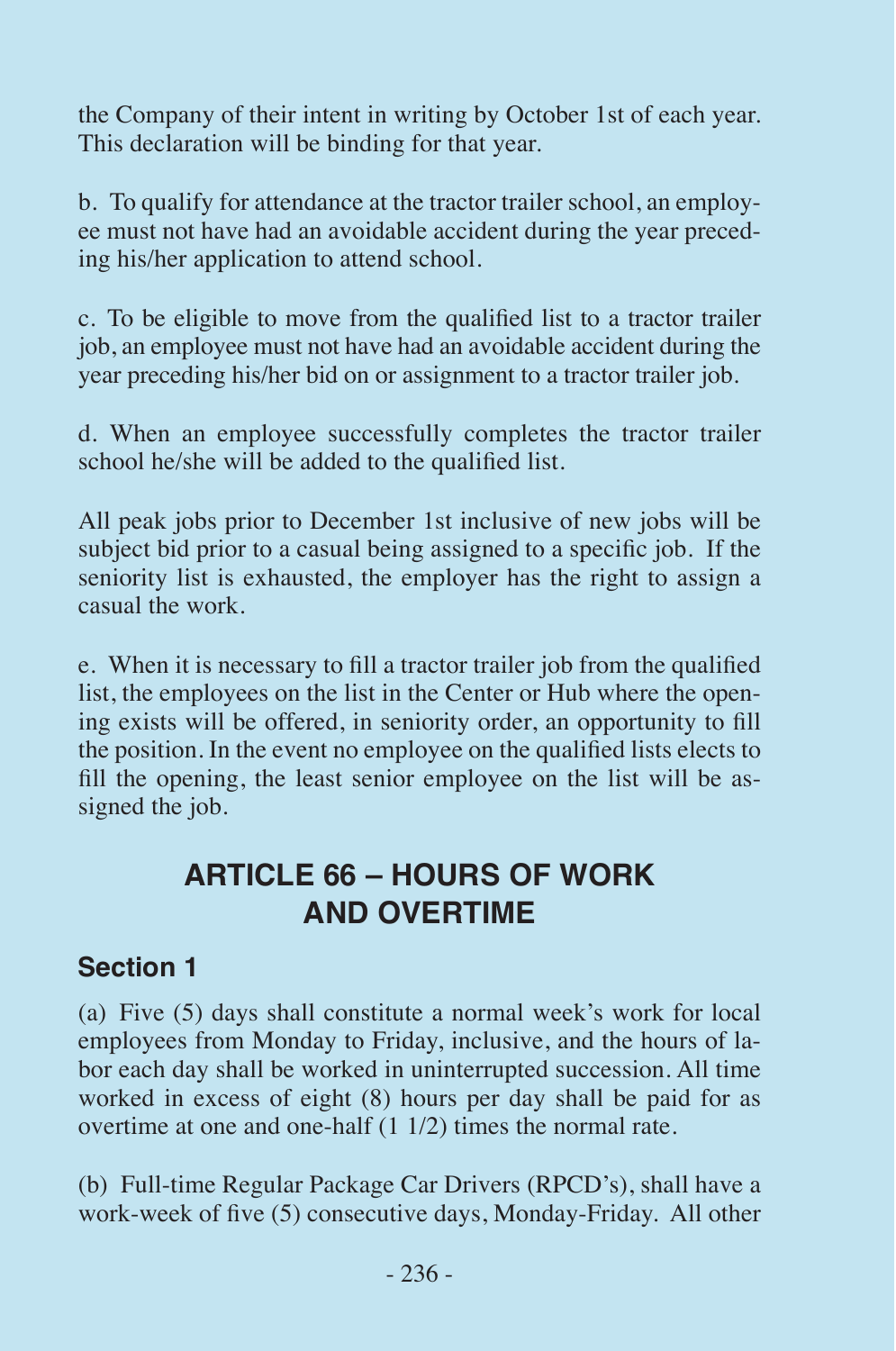existing full-time classifications with work schedules other than Monday through Friday shall maintain the same work schedules.

(c) The schedule when changed shall be posted by the Employer on Monday to become effective on the following Monday.

(d) All full-time classifications currently receiving the premium rate of pay for working Sundays shall continue to receive the premium rate of pay for working Sundays.

### **Section 2**

(a) Employees ordered to report for work before their starting time shall be guaranteed eight (8) hours' work or pay in addition to the time worked before their starting time, with time and one-half (1 1/2) for all hours worked over eight (8) hours. Any employee ordered to work after his/her regular starting time shall have his/her time refer back to his/her regular starting time.

(b) Employees ordered to report for work before such starting time shall be paid at time and one-half the appropriate rate for that day for work prior to the regular starting time.

(c) Part-time employees ordered to work before their regular start time shall be paid at straight time for work prior to the regular start time plus their guarantee.

### **Section 3**

(a) Any employee who is called or reports as scheduled, unless advised not to report, shall be guaranteed a minimum of eight (8) hours' work or pay.

(b) All employees required to report for work on the sixth (6th) report in a payroll period shall be guaranteed a minimum of eight (8) hours' work at their applicable premium rate of time and one half (1 1/2). All full-time seniority employees hired after July 31, 1987, on their sixth (6th) and seventh (7th) report in a payroll period will be paid time and one-half (1 1/2) the normal rate. Any time worked in excess of eight (8) hours on these days shall be paid for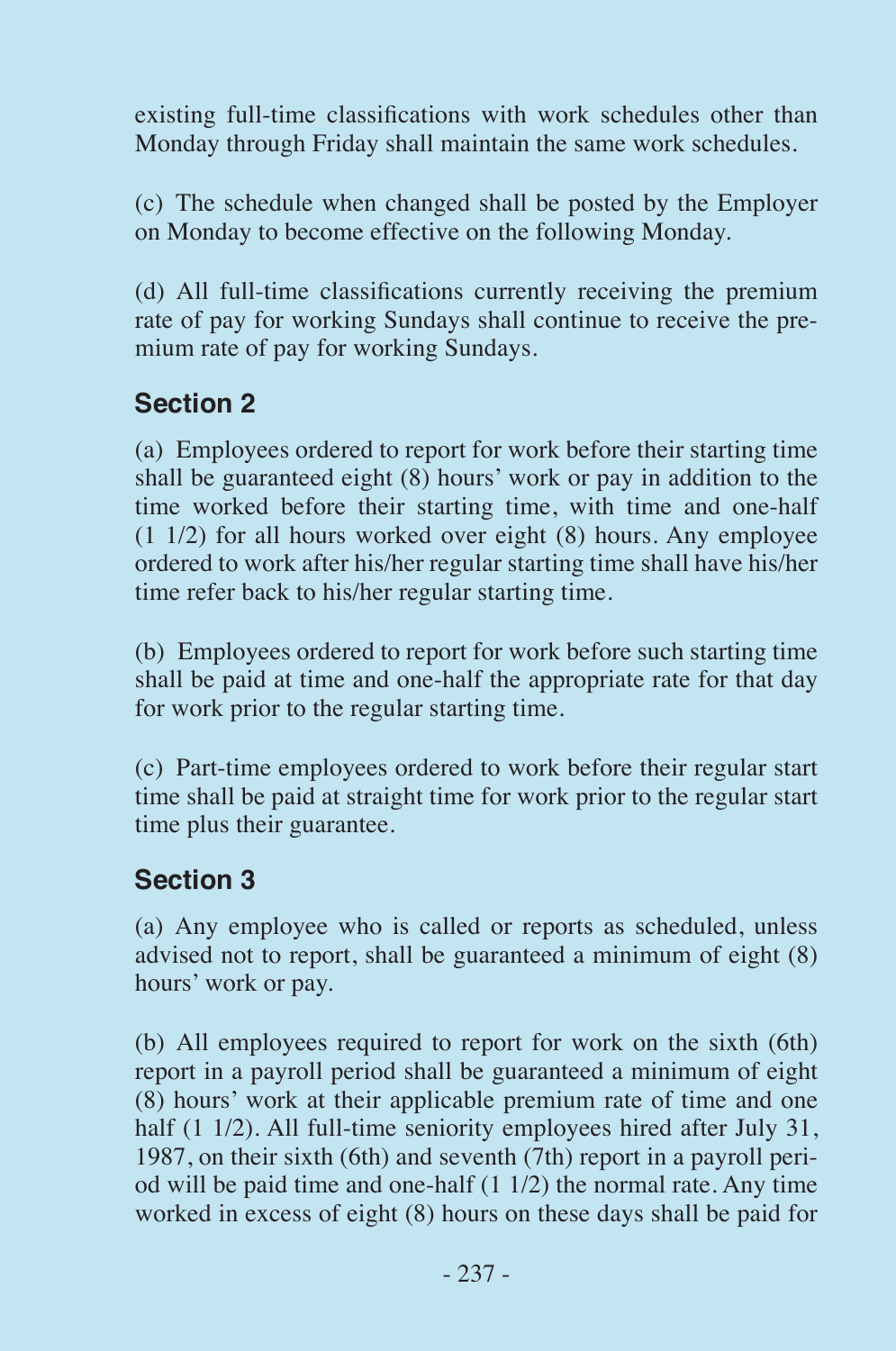at one and one-half (1 1/2) times the normal straight time rate through the tenth (10th) hour. Any time worked in excess of ten (10) hours on these days shall be paid for at one and one-half (1 1/2) times the applicable premium rate.

(c) All part-time employees who work on an unscheduled Saturday or Sunday or both Saturday and Sunday will be paid the applicable premium rate of pay.

(d) Except for meal time, working time for all employees shall start when they are instructed to report and do report at the Operating Center, Subcenter or Hub and shall continue until relieved from duty at same regardless of occupation. Employees shall be allowed time out for meals which shall be one (1) hour and shall not begin until the employee has worked four (4) hours except for inside employees whose lunch hour may begin after they have worked three and one-half (3 1/2) hours, but must begin before he/she has completed five (5) hours of work. Any employee who is ordered to work during any part of his/her meal period shall be paid for the full meal period and shall be allowed and must take twenty (20) minutes to eat lunch and such time shall be considered as time worked. Any employee who is ordered to work during any part of meal period shall be guaranteed nine (9) hours' pay for that day.

## **ARTICLE 67 – WAGES AND ALLOWANCES**

#### **Section 1**

Full-time employees whose work schedule starts between the hours of 5:00 p.m. and 5:00 a.m. shall receive an additional fifteen cents (15 cents) per hour for each hour worked, with the exception of those Feeder Drivers whose Feeder work includes driving more than one hundred and forty (140) miles in one day or employees whose work starts before 12:00 noon.

### **Section 2**

Employees older in service and in the order of their seniority shall be entitled to the work available from Monday to Friday inclusive in the amounts not less than those designated in the Wage Schedule.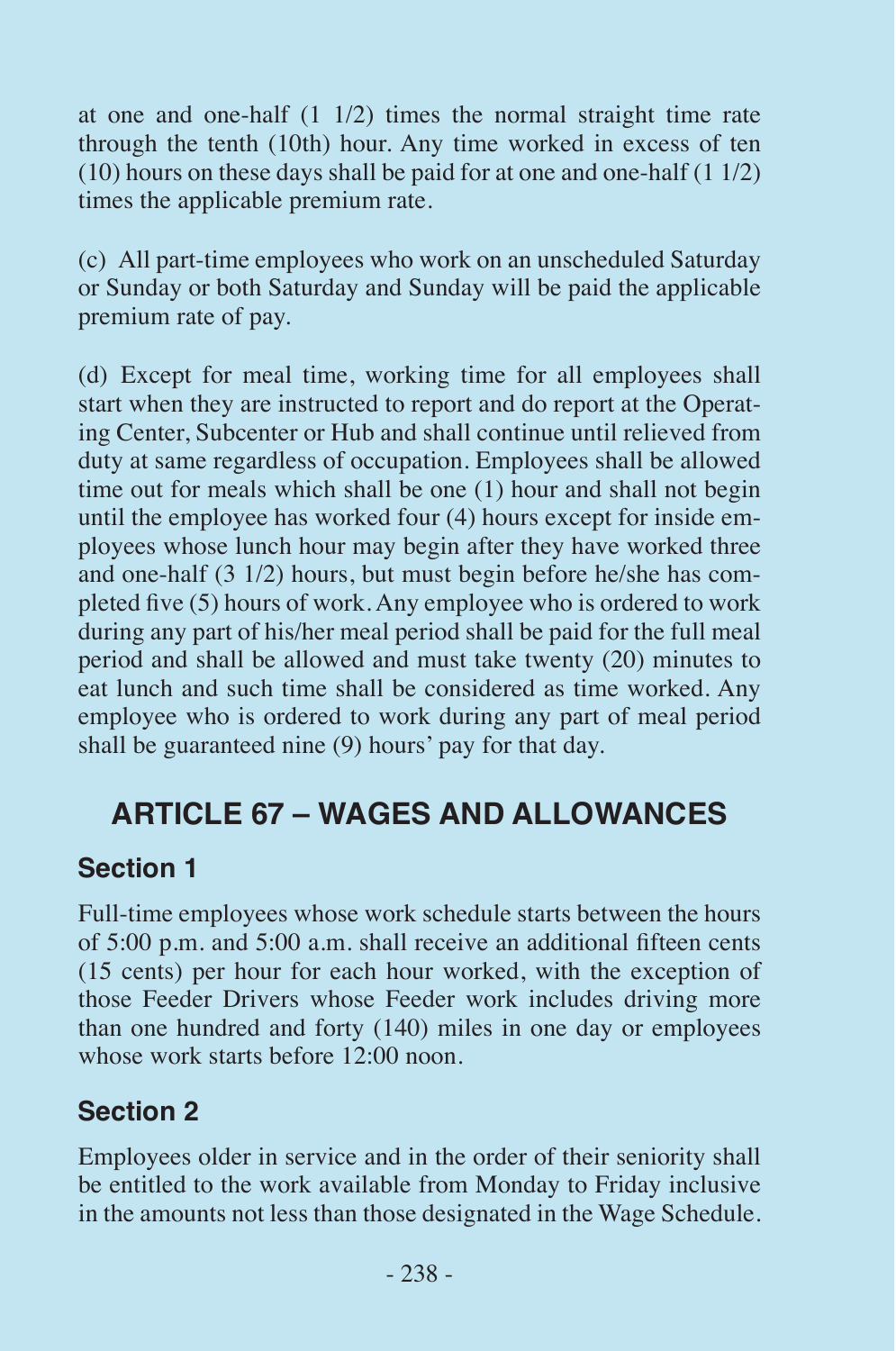Should the Employer violate this principle he shall compensate for the earning opportunity lost and at the rates provided herein those employees affected.

## **Section 3**

Any employee working in a higher pay classification for any part of the day shall receive the higher rate of pay for the entire day.

## **Section 4**

No employee shall be required to deadhead for any rate less than his/her normal rate of pay.

## **Section 5 – Helpers**

Package driver helpers will be used from the Monday of the week prior to Thanksgiving week until January 15th of any contract year. Such employees shall receive \$10.35 per hour for the life of the Agreement. Helpers when required by the Employer will punch his/her own time card at the beginning and end of the work day. Helpers will be paid based on hours worked. Helpers will not be allowed to do any driving work whatsoever.

Helper operating plans will be reviewed with the Local Union.

Current part-time employees used to supplement helper needs will be paid \$11.00 per hour for hours worked.

### **Section 6 – Wage Schedule**

Full-Time Employees

| Classification                                            |       | 8/1/18 8/1/19 8/1/20 8/1/21 8/1/22 |             |       |
|-----------------------------------------------------------|-------|------------------------------------|-------------|-------|
| Lead Driver                                               | 36.99 | 37.74                              | 38.54 39.44 | 40.44 |
| Package Drivers,<br><b>Vehicle Positioners</b>            |       | 36.86 37.61 38.41 39.31            |             | 40.31 |
| <b>Hub Sorters</b>                                        | 36.96 | 37.71 38.51 39.41                  |             | 40.41 |
| Hub Pick-Off, Rewrap,<br><b>Wrong Address Corrections</b> | 36.86 | 37.61                              | 38.41 39.31 | 40.31 |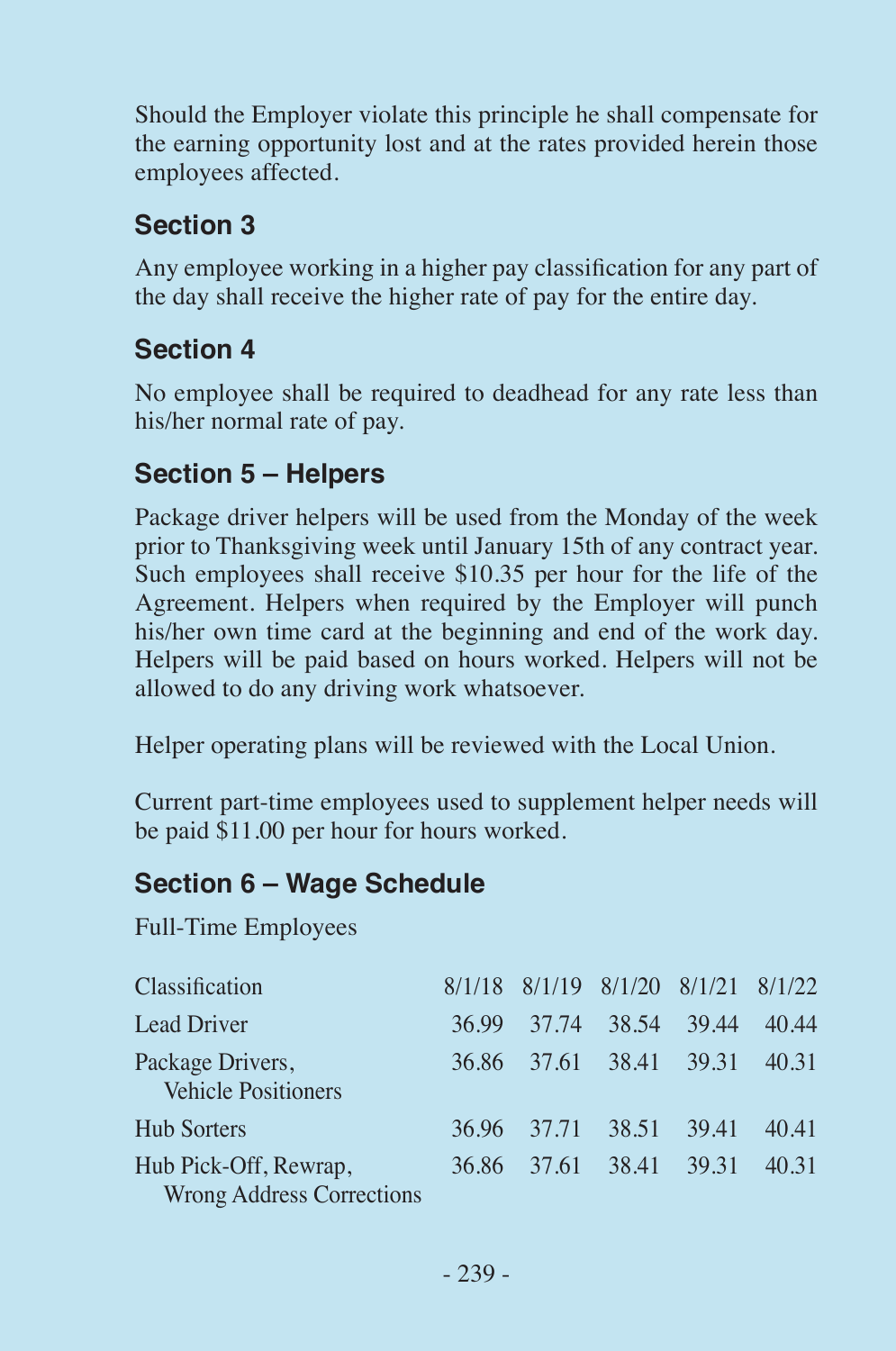| Preloaders         | 36.86 37.61 38.41 39.31 40.31 |  |  |
|--------------------|-------------------------------|--|--|
| Loaders, Unloaders | 36.76 37.51 38.31 39.21 40.21 |  |  |
| Feeder Drivers     | 36.96 37.71 38.51 39.41 40.41 |  |  |

\*Feeder Drivers whose feeder work includes driving more than one hundred forty (140) miles in one (1) work day

|                       |  | 37.40 38.15 38.95 39.85 40.85 |  |
|-----------------------|--|-------------------------------|--|
| Double Bottom Drivers |  | 37.84 38.59 39.39 40.29 41.29 |  |
| Car Washers           |  | 36.57 37.32 38.12 39.02 40.02 |  |

NOTE: An additional twenty-five cents (25 cents) per hour over the applicable feeder rate (over or under one hundred forty (140) miles) shall be paid to any employee who pulls any combination of 26', 28' or 30' trailers.

\*All driving miles will be counted in determining those Feeder Drivers who qualify for the more than one hundred forty (140) mile rate.

## **ARTICLE 68 – HEALTH ANDWELFARE**

#### **Section 1**

(a) The Health and Welfare Funds which have been established by prior agreement between the Employer and the Union shall be continued in effect without interruption, except as further provided herein.

(b) Commencing with the first day of August 2018 and for the duration of the current Collective Bargaining Agreement and any renewals or extensions thereof, the Employer agrees to make payments to the respective Health and Welfare Funds for each and every employee performing work within the scope of and/or covered by this Collective Bargaining Agreement whether such employee is a seniority, probationary, or casual employee irrespective of his/her status as a member or nonmember of the Local Union from the first hour of employment subject to this Collective Bargaining Agreement as follows. Health and Welfare contributions will not be made on temporary helpers as defined in Article 67, Section 5.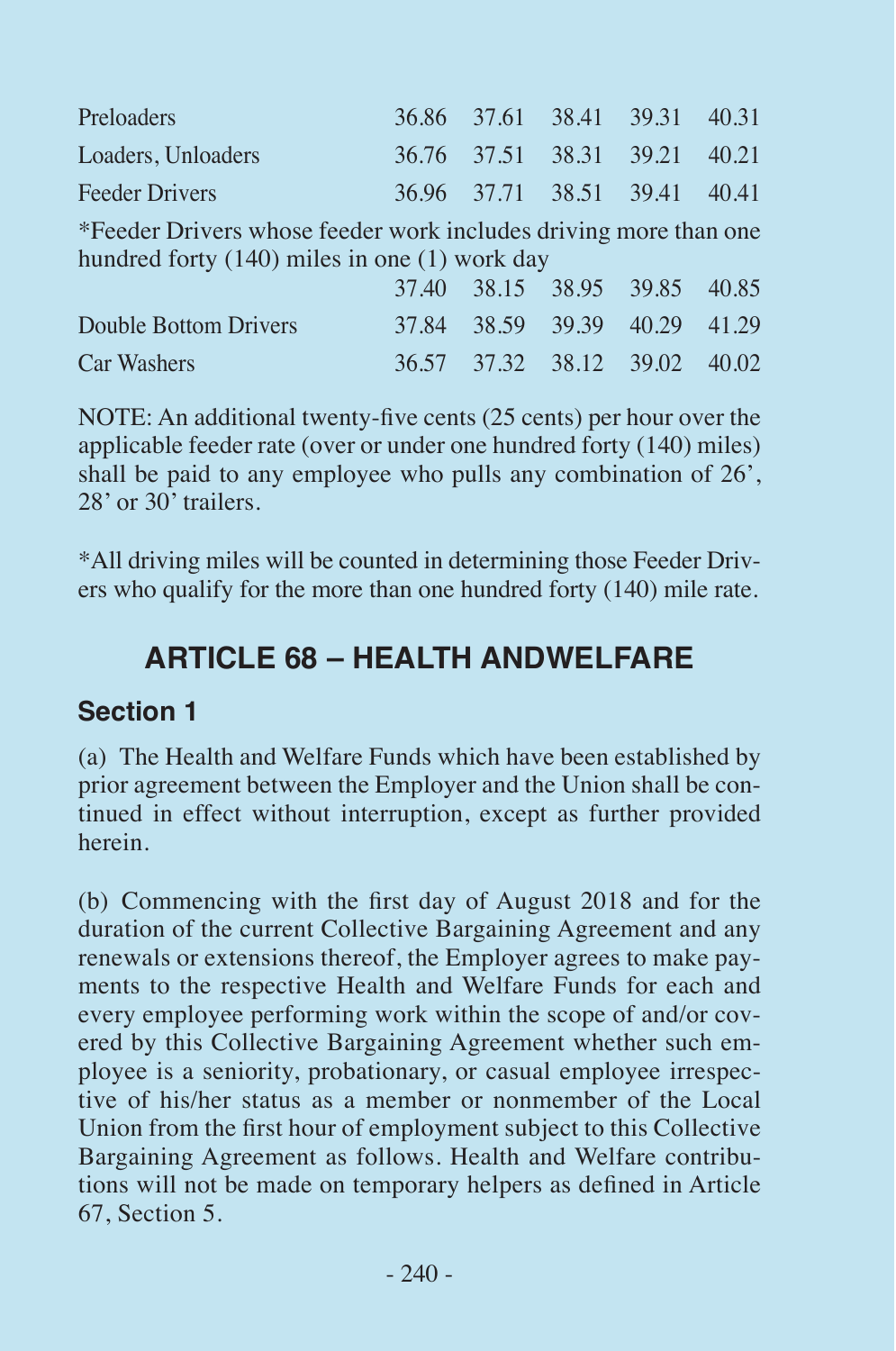## **Section 2**

Effective August 1, 2018 the Employer shall contribute to the respective Health and Welfare Funds the sum of \$11.9125 per hour for each hour figured to the nearest quarter hour for which an employee covered by this Agreement receives pay up to a maximum of forty (40) hours but not more than \$476.50 per week for any one employee.

Effective August 1, 2019 the Employer shall contribute to the respective Health and Welfare Funds the sum of \$12.4125 per hour for each hour figured to the nearest quarter hour for which an employee covered by this Agreement receives pay up to a maximum of forty (40) hours but not more than \$496.48 per week for any one employee.

Effective August 1, 2020 the Employer shall contribute to the respective Health and Welfare Funds the sum of \$12.9125 per hour for each hour figured to the nearest quarter hour for which an employee covered by this Agreement receives pay up to a maximum of forty (40) hours but not more than \$516.50 per week for any one employee.

Effective August 1, 2021 the Employer shall contribute to the respective Health and Welfare Funds the sum of \$13.4125 per hour for each hour figured to the nearest quarter hour for which an employee covered by this Agreement receives pay up to a maximum of forty (40) hours but not more than \$536.50 per week for any one employee.

Effective August 1, 2022 the Employer shall contribute to the respective Health and Welfare Funds the sum of \$13.9125 per hour for each hour figured to the nearest quarter hour for which an employee covered by this Agreement receives pay up to a maximum of forty (40) hours but not more than \$556.50 per week for any one employee.

\* Subsequent contribution increases will be made pursuant to the terms and conditions outlined in Article #34 of the National Master Agreement for the life of this Agreement.

Commencing with the first day of August 2018 and for the duration of the current Collective Bargaining Agreement and any renewals or extensions thereof, the Employer agrees to make payments to the respective Health and Welfare Fund as follows: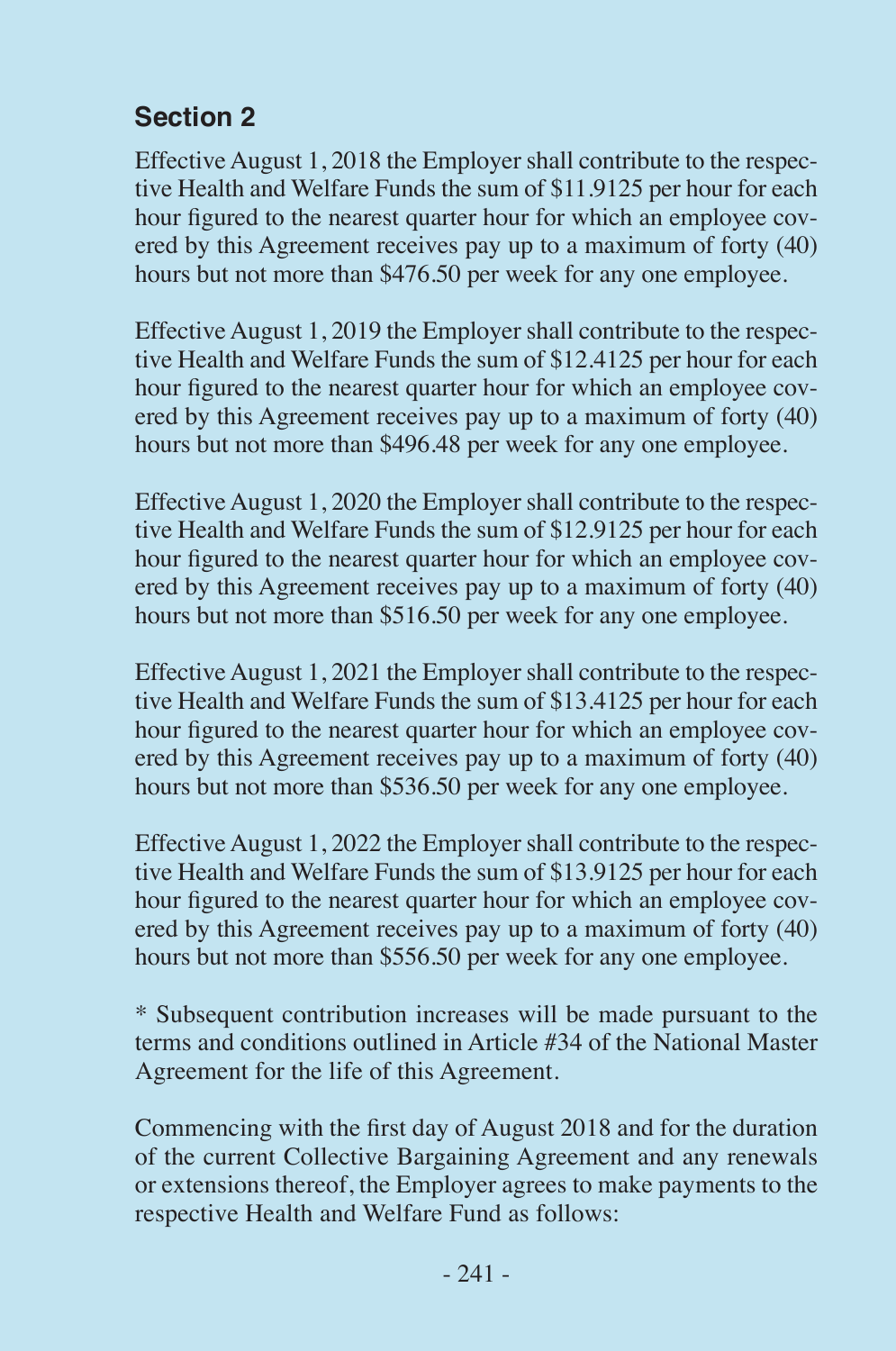(1) The Employer agrees to make contributions up to a maximum of forty (40) hours on behalf of a seniority full-time employee who may be on lay-off status during any payroll period but has completed three (3) days' work in that pay period and;

(2) The Employer agrees to make contributions up to a maximum of twenty  $(20)$  hours on behalf of a regular part-time employee who may be on lay-off status during any payroll period but has completed three (3) days of work in that pay period. For the purpose of this Section each hour paid for, figured to the nearest quarter hour, as well as hours of paid vacation, paid holidays and other hours for which pay is received by the employee, shall be counted as hours for which contributions are payable. If an employee is absent because of illness or off-the-job injury and notifies the Employer of such absence, the Employer shall continue to make the required contributions for a period of four (4) weeks. If an employee is injured on the job, the Employer shall continue to pay the required contributions until such employee returns to work; however, such contributions shall not be paid for a period of more than twelve (12) months.

Hourly contributions to the Health and Welfare Fund must be made for each hour worked on each regular or part-time employee as provided above, even though such employee may work only part-time under the provisions of this contract, including weeks where work is performed for the Employer but not under the provisions of this contract, and although contributions may be made for those weeks in some other Health and Welfare Fund.

All contributions shall be made at such time and in such manner as the Trustees require and the Trustees shall have the authority to have an independent certified public accountant audit the payroll and wage records of the Employer for the purpose of determining the accuracy of contributions to the Welfare Fund.

If an Employer fails to make contributions to the Welfare Fund within seventy-two (72) hours after the notice of delinquency, the Local Union shall take whatever steps are necessary to secure compliance with this Article, any provisions of this Agreement to the contrary notwithstanding and the Employer shall be liable for all costs of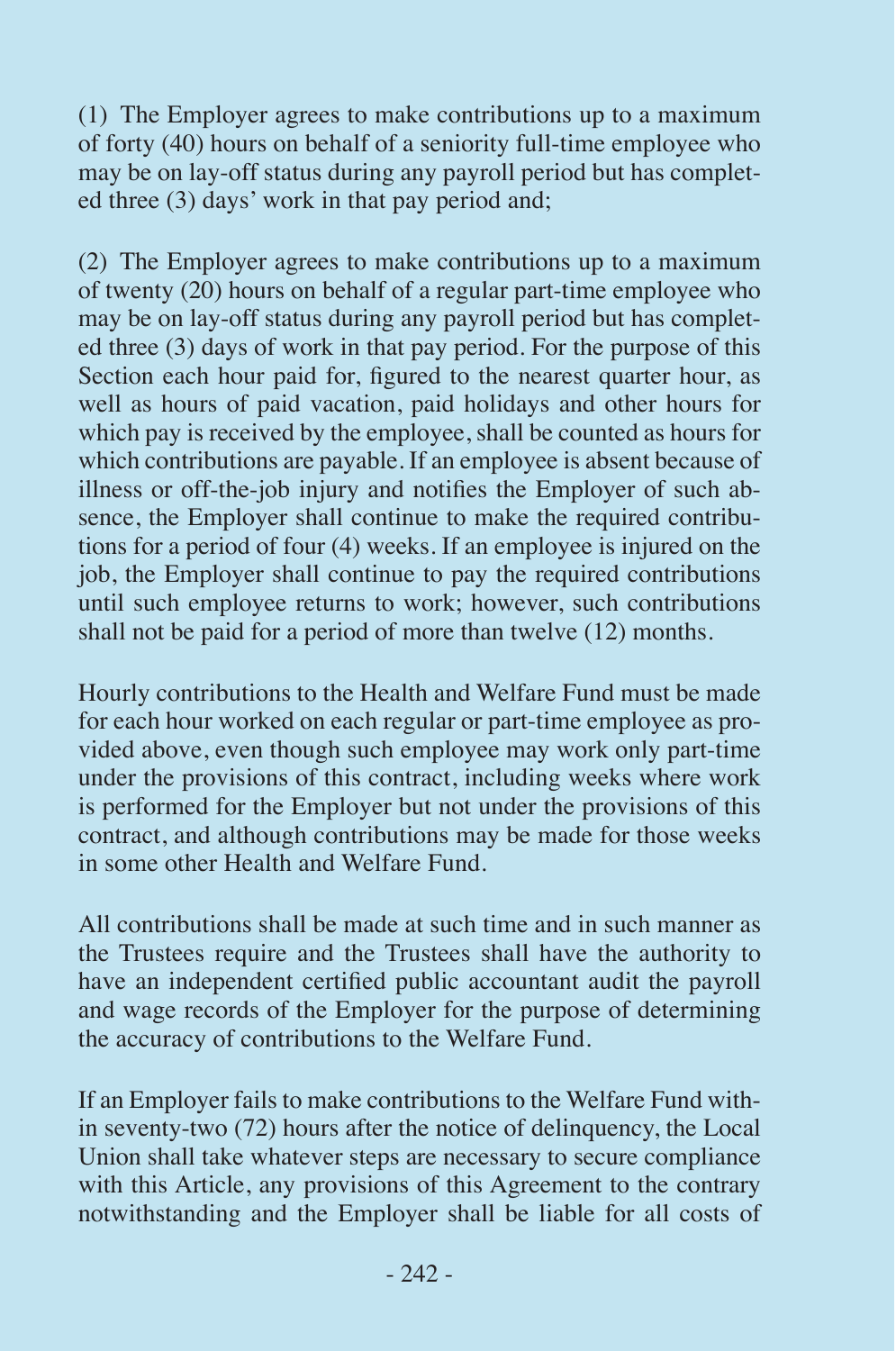collecting the payments due together with the attorney's fees and such penalties which may be assessed by the Trustees. The Employer's liability for payment hereunder shall not be subject to the grievance procedure or arbitration provided under this Agreement. No oral or written modification of this Article shall be made by the Local Union or the Employer and, if made, such modification shall not be binding upon the employees performing work with the scope of this Collective Bargaining Agreement and covered by this Article or upon the trustees of the respective Health and Welfare Funds.

Disputes or questions of interpretation concerning the requirement to make contributions on behalf of particular employees or classifications of employees must be submitted directly to the Conference Joint Area Committee by either the Local Union or the Trustees. In the event of such disputes or questions, the Company shall not be deemed to be delinquent, while the matter is being considered, but if the Conference Joint Area Committee, by majority vote, determines that contributions are required, the Company shall pay to the Trust Fund the amounts due together with any other charges uniformly applicable to past due contributions.

The Conference Joint Area Committee may also determine whether the Company's claim was bona fide. In the event that the Conference Joint Area Committee is deadlocked, the matter shall be resolved by the National Grievance Committee.

### **Section 3**

The Employer and the Unions which are signatory hereto ratify the designation of the Employer and the Employee Trustees under such Agreement and ratify all action already taken or to be taken by such Trustees within the scope of their Authority.

# **ARTICLE 69 – PENSION FUND**

## **Section 1**

The Employer agrees to continue to make payments to the New England Teamsters and Trucking Industry Pension Fund for each employee covered by this Agreement as follows: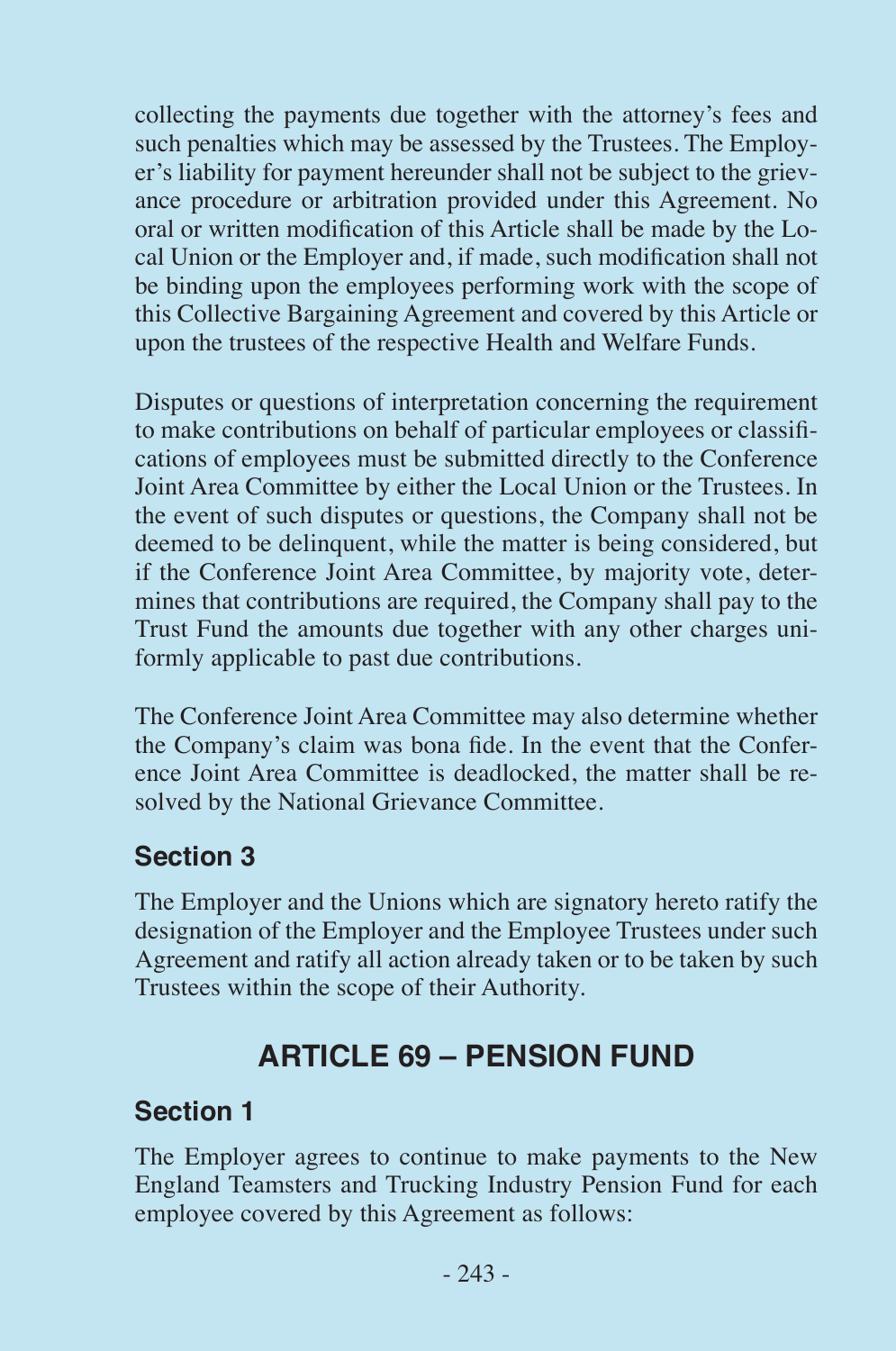(a) Commencing on the date the Employer reenters the Fund pursuant to the Withdrawal and Reentry Agreement, and for the duration of the current Collective Bargaining Agreement between Local Unions and the Employer and the time period specified in the parties' Memorandum of Understanding on Article 69, the Employer agrees to make payments to the New England Teamsters and Trucking Industry Pension Fund for each and every employee performing work within the scope of and/or covered by this Collective Bargaining Agreement whether such employee is a seniority, probationary, temporary or casual employee, irrespective of his/her status as a member or a nonmember of the Local Union, from the first hour of employment subject to this Collective Bargaining Agreement as follows:

Commencing with the first day of August, 2018, the said hourly contribution rate shall be \$ 6.20 but not more than \$248.00 per week for any one employee.

Commencing with the first day of August, 2019, the said hourly contribution rate shall be \$6.20 but not more than \$248.00 per week for any one employee.

Commencing with the first day of August, 2020, the said hourly contribution rate shall be \$ 6.20 but not more than \$248.00 per week for any one employee.

Commencing with the first day of August, 2021, the said hourly contribution rate shall be \$ 6.20 but not more than \$248.00 per week for any one employee.

Commencing with the first day of October, 2022, the said hourly contribution rate shall be \$ 11.15 but not more than \$446.00 per week for any one employee. This shall satisfy the Company's obligation to bargain pursuant to Section 8 of the parties September 16, 2012 Memorandum of Understanding.

1. The Employer agrees to make contributions up to a maximum of forty (40) hours on behalf of a seniority full-time employee who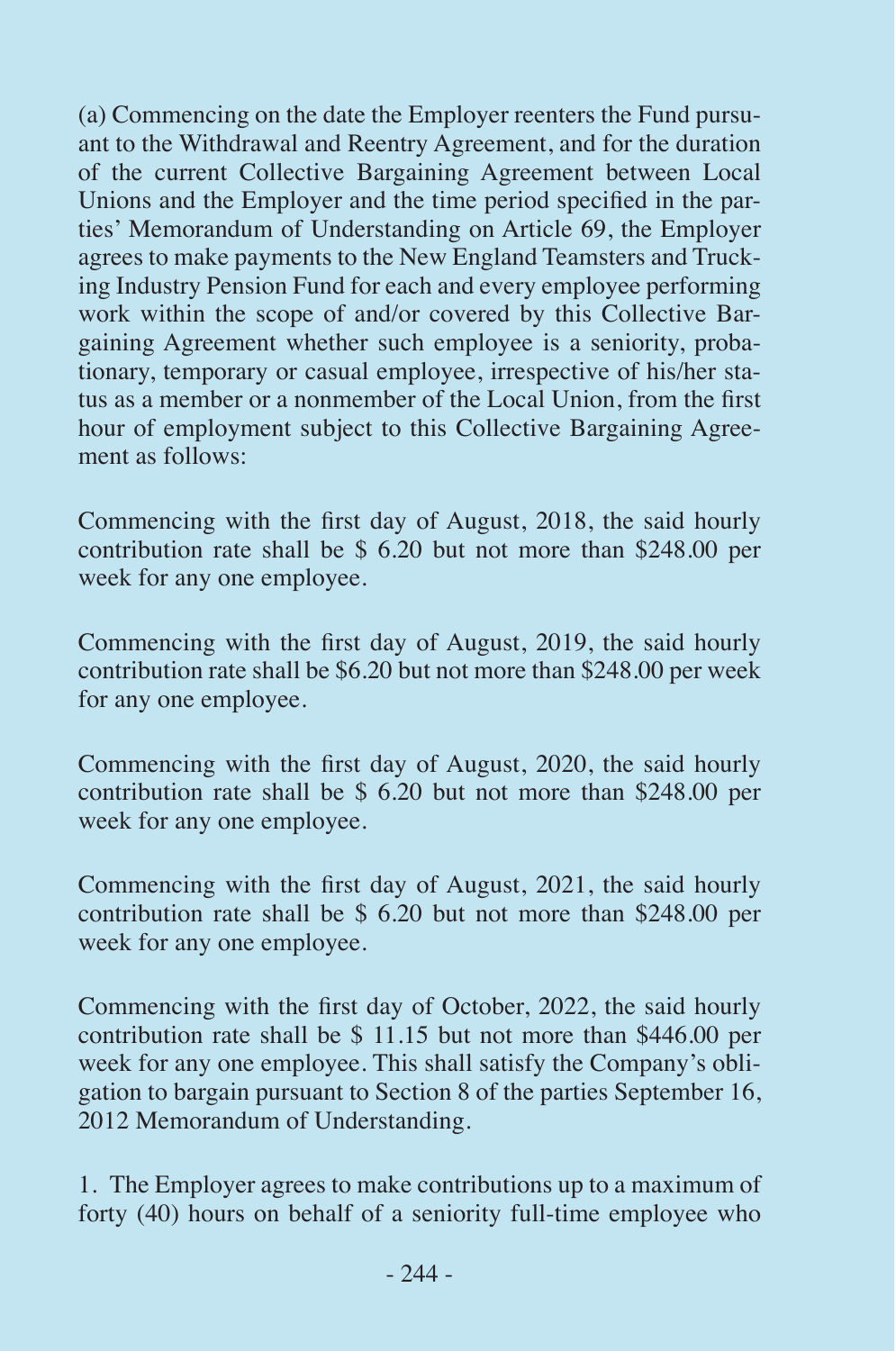may be on layoff status during any payroll period but has completed three (3) days of work in that payroll period and;

2. The Employer agrees to make contributions up to a maximum of twenty (20) hours on behalf of a seniority part-time employee who may be on layoff status during any payroll period but has completed three (3) days of work in that payroll period.

3. For purposes of this Section, each hour for which wages are paid or due, or any portion thereof, figured to the nearest quarter hour, as well as hours of paid vacation, paid holidays and other hours for which pay is due or received by the employee, shall be counted as hours for which contributions are payable. In computing the maximum amount due any week, there shall be no daily limit on the number of hours for any one day in such week, whether such hours are performed on straight time or overtime rates, but payments shall be made at the amount set forth above.

4. If a seniority employee (as defined in the Collective Bargaining Agreement) is absent because of illness or off-the-job injury and notifies the Employer of such absence, the Employer shall continue to make the required contributions for a period of four (4) weeks, for forty (40) hours per week. If an employee is injured on the job, the Employer shall continue to pay the required contributions at the rate of forty (40) hours for each such week until the employee returns to work; however, such contributions of forty (40) hours shall not be paid for a period of more than twelve (12) months.

5. The Union and UPS acknowledge and agree that UPS shall cease to have an obligation to contribute to and completely withdraw from the NETTI as of September 16, 2012 at 11:59:00 and as set forth in the Withdrawal Agreement, and shall reenter the NETTI and have a new obligation to contribute to the NETTI as of September 17, 2012 as set forth herein and in accordance with the Reentry Agreement.

(a) Subject to the Withdrawal and Reentry Agreement, the Employer agrees to and has executed a copy of the New England Teamsters and Trucking Industry Pension Fund Agreement and Declaration of Trust dated April 11, 1958 and accepts such Agree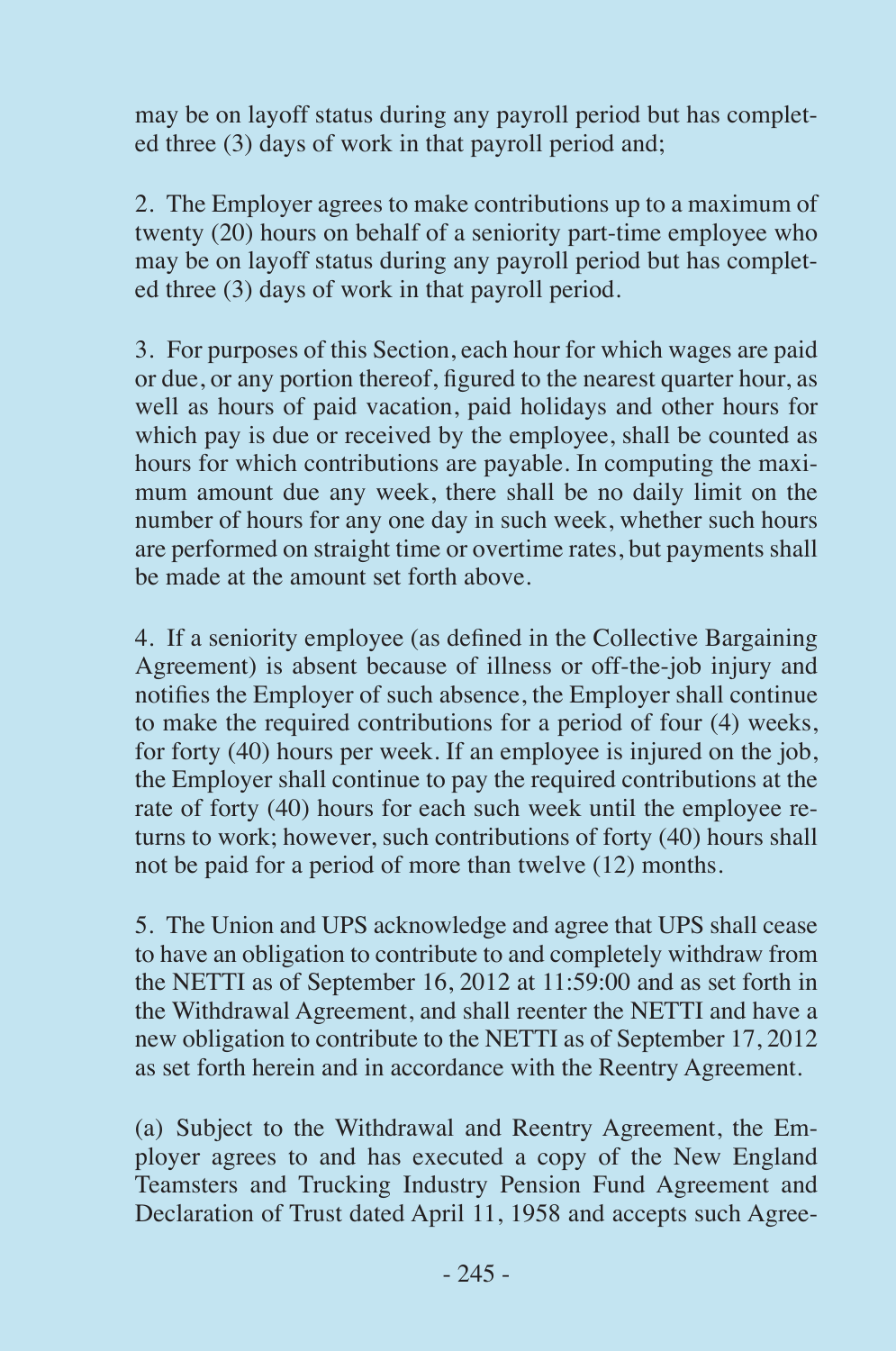ment and Declaration of Trust, as amended, and ratifies the selection of the Employer Trustees now or hereafter serving as such, and all action heretofore or hereafter taken by them within the scope of their authority under such Agreement and Declaration of Trust.

(b) The parties agree that the pension plan adopted by the Trustees of the New England Teamsters and Trucking Industry Pension Fund shall at all times conform to the requirements of the Internal Revenue Code so as to enable the Employer at all times to treat its contributions made to the Fund as a deduction for income tax purposes.

(c) It is also agreed that all contributions shall be made at such time and in such manner as the Trustees shall reasonably require; and the Trustees shall have the authority to have an audit of the payroll and wage records of the Employer for all employees performing work within the scope and/or covered by this Collective Bargaining Agreement for the purpose of determining the accuracy of contributions to the Pension Fund and adherence to the requirements of this Section of the Collective Bargaining Agreement regarding coverage and contributions, such audit may, at the option of the Trustees, be conducted by an independent certified public accountant or a certified public accountant employed by the New England Teamsters and Trucking Industry Pension Fund. If the Employer shall fail to make contributions to the Pension Fund by the twentieth (20th) day of the month following the month during which the employees performed work or received pay or were due pay within the scope of this Collective Bargaining Agreement, up to and including the last completed payroll period in the month for which contributions must be paid, or if the Employer, having been notified that its contributions to the Fund have been under reported and/or underpaid, fails within twenty (20) days after such notification to make any required self-audit and/or contributions found to be due, the Local Union shall have the right after an appropriate 72-hour notice to the Employer, to take whatever steps it deems necessary to secure compliance with this Agreement, any provision of this Collective Bargaining Agreement to the contrary notwithstanding, and the Employer shall be responsible to the employees for losses resulting there from. Also, the Employer shall be liable to the Trustees for all costs of collecting the payments due together with attorneys' fees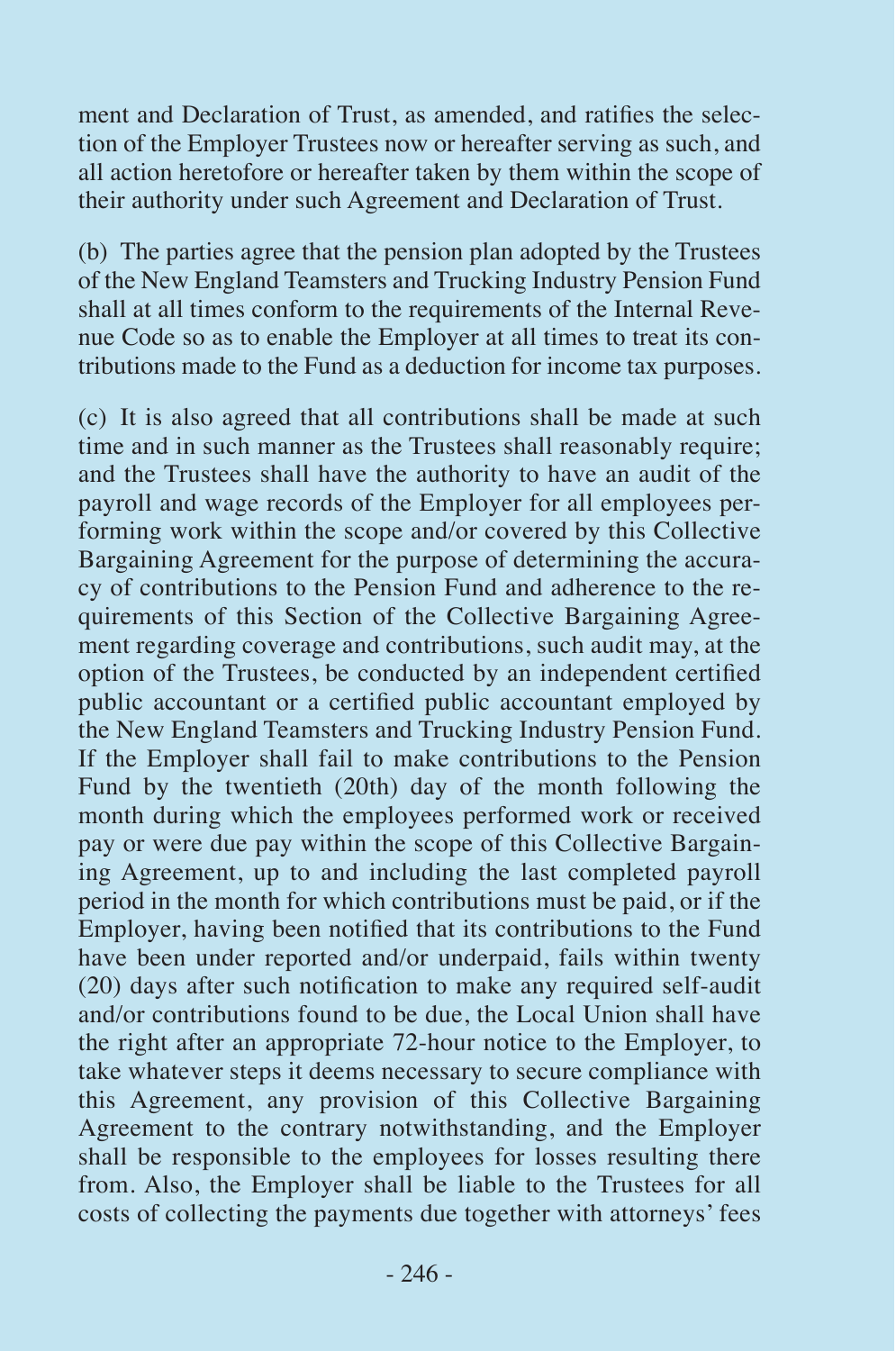and such interest, liquidated damages or penalties which the Trustees may assess or establish in their discretion. The Employer's liability for payment hereunder shall not be subject to the grievance procedure and/or arbitration if such is provided in this Agreement. It is understood and agrees that once a payment or payments are referred to an attorney for collection by the Trustees of the New England Teamsters and Trucking Industry Pension Fund and/or the Local Union, the Local Union and its business agents or chief executive officer shall have no right to modify, reduce or forgive the Employer with respect to its liability for unpaid contributions, interest, liquidated damages or penalty as may be established or assessed by the Trustees in their discretion against delinquent Employers.

(d) No oral or written modification of this Section regarding pensions and retirement shall be made by the Local Union or the Employer and, if made, such modification shall not be binding upon the employees performing work within the scope of this Collective Bargaining Agreement and covered by this Section or upon the Trustees of the New England Teamsters and Trucking Industry Pension Fund.

(e) All employers contributing hereunder shall post each month at each terminal or other place of business where employees have such access thereto an exact copy of the remittance report form of contributions sent to the fund.

(f) Whenever an Employer signatory to this Agreement becomes delinquent in contributions owed to the Pension Fund and the Local Union serves a 72-hour notice of delinquency set forth in Article 65, Section 1 (d), such Employer after satisfying the delinquency and becoming current, and then during the term of this Agreement becomes delinquent again, shall be required to post a performance bond to satisfy that second delinquency and/or any further delinquencies during the term of this Agreement.

(g) Disputes or questions of interpretation concerning the requirement to make contributions on behalf of particular employees or classifications of employees must be submitted directly to the Con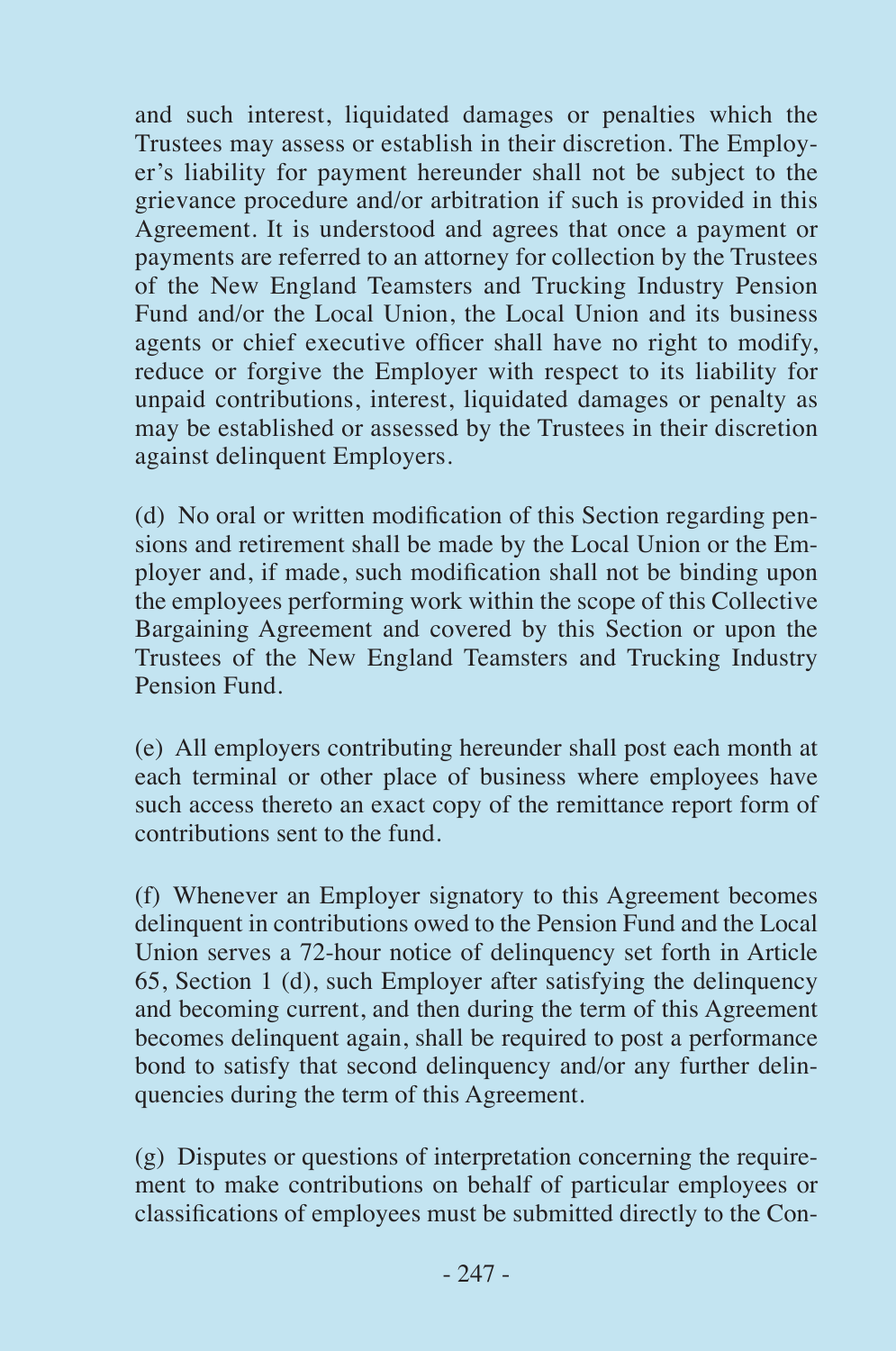ference Joint Area Committee by either the Local Union or the Trustees. In the event of such disputes or questions, the Company shall not be deemed to be delinquent, while the matter is being considered, but if the Conference Joint Area Committee, by majority vote, determines that contributions are required, the Company shall pay to the Trust Fund the amounts due together with any other charges uniformly applicable to past due contributions. The Conference Joint Area Committee may also determine whether the Company's claim was bona fide. In the event that the Conference Joint Area Committee is deadlocked, the matter shall be resolved by the National Grievance Committee.

## **ARTICLE 70 – CENTER CLERKS**

#### **Section 1**

(a) All Center Clerks, upon attainment of seniority, will be placed on the part-time or full-time center clerical seniority list, whichever is applicable.

(b) Bidding

Bidding language in the Master Agreement shall not apply. In lieu, thereof, the following shall apply:

Seniority rights of employees covered by this Supplement shall be limited exclusively to the classification of Center Clerk.

Center Clerks, provided they are qualified, may in seniority order bid on all new permanent job openings or vacancies in their building.

All full-time vacancies shall be bid. Preference shall be given to part-time clerks in seniority order.

#### **Section 2 – Wage Schedule**

|                                                      | 8/1/18 8/1/19 8/1/20 8/1/21 8/1/22 |  |  |
|------------------------------------------------------|------------------------------------|--|--|
| Full-Time Center Clerk 34.10 34.85 35.65 36.55 37.55 |                                    |  |  |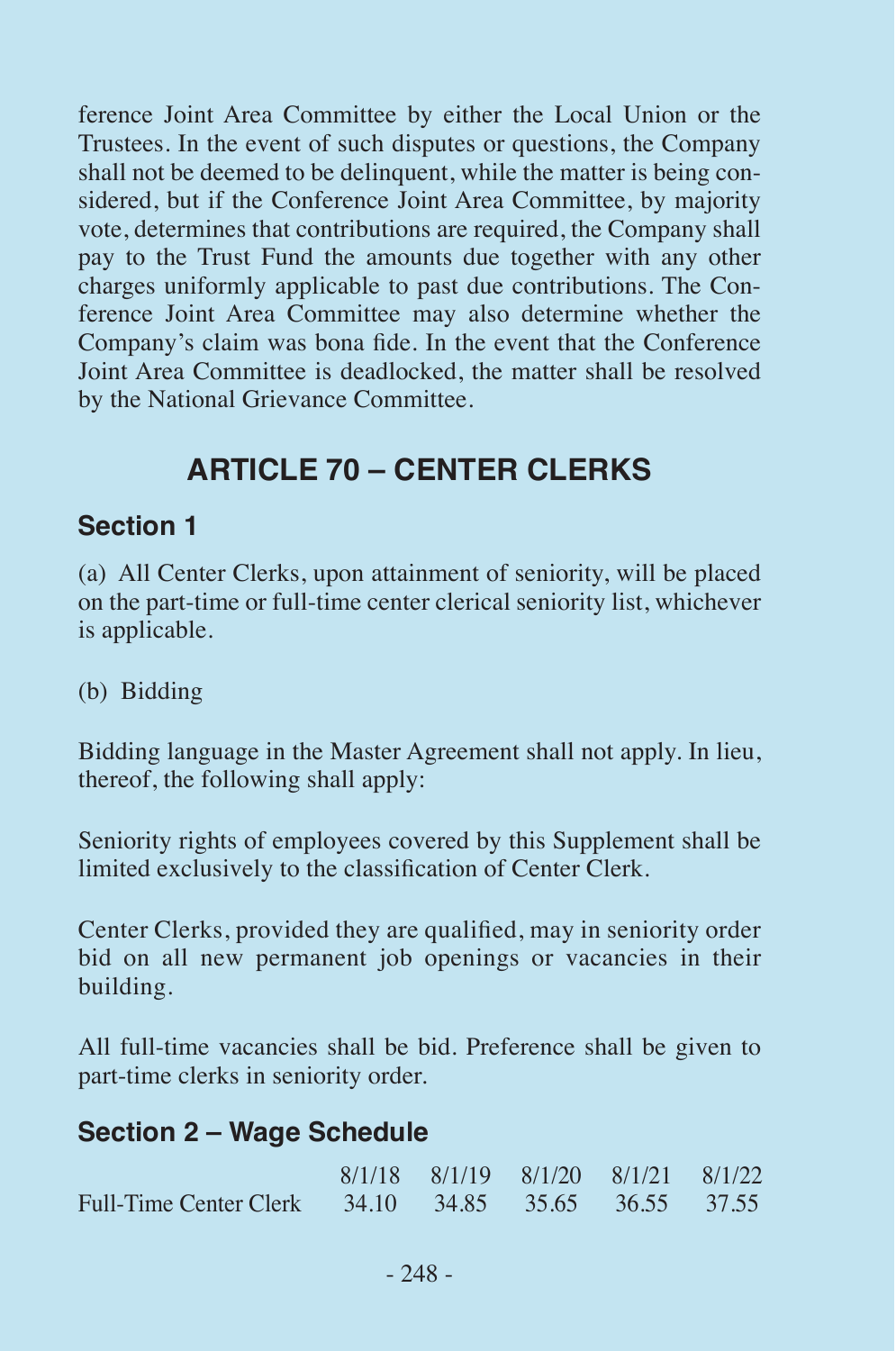# **ARTICLE 71 – MECHANICS AND MAINTENANCE**

This Supplement to the National Master United Parcel Service, Inc. Agreement for the period August 1, 2018 to July 31, 2023 shall apply to all automotive and maintenance employees, employed by United Parcel Service in the Jurisdiction of Union Locals 191, 443, 493, 671 and 677. Except as otherwise provided herein, the provisions of the New England Area United Parcel Supplement shall apply to said employees.

#### **Section 1 – Wages and Allowances**

(a) All new full-time employees in the Journeyman Mechanics, Journeyman building/Equipment Repairmen Classification will start at seventy-five percent (75%) of the applicable rate in effect on July 31, 2008 which will be used to calculate the progression rate for the life of this Agreement. All others will be paid in accordance with the progression in Article 41 Section 2.

| <b>Start</b>                  | 75%      |
|-------------------------------|----------|
| Seniority                     | 85%      |
| Seniority date plus 6 months  | 95%      |
| Seniority date plus 12 months | Top Rate |

(b) The rate of pay for utility employees will be seventy-five percent (75%) of the prevailing rate of the Partsman Second Class classification. A new utility employee, full-time or part-time, will start at fifty cents (\$.50) per hour less than the above mentioned rate and will receive a twenty-five cent (\$.25) per hour increase when gaining seniority and an additional twenty-five cent (\$.25) per hour after six (6) months of employment.

Rates Per Hour

| <b>Classification</b>                                                                 | 8/1/18 8/1/19 8/1/20 8/1/21 8/1/22 |  |  |
|---------------------------------------------------------------------------------------|------------------------------------|--|--|
| Journeymen Mechanics 37.38 38.13 38.93 39.83 40.83                                    |                                    |  |  |
| Journeymen Building/ 36.99 37.74 38.54 39.44 40.44<br>Equipment Repairmen<br>Partsmen |                                    |  |  |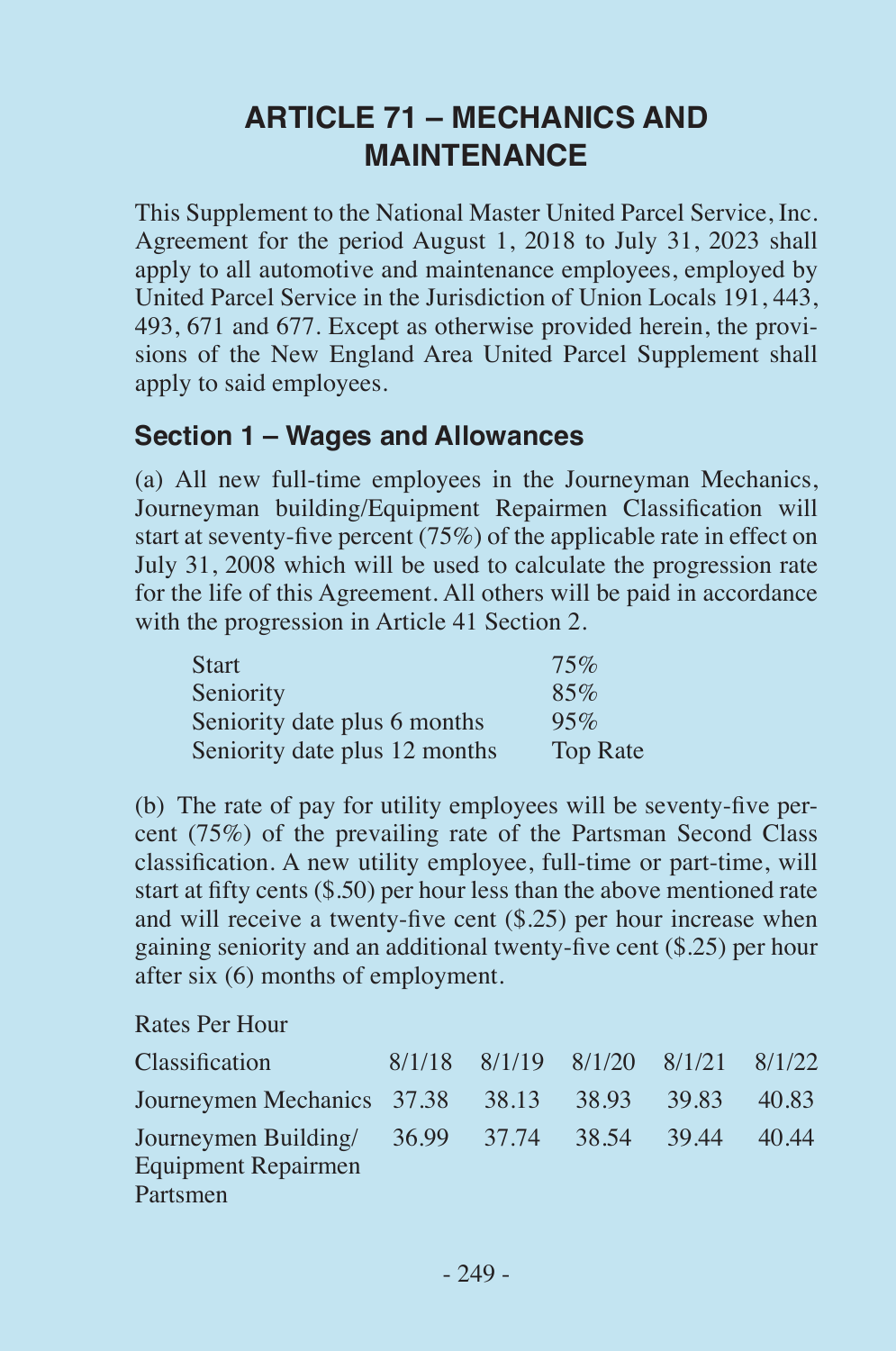| Partsmen 2nd Class | 34.88 35.63 36.43 37.33 38.33 |  |  |
|--------------------|-------------------------------|--|--|
| Car Washer         | 36.86 37.61 38.41 39.31 40.31 |  |  |

### **Section 2 – Call-In Time**

Any mechanic who is off duty may be called in for emergency or road work with a minimum of four (4) hours' work or pay at the applicable premium rate.

## **Section 3 – Tool Replacement**

Seniority journeyman employees will be given a six-hundred (\$600.00) tool allowance after taxes. This allowance will be included in the weekly payroll check for the first (1st) full week of January in every calendar year starting January 2019.

## **Section 4 – Apprenticeship Program**

The Company reserves the right to institute an apprenticeship program.

## **Section 5 – Subcontracting**

The Company will not subcontract work now being performed by employees covered by this Agreement provided:

- a. Trained personnel are available.
- b. The Company has the necessary equipment.
- c. The work can be performed during the regular workweek.

d. The work can be done as economically and satisfactorily with the Company's own employees and facilities as would be the case if the work was subcontracted.

## **Section 6**

When more than one facility exists in a local jurisdiction, the employee will have the right to bid in either location regardless of the bid start time.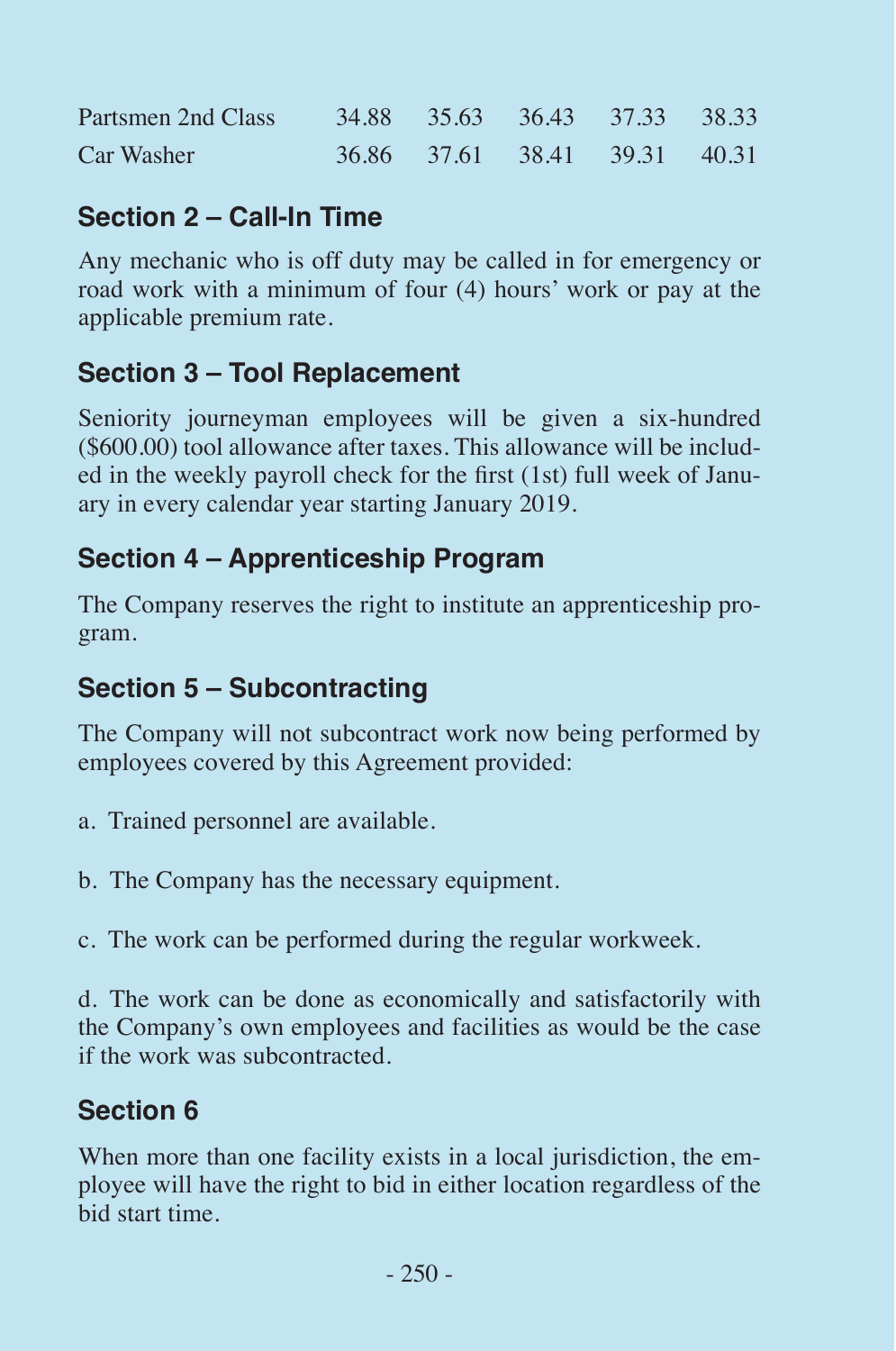# **ARTICLE 72 – TRAINING**

### **Section 1**

To be eligible to quality for attendance at the employer's Trainer's School, the employee must be seniority, currently performing in the classification in which they will be training, have at least six (6) months experience on that job and an acceptable safety record for the past twelve months.

## **Section 2**

The trainer will be considered qualified upon the successful completion of the employer's Training School. An employee who does not qualify or who is subsequently disqualified by the employee will remain disqualified for a period of one year. Any disputes concerning qualification or disputes concerning the New England Training Agreement will be handled in accordance with the supplemental grievance procedure. Cases deadlocked at the NEAPGC will be heard at the Teamsters/UPS National Grievance Committee.

## **Section 3**

Training will be assigned within separate classifications and separate centers or shifts by seniority to qualified trainers. Full-time employees will train full-time employees and part-time employees will train part-time employees. The only exception will be when both full-time and part-time trainers are working in the same classification and center or shift, where full-time trainer's seniority will be recognized before part-time trainers for training purposes.

## **Section 4**

A list will be created of those employees wishing to become qualified. This list will be updated on an annual basis. Training jobs will be filled according to seniority from the list as needed and in accordance Paragraph 1 of the National Training Agreement. Once qualified, the employee shall remain a trainer for at least one year and until such time as the employee notifies the Company in writing of their intent to disqualify themselves with thirty (30) days' notice. Re-entry will require Company re-certification. No employee may have their name removed from the qualified list against their wishes without the prior approval of the District Labor Manager.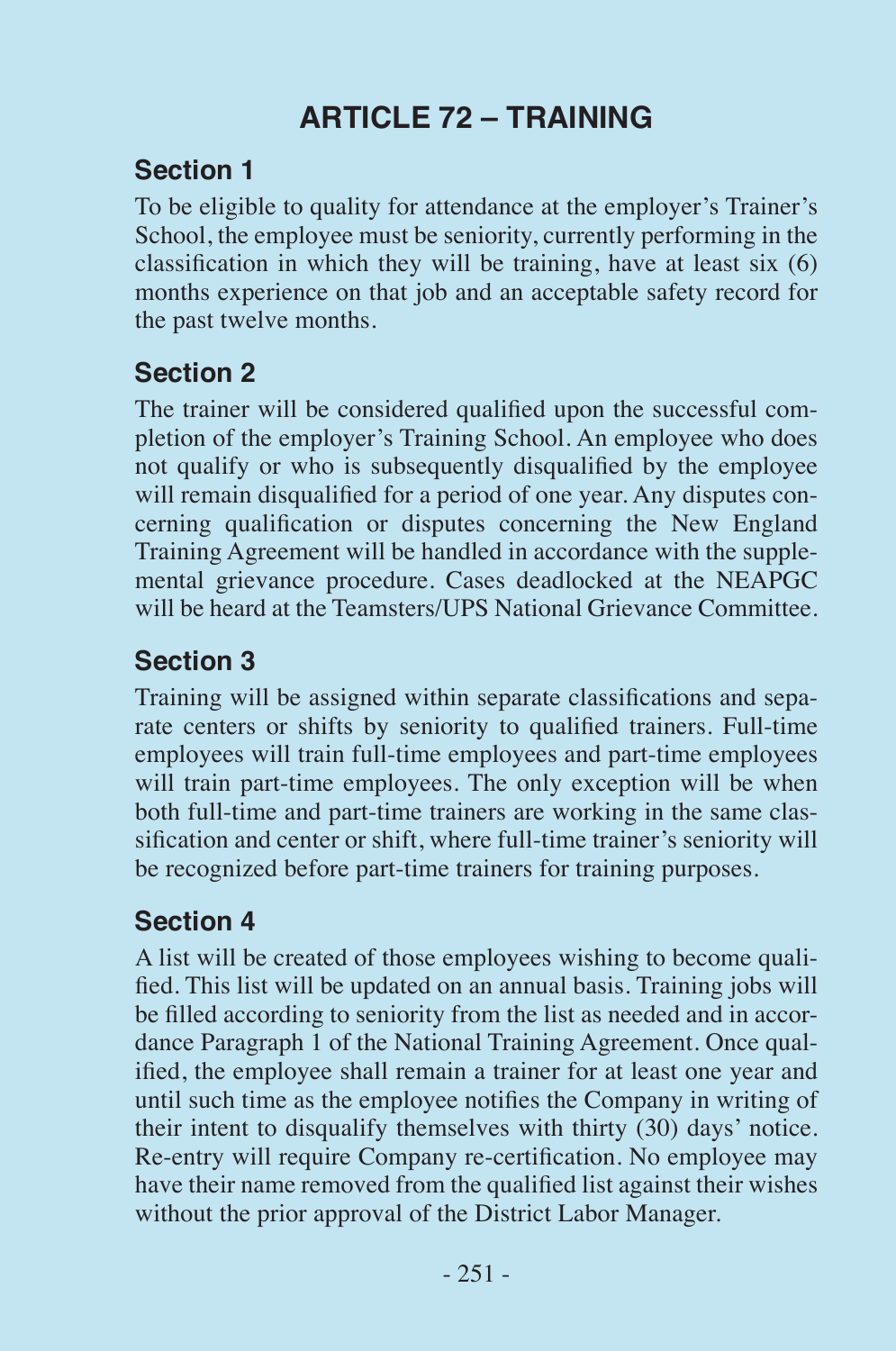## **Section 5**

Whenever an employee works as a trainer for any part of a day, the employee shall be paid \$.50 per hour in addition to the employee's regular rate of pay and shall receive the higher rate of pay for the entire day. Limited incidental and informal follow-up conversations do not apply.

## **Section 6**

When training, trainers will be afforded the opportunity, if requested at the time training is assigned, to work at least the same number of hours per week as they averaged in the previous four weeks (December hours will not be included in the computation of hours worked). If there is no work available in the trainer's classification, the trainer will work as directed.

### **Section 7**

When a trainer is not being utilized as such, they will perform their regular job at their regular scheduled starting time. Otherwise, trainers will not be required to report to work as trainers more than two hours earlier or two hours later than their regularly scheduled starting time, and in any event, they may not be required to move more than two hours from the previous day's start.

# **MEMORANDUM OF UNDERSTANDING**

Recognizing that the issues concerning Article 22.3 language are being negotiated by the National Committees, the parties agree that should there be no changes or agreements reached at National Negotiations concerning Article 22.3 issues, the Company and Local Union agree to meet after ratification to discuss local grievances resulting from the elimination of 22.3 jobs dating back to 2008 and to comply with the National Bargaining Committee Agreement.